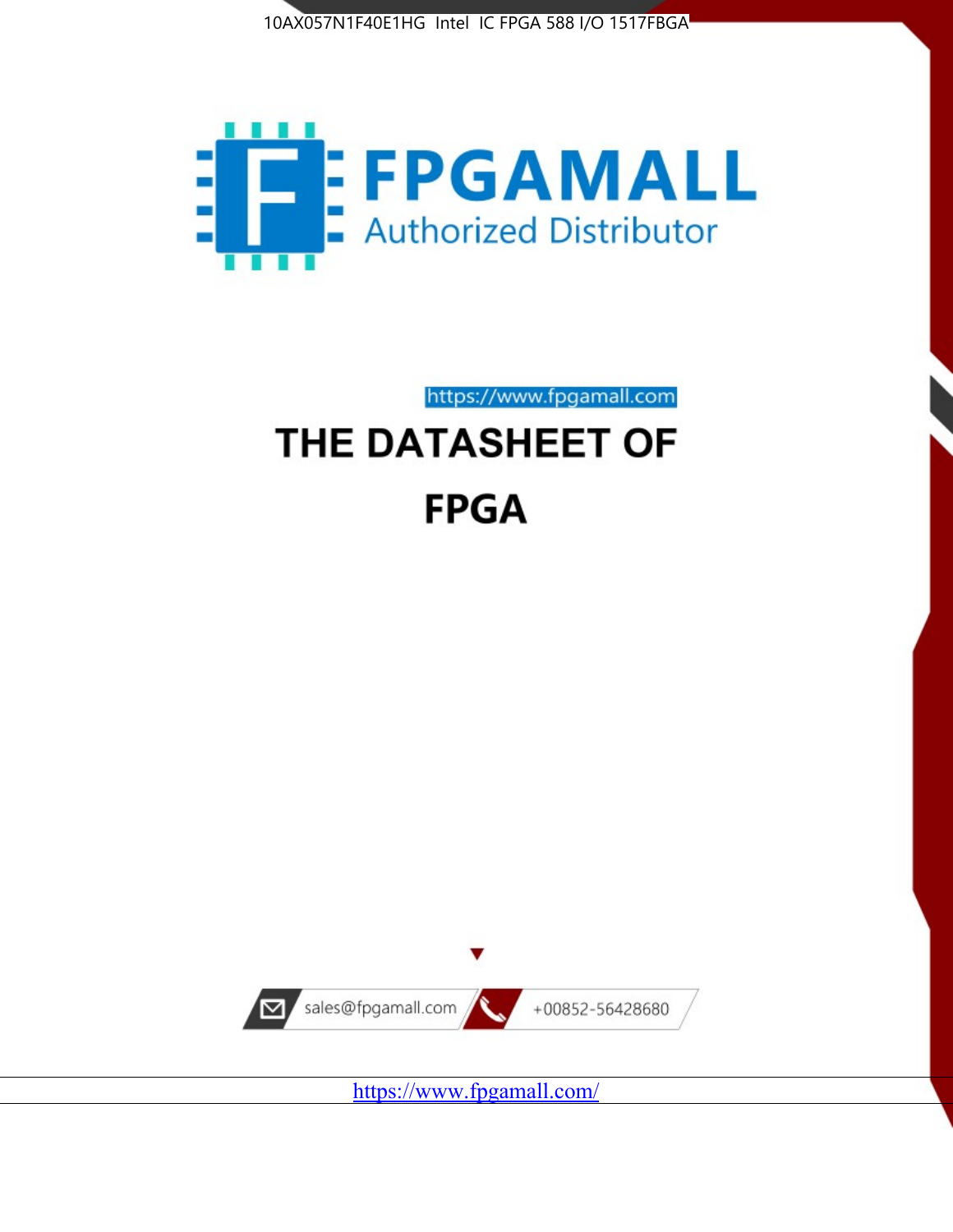10AX057N1F40E1HG Intel IC FPGA 588 I/O 1517FBGA



# **Intel® Arria® 10 Device Overview**



**A10-OVERVIEW | 2018.12.06** Latest document on the web: **[PDF](https://www.intel.com/content/dam/www/programmable/us/en/pdfs/literature/hb/arria-10/a10_overview.pdf)** | **[HTML](https://www.intel.com/content/www/us/en/programmable/documentation/sam1403480274650.html)**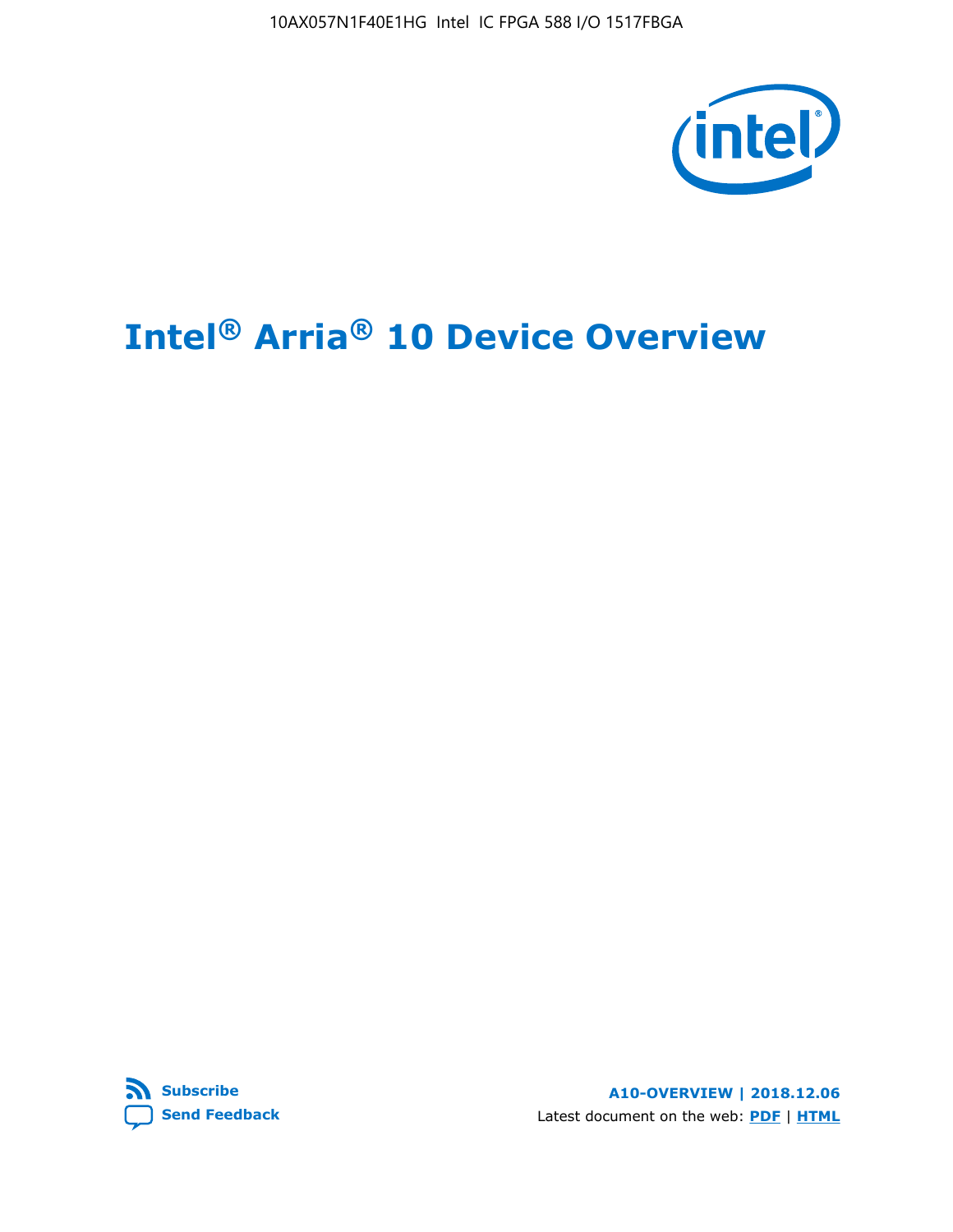

**Contents** 

# **Contents**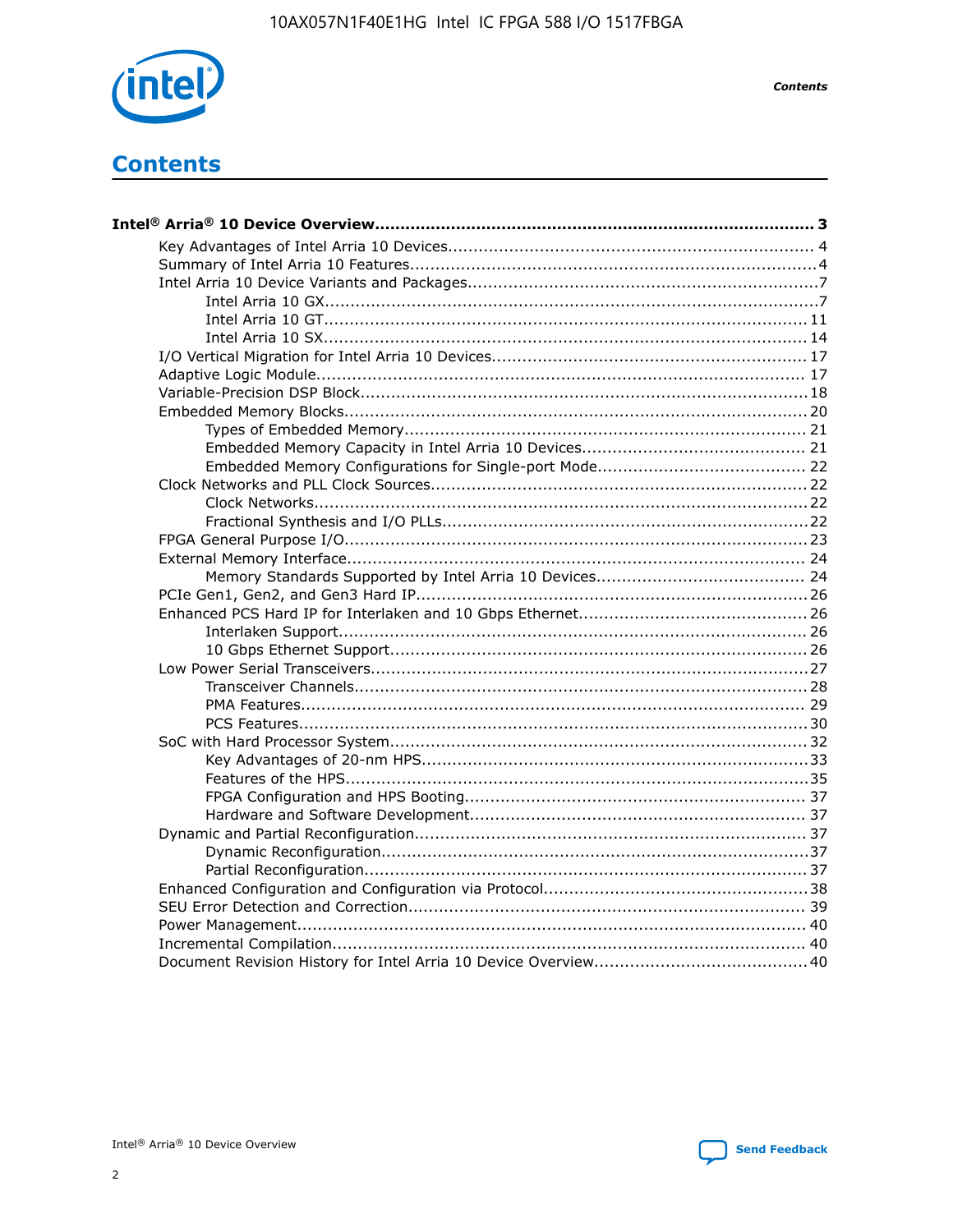**A10-OVERVIEW | 2018.12.06**

**[Send Feedback](mailto:FPGAtechdocfeedback@intel.com?subject=Feedback%20on%20Intel%20Arria%2010%20Device%20Overview%20(A10-OVERVIEW%202018.12.06)&body=We%20appreciate%20your%20feedback.%20In%20your%20comments,%20also%20specify%20the%20page%20number%20or%20paragraph.%20Thank%20you.)**



# **Intel® Arria® 10 Device Overview**

The Intel<sup>®</sup> Arria<sup>®</sup> 10 device family consists of high-performance and power-efficient 20 nm mid-range FPGAs and SoCs.

Intel Arria 10 device family delivers:

- Higher performance than the previous generation of mid-range and high-end FPGAs.
- Power efficiency attained through a comprehensive set of power-saving technologies.

The Intel Arria 10 devices are ideal for high performance, power-sensitive, midrange applications in diverse markets.

| <b>Market</b>         | <b>Applications</b>                                                                                               |
|-----------------------|-------------------------------------------------------------------------------------------------------------------|
| Wireless              | Channel and switch cards in remote radio heads<br>٠<br>Mobile backhaul<br>٠                                       |
| Wireline              | 40G/100G muxponders and transponders<br>٠<br>100G line cards<br>٠<br><b>Bridging</b><br>٠<br>Aggregation<br>٠     |
| <b>Broadcast</b>      | Studio switches<br>٠<br>Servers and transport<br>٠<br>Videoconferencing<br>٠<br>Professional audio and video<br>٠ |
| Computing and Storage | Flash cache<br>٠<br>Cloud computing servers<br>٠<br>Server acceleration<br>٠                                      |
| Medical               | Diagnostic scanners<br>٠<br>Diagnostic imaging<br>٠                                                               |
| Military              | Missile guidance and control<br>٠<br>Radar<br>٠<br>Electronic warfare<br>٠<br>Secure communications<br>٠          |

#### **Table 1. Sample Markets and Ideal Applications for Intel Arria 10 Devices**

#### **Related Information**

- [Intel Arria 10 Device Handbook: Known Issues](http://www.altera.com/support/kdb/solutions/rd07302013_646.html) Lists the planned updates to the *Intel Arria 10 Device Handbook* chapters.
- [Intel Arria 10 GX/GT Device Errata and Design Recommendations](https://www.intel.com/content/www/us/en/programmable/documentation/agz1493851706374.html#yqz1494433888646)
- [Intel Arria 10 SX Device Errata and Design Recommendations](https://www.intel.com/content/www/us/en/programmable/documentation/cru1462832385668.html#cru1462832558642)

Intel Corporation. All rights reserved. Intel, the Intel logo, Altera, Arria, Cyclone, Enpirion, MAX, Nios, Quartus and Stratix words and logos are trademarks of Intel Corporation or its subsidiaries in the U.S. and/or other countries. Intel warrants performance of its FPGA and semiconductor products to current specifications in accordance with Intel's standard warranty, but reserves the right to make changes to any products and services at any time without notice. Intel assumes no responsibility or liability arising out of the application or use of any information, product, or service described herein except as expressly agreed to in writing by Intel. Intel customers are advised to obtain the latest version of device specifications before relying on any published information and before placing orders for products or services. \*Other names and brands may be claimed as the property of others.

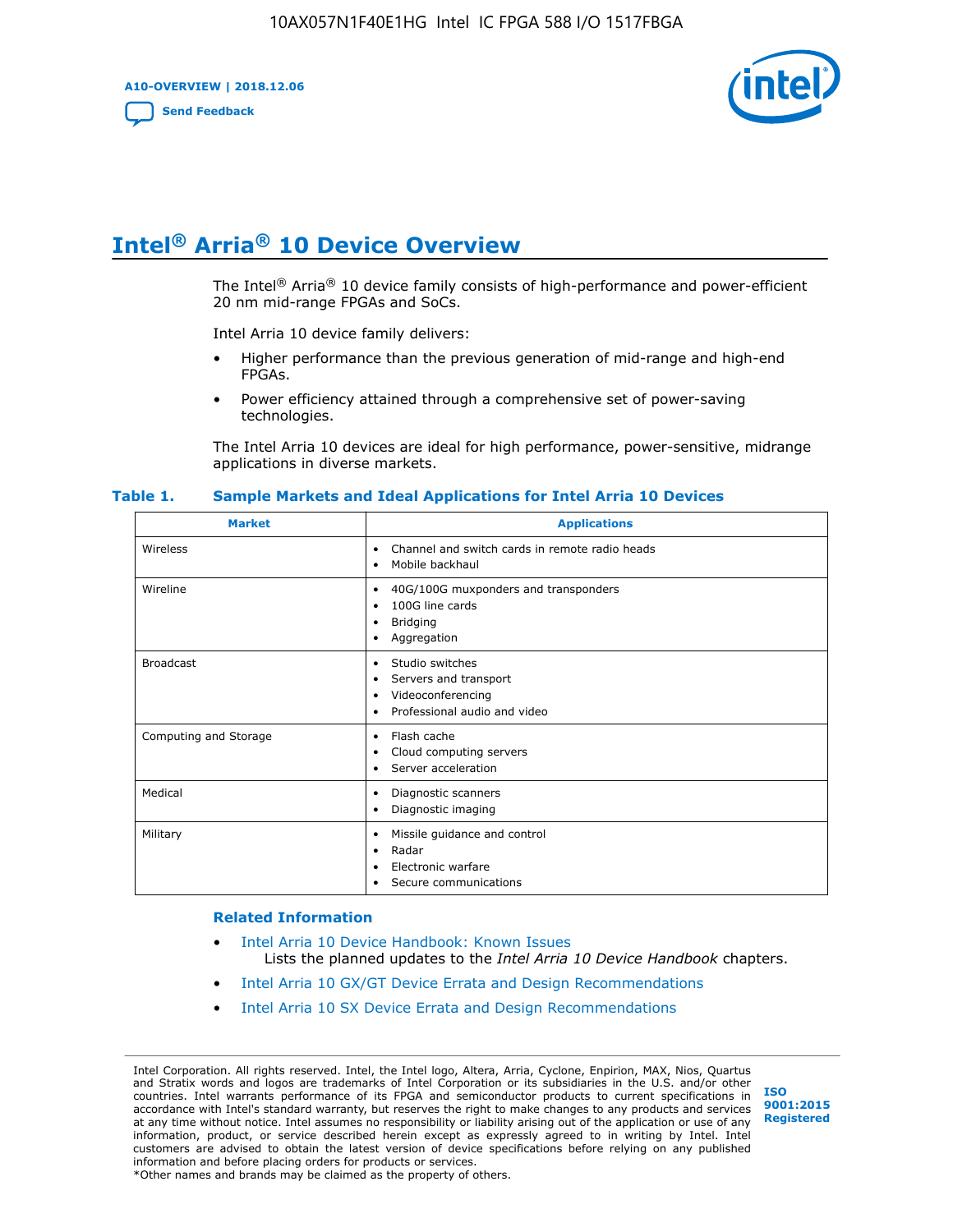

# **Key Advantages of Intel Arria 10 Devices**

# **Table 2. Key Advantages of the Intel Arria 10 Device Family**

| <b>Advantage</b>                                                                                          | <b>Supporting Feature</b>                                                                                                                                                                                                                                                                                                     |
|-----------------------------------------------------------------------------------------------------------|-------------------------------------------------------------------------------------------------------------------------------------------------------------------------------------------------------------------------------------------------------------------------------------------------------------------------------|
| Enhanced core architecture                                                                                | Built on TSMC's 20 nm process technology<br>$\bullet$<br>60% higher performance than the previous generation of mid-range FPGAs<br>٠<br>15% higher performance than the fastest previous-generation FPGA<br>٠                                                                                                                 |
| High-bandwidth integrated<br>transceivers                                                                 | Short-reach rates up to 25.8 Gigabits per second (Gbps)<br>٠<br>Backplane capability up to 12.5 Gbps<br>٠<br>Integrated 10GBASE-KR and 40GBASE-KR4 Forward Error Correction (FEC)<br>٠                                                                                                                                        |
| Improved logic integration and<br>hard IP blocks                                                          | 8-input adaptive logic module (ALM)<br>٠<br>Up to 65.6 megabits (Mb) of embedded memory<br>٠<br>Variable-precision digital signal processing (DSP) blocks<br>Fractional synthesis phase-locked loops (PLLs)<br>٠<br>Hard PCI Express Gen3 IP blocks<br>Hard memory controllers and PHY up to 2,400 Megabits per second (Mbps) |
| Second generation hard<br>processor system (HPS) with<br>integrated ARM* Cortex*-A9*<br>MPCore* processor | Tight integration of a dual-core ARM Cortex-A9 MPCore processor, hard IP, and an<br>٠<br>FPGA in a single Intel Arria 10 system-on-a-chip (SoC)<br>Supports over 128 Gbps peak bandwidth with integrated data coherency between<br>$\bullet$<br>the processor and the FPGA fabric                                             |
| Advanced power savings                                                                                    | Comprehensive set of advanced power saving features<br>٠<br>Power-optimized MultiTrack routing and core architecture<br>٠<br>Up to 40% lower power compared to previous generation of mid-range FPGAs<br>٠<br>Up to 60% lower power compared to previous generation of high-end FPGAs                                         |

# **Summary of Intel Arria 10 Features**

## **Table 3. Summary of Features for Intel Arria 10 Devices**

| <b>Feature</b>                  | <b>Description</b>                                                                                                                                                                                                                                                                                                                                                                                 |
|---------------------------------|----------------------------------------------------------------------------------------------------------------------------------------------------------------------------------------------------------------------------------------------------------------------------------------------------------------------------------------------------------------------------------------------------|
| Technology                      | TSMC's 20-nm SoC process technology<br>Allows operation at a lower $V_{\text{CC}}$ level of 0.82 V instead of the 0.9 V standard $V_{\text{CC}}$ core voltage                                                                                                                                                                                                                                      |
| Packaging                       | 1.0 mm ball-pitch Fineline BGA packaging<br>٠<br>0.8 mm ball-pitch Ultra Fineline BGA packaging<br>Multiple devices with identical package footprints for seamless migration between different<br><b>FPGA</b> densities<br>Devices with compatible package footprints allow migration to next generation high-end<br>Stratix $@10$ devices<br>RoHS, leaded $(1)$ , and lead-free (Pb-free) options |
| High-performance<br>FPGA fabric | Enhanced 8-input ALM with four registers<br>Improved multi-track routing architecture to reduce congestion and improve compilation time<br>Hierarchical core clocking architecture<br>Fine-grained partial reconfiguration                                                                                                                                                                         |
| Internal memory<br>blocks       | M20K-20-Kb memory blocks with hard error correction code (ECC)<br>Memory logic array block (MLAB)-640-bit memory                                                                                                                                                                                                                                                                                   |
|                                 | continued                                                                                                                                                                                                                                                                                                                                                                                          |



<sup>(1)</sup> Contact Intel for availability.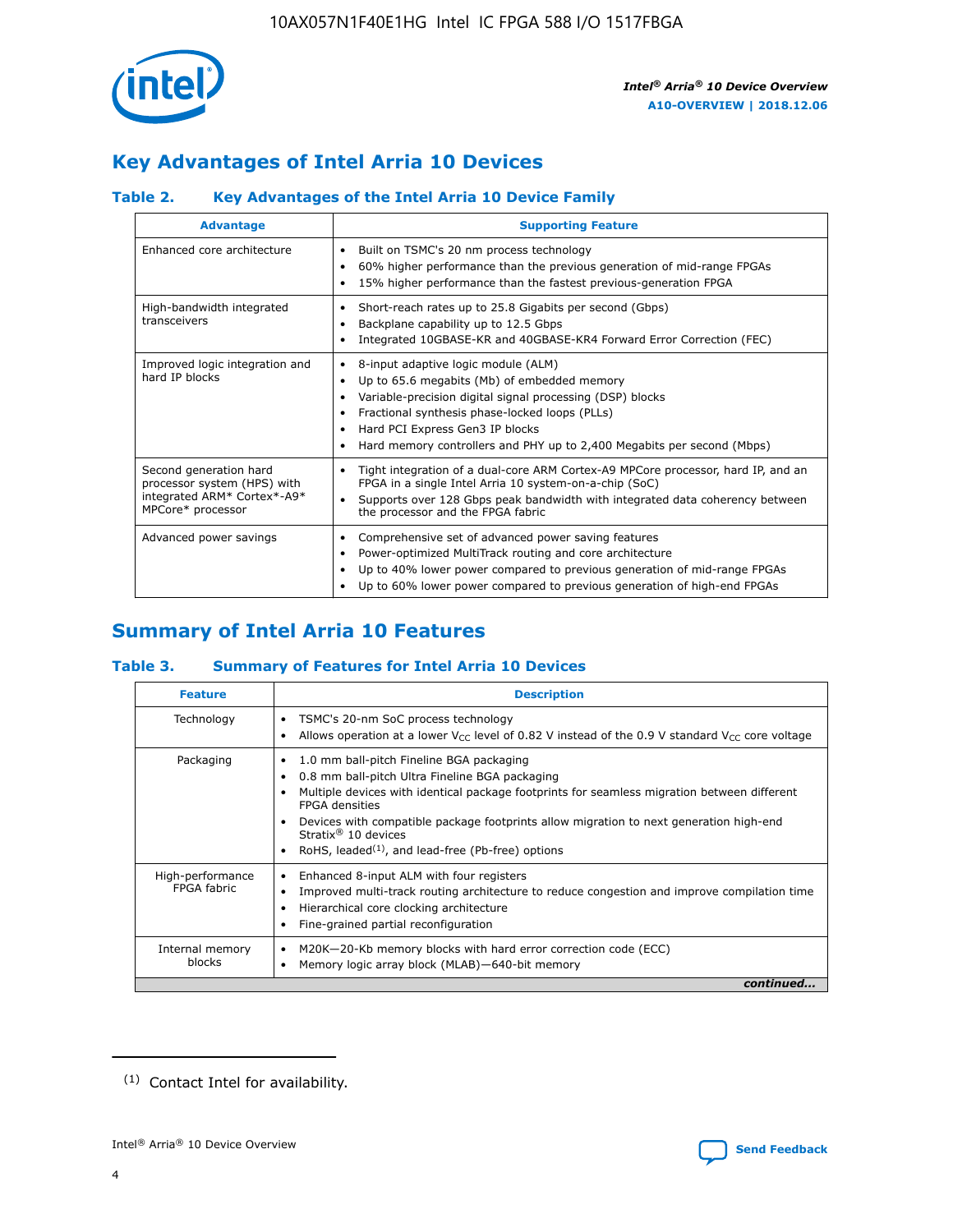$\mathsf{r}$ 



| <b>Feature</b>                         |                                                                                                                | <b>Description</b>                                                                                                                                                                                                                                                                                                                                                                                                                                                                                                                                                                                                                                                                                                                                                                                                                     |
|----------------------------------------|----------------------------------------------------------------------------------------------------------------|----------------------------------------------------------------------------------------------------------------------------------------------------------------------------------------------------------------------------------------------------------------------------------------------------------------------------------------------------------------------------------------------------------------------------------------------------------------------------------------------------------------------------------------------------------------------------------------------------------------------------------------------------------------------------------------------------------------------------------------------------------------------------------------------------------------------------------------|
| Embedded Hard IP<br>blocks             | Variable-precision DSP                                                                                         | Native support for signal processing precision levels from $18 \times 19$ to<br>54 x 54<br>Native support for 27 x 27 multiplier mode<br>64-bit accumulator and cascade for systolic finite impulse responses<br>(FIRs)<br>Internal coefficient memory banks<br>$\bullet$<br>Preadder/subtractor for improved efficiency<br>Additional pipeline register to increase performance and reduce<br>power<br>Supports floating point arithmetic:<br>- Perform multiplication, addition, subtraction, multiply-add,<br>multiply-subtract, and complex multiplication.<br>- Supports multiplication with accumulation capability, cascade<br>summation, and cascade subtraction capability.<br>- Dynamic accumulator reset control.<br>- Support direct vector dot and complex multiplication chaining<br>multiply floating point DSP blocks. |
|                                        | Memory controller                                                                                              | DDR4, DDR3, and DDR3L                                                                                                                                                                                                                                                                                                                                                                                                                                                                                                                                                                                                                                                                                                                                                                                                                  |
|                                        | PCI Express*                                                                                                   | PCI Express (PCIe*) Gen3 (x1, x2, x4, or x8), Gen2 (x1, x2, x4, or x8)<br>and Gen1 (x1, x2, x4, or x8) hard IP with complete protocol stack,<br>endpoint, and root port                                                                                                                                                                                                                                                                                                                                                                                                                                                                                                                                                                                                                                                                |
|                                        | Transceiver I/O                                                                                                | 10GBASE-KR/40GBASE-KR4 Forward Error Correction (FEC)<br>PCS hard IPs that support:<br>$\bullet$<br>- 10-Gbps Ethernet (10GbE)<br>- PCIe PIPE interface<br>$-$ Interlaken<br>- Gbps Ethernet (GbE)<br>- Common Public Radio Interface (CPRI) with deterministic latency<br>support<br>- Gigabit-capable passive optical network (GPON) with fast lock-<br>time support<br>13.5G JESD204b<br>$\bullet$<br>8B/10B, 64B/66B, 64B/67B encoders and decoders<br>Custom mode support for proprietary protocols                                                                                                                                                                                                                                                                                                                               |
| Core clock networks                    | $\bullet$<br>$\bullet$                                                                                         | Up to 800 MHz fabric clocking, depending on the application:<br>- 667 MHz external memory interface clocking with 2,400 Mbps DDR4 interface<br>- 800 MHz LVDS interface clocking with 1,600 Mbps LVDS interface<br>Global, regional, and peripheral clock networks<br>Clock networks that are not used can be gated to reduce dynamic power                                                                                                                                                                                                                                                                                                                                                                                                                                                                                            |
| Phase-locked loops<br>(PLLs)           | High-resolution fractional synthesis PLLs:<br>$\bullet$<br>Integer PLLs:<br>- Adjacent to general purpose I/Os | - Precision clock synthesis, clock delay compensation, and zero delay buffering (ZDB)<br>- Support integer mode and fractional mode<br>- Fractional mode support with third-order delta-sigma modulation<br>- Support external memory and LVDS interfaces                                                                                                                                                                                                                                                                                                                                                                                                                                                                                                                                                                              |
| FPGA General-purpose<br>$I/Os$ (GPIOs) | On-chip termination (OCT)                                                                                      | 1.6 Gbps LVDS-every pair can be configured as receiver or transmitter<br>1.2 V to 3.0 V single-ended LVTTL/LVCMOS interfacing                                                                                                                                                                                                                                                                                                                                                                                                                                                                                                                                                                                                                                                                                                          |
| <b>External Memory</b><br>Interface    |                                                                                                                | Hard memory controller- DDR4, DDR3, and DDR3L support<br>$-$ DDR4-speeds up to 1,200 MHz/2,400 Mbps<br>- DDR3-speeds up to 1,067 MHz/2,133 Mbps<br>Soft memory controller—provides support for RLDRAM $3^{(2)}$ , QDR IV $^{(2)}$ , and QDR II+<br>continued                                                                                                                                                                                                                                                                                                                                                                                                                                                                                                                                                                           |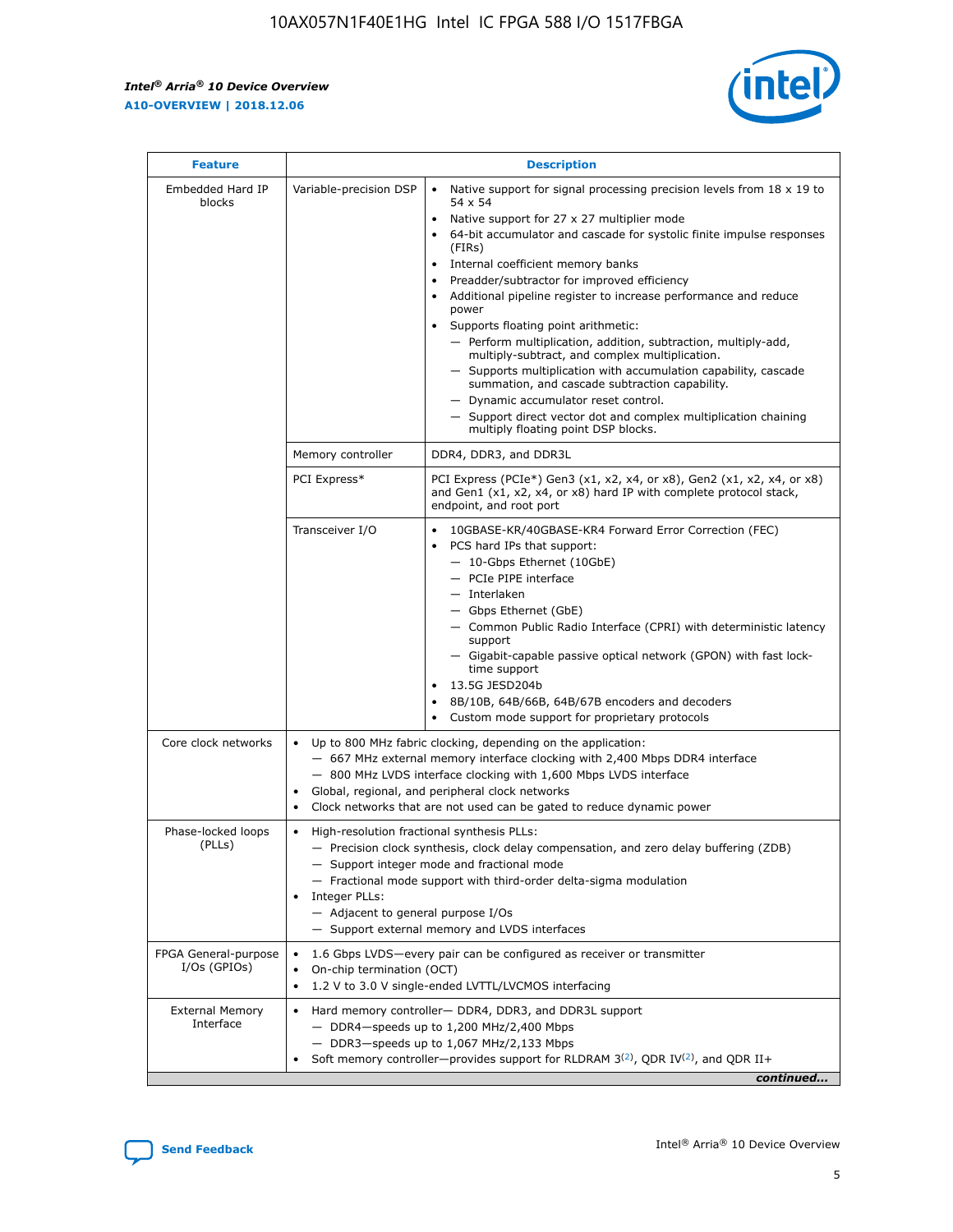

| <b>Feature</b>                                    | <b>Description</b>                                                                                                                                                                                                                                                                                                                                                                                                                                                                                                                                                                                                                                      |  |  |  |  |  |  |  |
|---------------------------------------------------|---------------------------------------------------------------------------------------------------------------------------------------------------------------------------------------------------------------------------------------------------------------------------------------------------------------------------------------------------------------------------------------------------------------------------------------------------------------------------------------------------------------------------------------------------------------------------------------------------------------------------------------------------------|--|--|--|--|--|--|--|
| Low-power serial<br>transceivers                  | • Continuous operating range:<br>- Intel Arria 10 GX-1 Gbps to 17.4 Gbps<br>- Intel Arria 10 GT-1 Gbps to 25.8 Gbps<br>Backplane support:<br>$-$ Intel Arria 10 GX-up to 12.5<br>$-$ Intel Arria 10 GT-up to 12.5<br>Extended range down to 125 Mbps with oversampling<br>ATX transmit PLLs with user-configurable fractional synthesis capability<br>Electronic Dispersion Compensation (EDC) support for XFP, SFP+, QSFP, and CFP optical<br>module<br>Adaptive linear and decision feedback equalization<br>$\bullet$<br>Transmitter pre-emphasis and de-emphasis<br>$\bullet$<br>Dynamic partial reconfiguration of individual transceiver channels |  |  |  |  |  |  |  |
| <b>HPS</b><br>(Intel Arria 10 SX<br>devices only) | • Dual-core ARM Cortex-A9 MPCore processor-1.2 GHz CPU with<br>Processor and system<br>1.5 GHz overdrive capability<br>256 KB on-chip RAM and 64 KB on-chip ROM<br>$\bullet$<br>System peripherals—general-purpose timers, watchdog timers, direct<br>memory access (DMA) controller, FPGA configuration manager, and<br>clock and reset managers<br>Security features—anti-tamper, secure boot, Advanced Encryption<br>$\bullet$<br>Standard (AES) and authentication (SHA)<br>ARM CoreSight* JTAG debug access port, trace port, and on-chip<br>$\bullet$<br>trace storage                                                                            |  |  |  |  |  |  |  |
|                                                   | <b>External interfaces</b><br>Hard memory interface-Hard memory controller (2,400 Mbps DDR4,<br>$\bullet$<br>and 2,133 Mbps DDR3), Quad serial peripheral interface (QSPI) flash<br>controller, NAND flash controller, direct memory access (DMA)<br>controller, Secure Digital/MultiMediaCard (SD/MMC) controller<br>Communication interface-10/100/1000 Ethernet media access<br>$\bullet$<br>control (MAC), USB On-The-GO (OTG) controllers, I <sup>2</sup> C controllers,<br>UART 16550, serial peripheral interface (SPI), and up to 62<br>HPS GPIO interfaces (48 direct-share I/Os)                                                              |  |  |  |  |  |  |  |
|                                                   | High-performance ARM AMBA* AXI bus bridges that support<br>Interconnects to core<br>$\bullet$<br>simultaneous read and write<br>HPS-FPGA bridges-include the FPGA-to-HPS, HPS-to-FPGA, and<br>$\bullet$<br>lightweight HPS-to-FPGA bridges that allow the FPGA fabric to issue<br>transactions to slaves in the HPS, and vice versa<br>Configuration bridge that allows HPS configuration manager to<br>configure the core logic via dedicated 32-bit configuration port<br>FPGA-to-HPS SDRAM controller bridge-provides configuration<br>interfaces for the multiport front end (MPFE) of the HPS SDRAM<br>controller                                  |  |  |  |  |  |  |  |
| Configuration                                     | Tamper protection—comprehensive design protection to protect your valuable IP investments<br>Enhanced 256-bit advanced encryption standard (AES) design security with authentication<br>٠<br>Configuration via protocol (CvP) using PCIe Gen1, Gen2, or Gen3<br>continued                                                                                                                                                                                                                                                                                                                                                                               |  |  |  |  |  |  |  |

<sup>(2)</sup> Intel Arria 10 devices support this external memory interface using hard PHY with soft memory controller.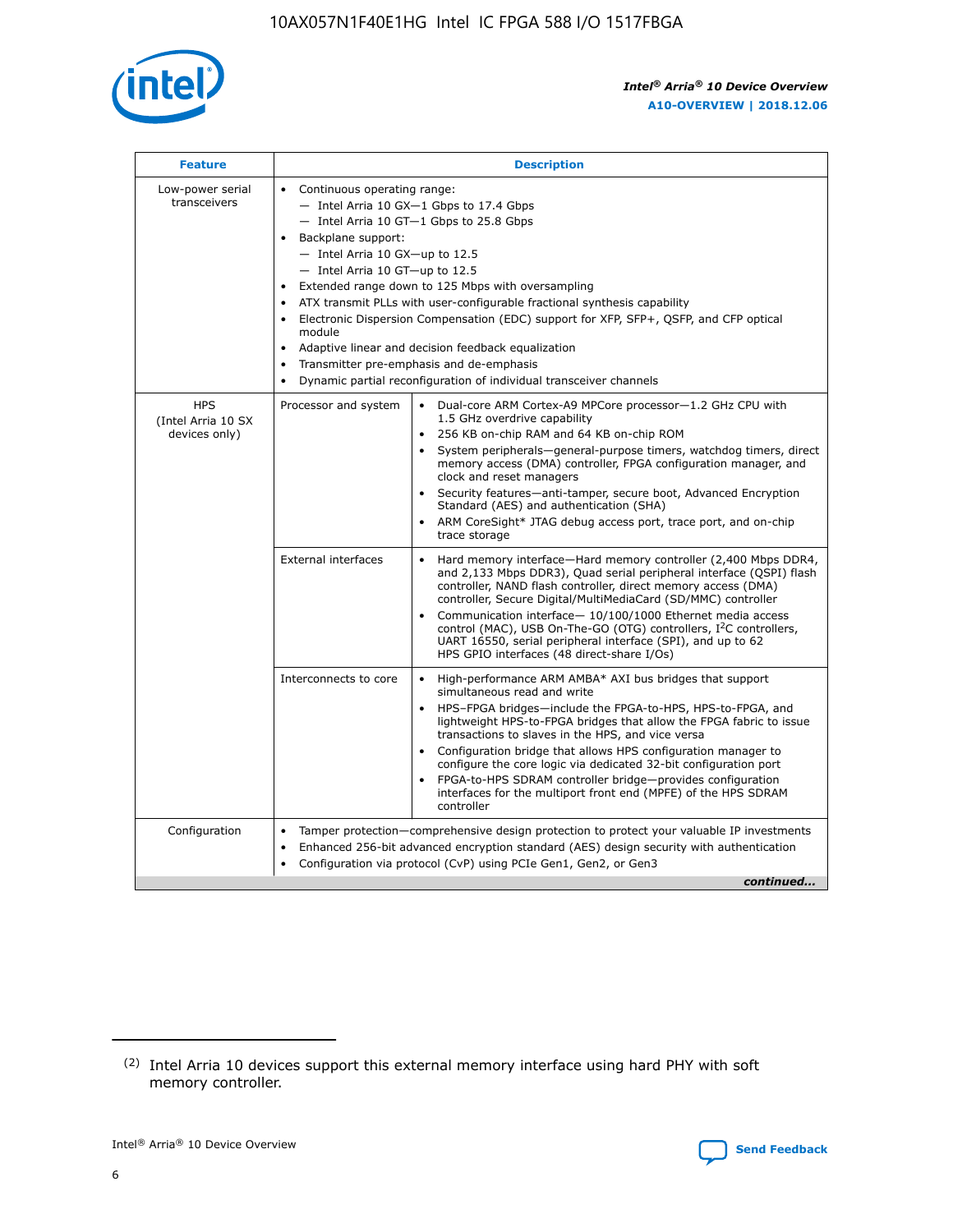

| <b>Feature</b>     | <b>Description</b>                                                                                                                                                                                               |
|--------------------|------------------------------------------------------------------------------------------------------------------------------------------------------------------------------------------------------------------|
|                    | Dynamic reconfiguration of the transceivers and PLLs<br>Fine-grained partial reconfiguration of the core fabric<br>Active Serial x4 Interface<br>$\bullet$                                                       |
| Power management   | SmartVID<br>Low static power device options<br>Programmable Power Technology<br>Intel Quartus <sup>®</sup> Prime integrated power analysis                                                                       |
| Software and tools | Intel Quartus Prime design suite<br>Transceiver toolkit<br>Platform Designer system integration tool<br>DSP Builder for Intel FPGAs<br>OpenCL <sup>™</sup> support<br>Intel SoC FPGA Embedded Design Suite (EDS) |

## **Related Information**

[Intel Arria 10 Transceiver PHY Overview](https://www.intel.com/content/www/us/en/programmable/documentation/nik1398707230472.html#nik1398706768037) Provides details on Intel Arria 10 transceivers.

# **Intel Arria 10 Device Variants and Packages**

#### **Table 4. Device Variants for the Intel Arria 10 Device Family**

| <b>Variant</b>    | <b>Description</b>                                                                                                                                                                                                     |
|-------------------|------------------------------------------------------------------------------------------------------------------------------------------------------------------------------------------------------------------------|
| Intel Arria 10 GX | FPGA featuring 17.4 Gbps transceivers for short reach applications with 12.5 backplane driving<br>capability.                                                                                                          |
| Intel Arria 10 GT | FPGA featuring:<br>17.4 Gbps transceivers for short reach applications with 12.5 backplane driving capability.<br>25.8 Gbps transceivers for supporting CAUI-4 and CEI-25G applications with CFP2 and CFP4<br>modules. |
| Intel Arria 10 SX | SoC integrating ARM-based HPS and FPGA featuring 17.4 Gbps transceivers for short reach<br>applications with 12.5 backplane driving capability.                                                                        |

# **Intel Arria 10 GX**

This section provides the available options, maximum resource counts, and package plan for the Intel Arria 10 GX devices.

The information in this section is correct at the time of publication. For the latest information and to get more details, refer to the Intel FPGA Product Selector.

#### **Related Information**

#### [Intel FPGA Product Selector](http://www.altera.com/products/selector/psg-selector.html) Provides the latest information on Intel products.

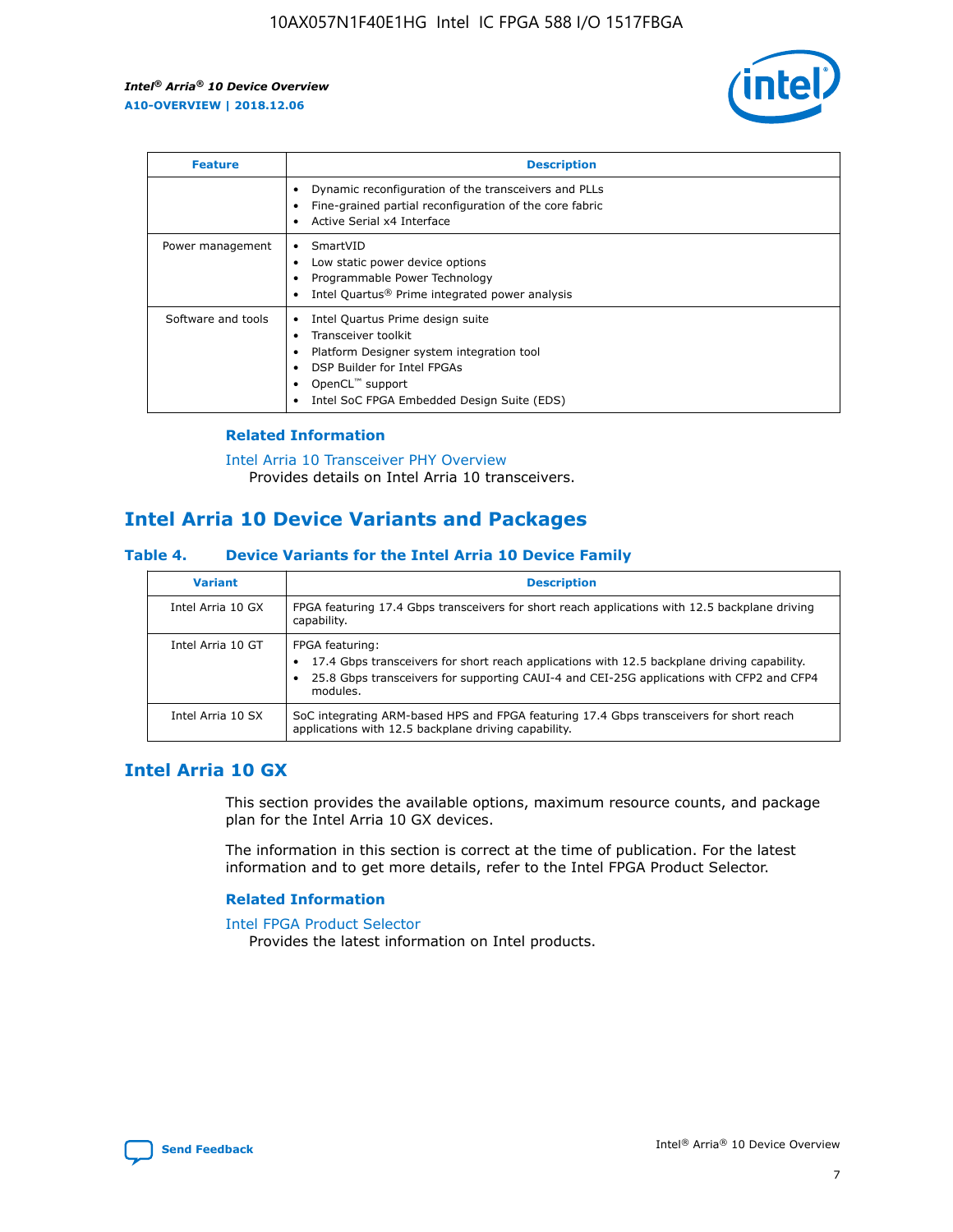

# **Available Options**





#### **Related Information**

[Transceiver Performance for Intel Arria 10 GX/SX Devices](https://www.intel.com/content/www/us/en/programmable/documentation/mcn1413182292568.html#mcn1413213965502) Provides more information about the transceiver speed grade.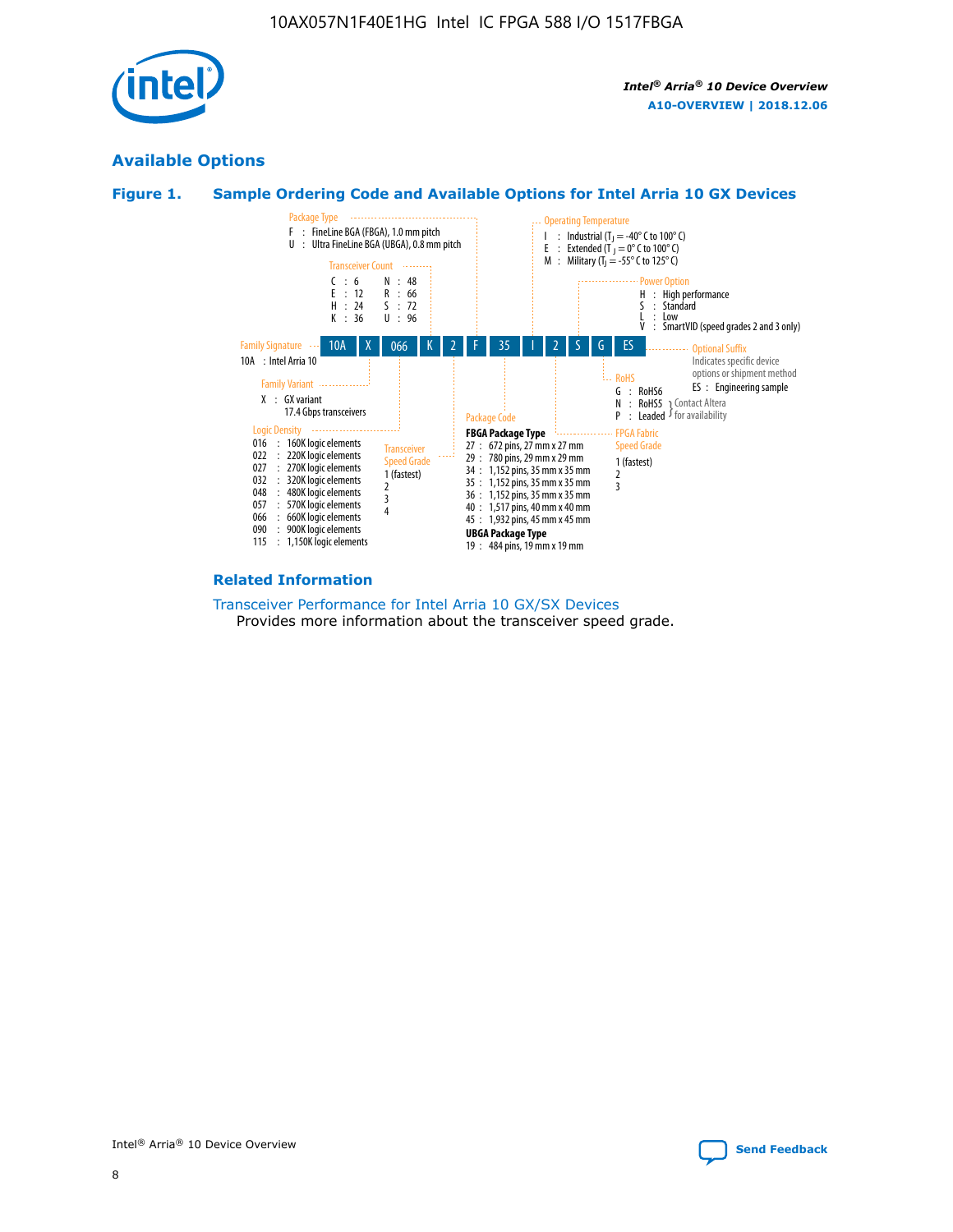

## **Maximum Resources**

#### **Table 5. Maximum Resource Counts for Intel Arria 10 GX Devices (GX 160, GX 220, GX 270, GX 320, and GX 480)**

| <b>Resource</b>              |                         | <b>Product Line</b> |                                                 |                |                |                |  |  |  |
|------------------------------|-------------------------|---------------------|-------------------------------------------------|----------------|----------------|----------------|--|--|--|
|                              |                         | <b>GX 160</b>       | <b>GX 220</b><br><b>GX 270</b><br><b>GX 320</b> |                |                | <b>GX 480</b>  |  |  |  |
| Logic Elements (LE) (K)      |                         | 160                 | 220                                             | 270            | 320            | 480            |  |  |  |
| <b>ALM</b>                   |                         | 61,510              | 80,330                                          | 101,620        | 119,900        | 183,590        |  |  |  |
| Register                     |                         | 246,040             | 406,480<br>321,320                              |                | 479,600        | 734,360        |  |  |  |
| Memory (Kb)                  | M <sub>20</sub> K       | 8,800               | 11,740                                          | 15,000         | 17,820         | 28,620         |  |  |  |
|                              | <b>MLAB</b>             | 1,050               | 1,690                                           | 2,452          | 2,727          | 4,164          |  |  |  |
| Variable-precision DSP Block |                         | 156                 | 192                                             | 830            | 985            |                |  |  |  |
| 18 x 19 Multiplier           |                         | 312                 | 384                                             | 1,970<br>1,660 |                | 2,736          |  |  |  |
| PLL                          | Fractional<br>Synthesis | 6                   | 6                                               | 8              | 8              | 12             |  |  |  |
|                              | I/O                     | 6                   | 6                                               | 8              | 8              | 12             |  |  |  |
| 17.4 Gbps Transceiver        |                         | 12                  | 12                                              | 24             | 24             | 36             |  |  |  |
| GPIO <sup>(3)</sup>          |                         | 288                 | 288                                             | 384            | 384            |                |  |  |  |
| LVDS Pair $(4)$              |                         | 120                 | 120                                             | 168            | 168            | 222            |  |  |  |
| PCIe Hard IP Block           |                         | 1                   | 1                                               | 2              | $\overline{2}$ | $\overline{2}$ |  |  |  |
| Hard Memory Controller       |                         | 6                   | 6                                               | 8              | 8              |                |  |  |  |

<sup>(4)</sup> Each LVDS I/O pair can be used as differential input or output.



<sup>(3)</sup> The number of GPIOs does not include transceiver I/Os. In the Intel Quartus Prime software, the number of user I/Os includes transceiver I/Os.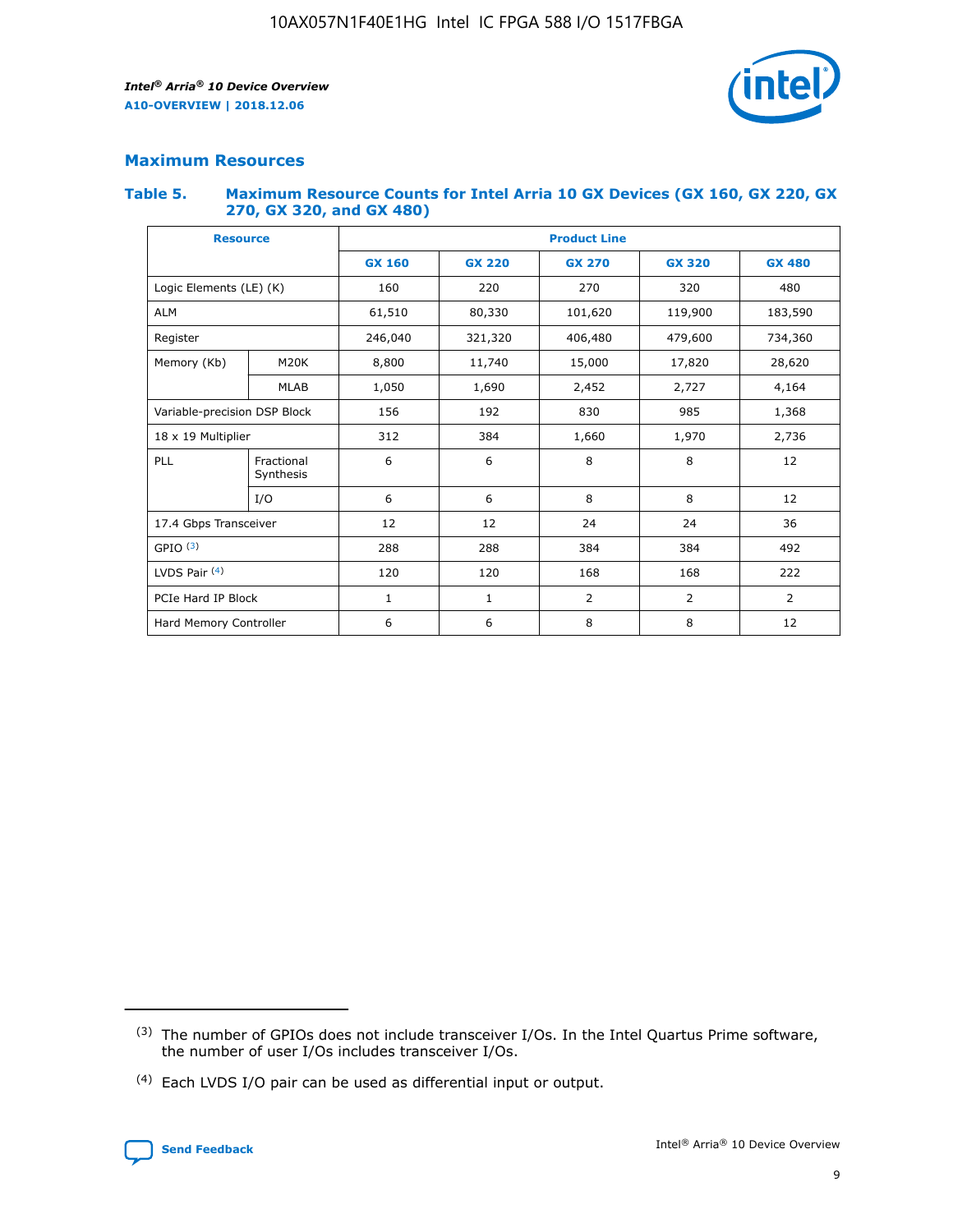

## **Table 6. Maximum Resource Counts for Intel Arria 10 GX Devices (GX 570, GX 660, GX 900, and GX 1150)**

|                              | <b>Resource</b>         | <b>Product Line</b> |                |                |                |  |  |  |  |
|------------------------------|-------------------------|---------------------|----------------|----------------|----------------|--|--|--|--|
|                              |                         | <b>GX 570</b>       | <b>GX 660</b>  | <b>GX 900</b>  | <b>GX 1150</b> |  |  |  |  |
| Logic Elements (LE) (K)      |                         | 570                 | 660            | 900            | 1,150          |  |  |  |  |
| <b>ALM</b>                   |                         | 217,080             | 251,680        | 339,620        | 427,200        |  |  |  |  |
| Register                     |                         | 868,320             | 1,006,720      |                | 1,708,800      |  |  |  |  |
| Memory (Kb)                  | <b>M20K</b>             | 36,000              | 42,620         | 48,460         | 54,260         |  |  |  |  |
|                              | <b>MLAB</b>             | 5,096               | 5,788<br>9,386 |                | 12,984         |  |  |  |  |
| Variable-precision DSP Block |                         | 1,523               | 1,687          | 1,518          | 1,518          |  |  |  |  |
| $18 \times 19$ Multiplier    |                         | 3,046               | 3,374          | 3,036          | 3,036          |  |  |  |  |
| PLL                          | Fractional<br>Synthesis | 16                  | 16             | 32             | 32             |  |  |  |  |
|                              | I/O                     | 16                  | 16             | 16             | 16             |  |  |  |  |
| 17.4 Gbps Transceiver        |                         | 48                  | 96<br>48       |                | 96             |  |  |  |  |
| GPIO <sup>(3)</sup>          |                         | 696                 | 696            | 768            | 768            |  |  |  |  |
| LVDS Pair $(4)$              |                         | 324                 | 324            | 384            | 384            |  |  |  |  |
| PCIe Hard IP Block           |                         | $\overline{2}$      | $\overline{2}$ | $\overline{4}$ | $\overline{4}$ |  |  |  |  |
| Hard Memory Controller       |                         | 16                  | 16             | 16             | 16             |  |  |  |  |

# **Package Plan**

# **Table 7. Package Plan for Intel Arria 10 GX Devices (U19, F27, and F29)**

Refer to I/O and High Speed I/O in Intel Arria 10 Devices chapter for the number of 3 V I/O, LVDS I/O, and LVDS channels in each device package.

| <b>Product Line</b> | U <sub>19</sub><br>$(19 \text{ mm} \times 19 \text{ mm})$<br>484-pin UBGA) |          |             |         | <b>F27</b><br>(27 mm × 27 mm,<br>672-pin FBGA) |             | <b>F29</b><br>(29 mm × 29 mm,<br>780-pin FBGA) |          |             |  |
|---------------------|----------------------------------------------------------------------------|----------|-------------|---------|------------------------------------------------|-------------|------------------------------------------------|----------|-------------|--|
|                     | 3 V I/O                                                                    | LVDS I/O | <b>XCVR</b> | 3 V I/O | LVDS I/O                                       | <b>XCVR</b> | 3 V I/O                                        | LVDS I/O | <b>XCVR</b> |  |
| GX 160              | 48                                                                         | 192      | 6           | 48      | 192                                            | 12          | 48                                             | 240      | 12          |  |
| GX 220              | 48                                                                         | 192      | 6           | 48      | 192                                            | 12          | 48                                             | 240      | 12          |  |
| GX 270              |                                                                            |          |             | 48      | 192                                            | 12          | 48                                             | 312      | 12          |  |
| GX 320              |                                                                            |          |             | 48      | 192                                            | 12          | 48                                             | 312      | 12          |  |
| GX 480              |                                                                            |          |             |         |                                                |             | 48                                             | 312      | 12          |  |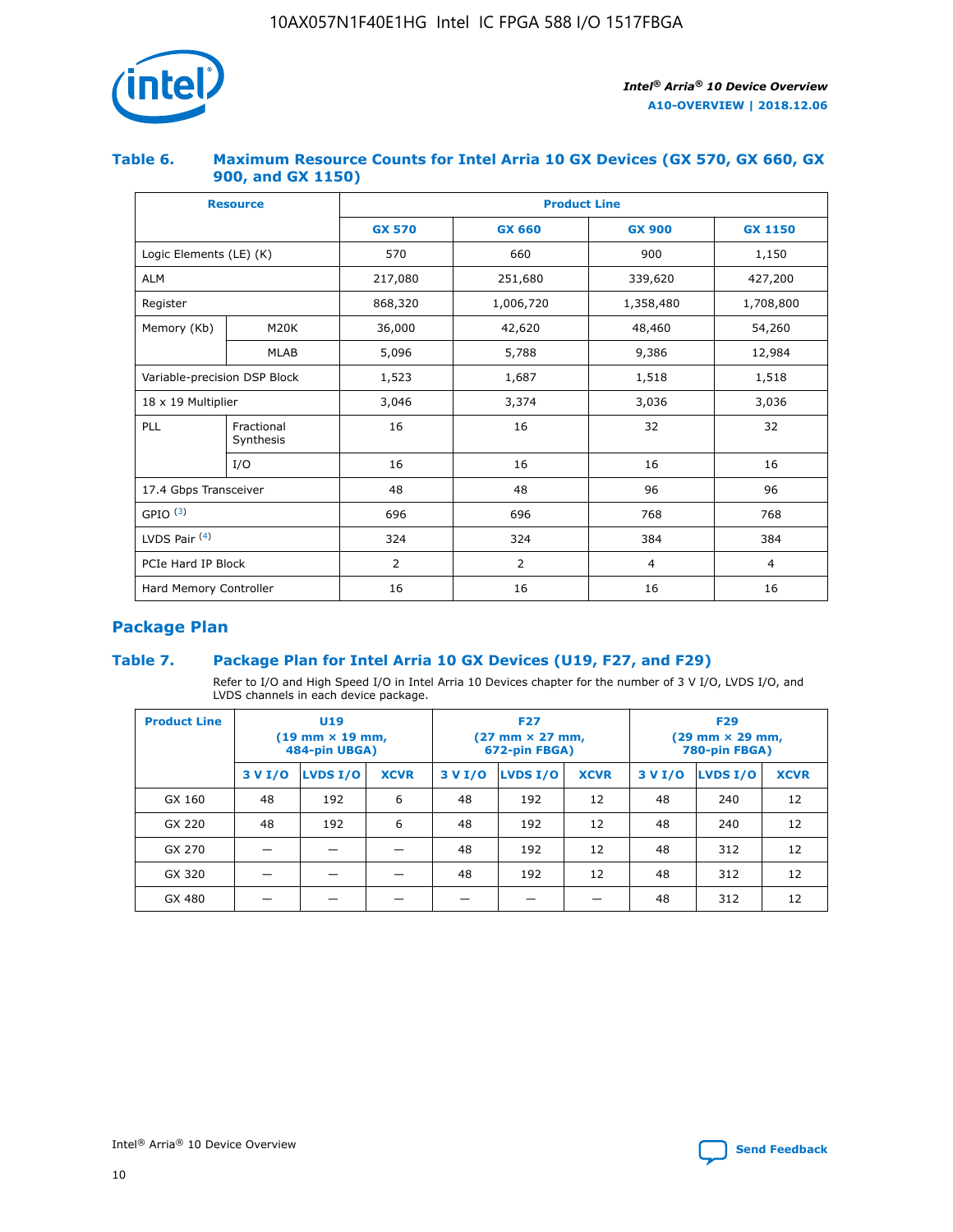



#### **Table 8. Package Plan for Intel Arria 10 GX Devices (F34, F35, NF40, and KF40)**

Refer to I/O and High Speed I/O in Intel Arria 10 Devices chapter for the number of 3 V I/O, LVDS I/O, and LVDS channels in each device package.

| <b>Product Line</b> | <b>F34</b><br>$(35 \text{ mm} \times 35 \text{ mm})$<br>1152-pin FBGA) |                    | <b>F35</b><br>$(35$ mm $\times$ 35 mm,<br><b>1152-pin FBGA)</b> |           | <b>KF40</b><br>$(40$ mm $\times$ 40 mm,<br>1517-pin FBGA) |             |           | <b>NF40</b><br>$(40$ mm $\times$ 40 mm,<br><b>1517-pin FBGA)</b> |             |            |                    |             |
|---------------------|------------------------------------------------------------------------|--------------------|-----------------------------------------------------------------|-----------|-----------------------------------------------------------|-------------|-----------|------------------------------------------------------------------|-------------|------------|--------------------|-------------|
|                     | 3V<br>I/O                                                              | <b>LVDS</b><br>I/O | <b>XCVR</b>                                                     | 3V<br>I/O | <b>LVDS</b><br>I/O                                        | <b>XCVR</b> | 3V<br>I/O | <b>LVDS</b><br>I/O                                               | <b>XCVR</b> | 3 V<br>I/O | <b>LVDS</b><br>I/O | <b>XCVR</b> |
| GX 270              | 48                                                                     | 336                | 24                                                              | 48        | 336                                                       | 24          |           |                                                                  |             |            |                    |             |
| GX 320              | 48                                                                     | 336                | 24                                                              | 48        | 336                                                       | 24          |           |                                                                  |             |            |                    |             |
| GX 480              | 48                                                                     | 444                | 24                                                              | 48        | 348                                                       | 36          |           |                                                                  |             |            |                    |             |
| GX 570              | 48                                                                     | 444                | 24                                                              | 48        | 348                                                       | 36          | 96        | 600                                                              | 36          | 48         | 540                | 48          |
| GX 660              | 48                                                                     | 444                | 24                                                              | 48        | 348                                                       | 36          | 96        | 600                                                              | 36          | 48         | 540                | 48          |
| GX 900              |                                                                        | 504                | 24                                                              | –         |                                                           | -           |           |                                                                  |             |            | 600                | 48          |
| GX 1150             |                                                                        | 504                | 24                                                              |           |                                                           |             |           |                                                                  |             |            | 600                | 48          |

#### **Table 9. Package Plan for Intel Arria 10 GX Devices (RF40, NF45, SF45, and UF45)**

Refer to I/O and High Speed I/O in Intel Arria 10 Devices chapter for the number of 3 V I/O, LVDS I/O, and LVDS channels in each device package.

| <b>Product Line</b> | <b>RF40</b><br>$(40$ mm $\times$ 40 mm,<br>1517-pin FBGA) |                    |             | <b>NF45</b><br>$(45 \text{ mm} \times 45 \text{ mm})$<br><b>1932-pin FBGA)</b> |                    |             | <b>SF45</b><br>$(45 \text{ mm} \times 45 \text{ mm})$<br><b>1932-pin FBGA)</b> |                    |             | <b>UF45</b><br>$(45 \text{ mm} \times 45 \text{ mm})$<br><b>1932-pin FBGA)</b> |                    |             |
|---------------------|-----------------------------------------------------------|--------------------|-------------|--------------------------------------------------------------------------------|--------------------|-------------|--------------------------------------------------------------------------------|--------------------|-------------|--------------------------------------------------------------------------------|--------------------|-------------|
|                     | 3V<br>I/O                                                 | <b>LVDS</b><br>I/O | <b>XCVR</b> | 3 V<br>I/O                                                                     | <b>LVDS</b><br>I/O | <b>XCVR</b> | 3 V<br>I/O                                                                     | <b>LVDS</b><br>I/O | <b>XCVR</b> | 3V<br>I/O                                                                      | <b>LVDS</b><br>I/O | <b>XCVR</b> |
| GX 900              |                                                           | 342                | 66          | _                                                                              | 768                | 48          |                                                                                | 624                | 72          |                                                                                | 480                | 96          |
| GX 1150             |                                                           | 342                | 66          | _                                                                              | 768                | 48          |                                                                                | 624                | 72          |                                                                                | 480                | 96          |

## **Related Information**

[I/O and High-Speed Differential I/O Interfaces in Intel Arria 10 Devices chapter, Intel](https://www.intel.com/content/www/us/en/programmable/documentation/sam1403482614086.html#sam1403482030321) [Arria 10 Device Handbook](https://www.intel.com/content/www/us/en/programmable/documentation/sam1403482614086.html#sam1403482030321)

Provides the number of 3 V and LVDS I/Os, and LVDS channels for each Intel Arria 10 device package.

# **Intel Arria 10 GT**

This section provides the available options, maximum resource counts, and package plan for the Intel Arria 10 GT devices.

The information in this section is correct at the time of publication. For the latest information and to get more details, refer to the Intel FPGA Product Selector.

#### **Related Information**

#### [Intel FPGA Product Selector](http://www.altera.com/products/selector/psg-selector.html)

Provides the latest information on Intel products.

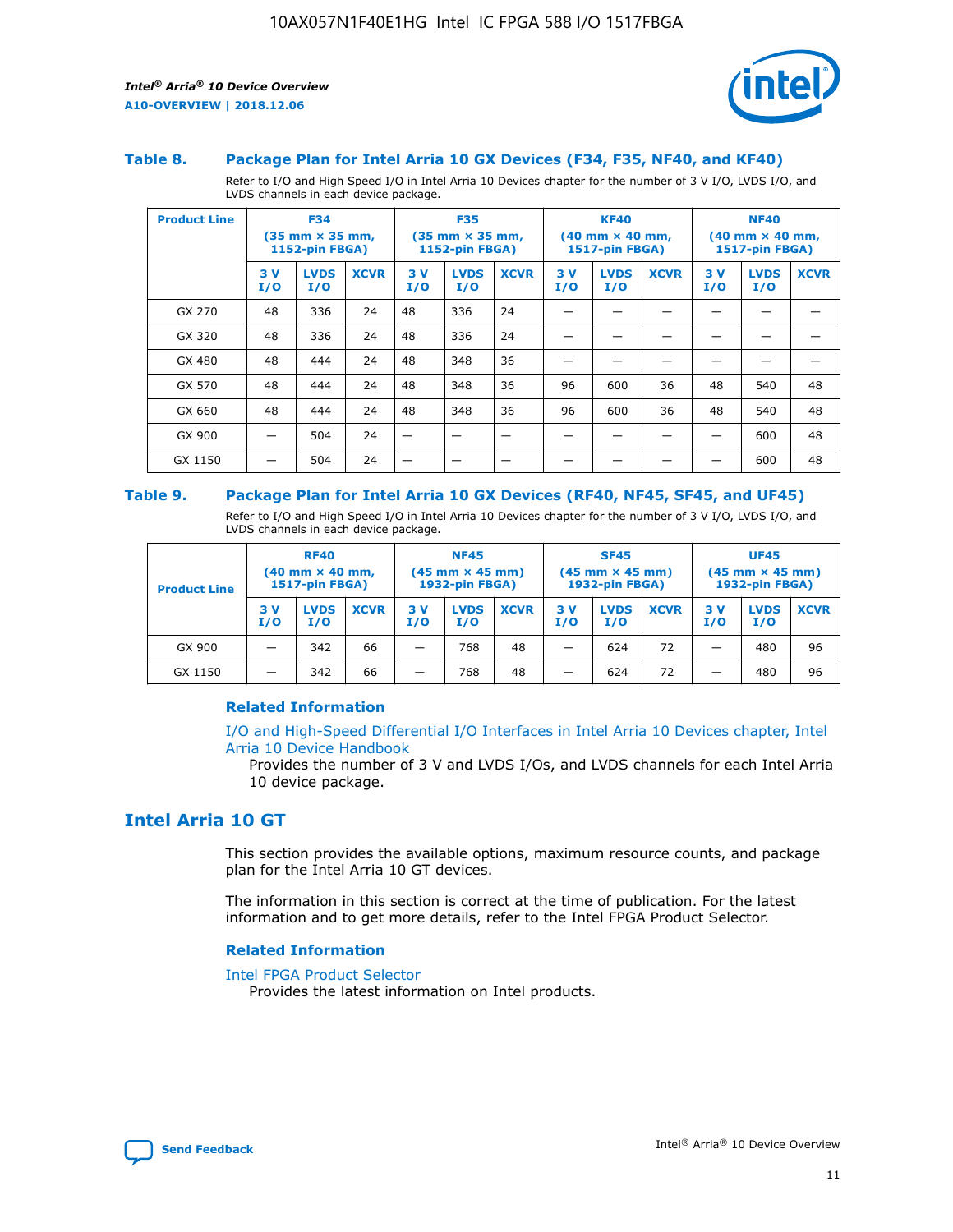

# **Available Options**

# **Figure 2. Sample Ordering Code and Available Options for Intel Arria 10 GT Devices**

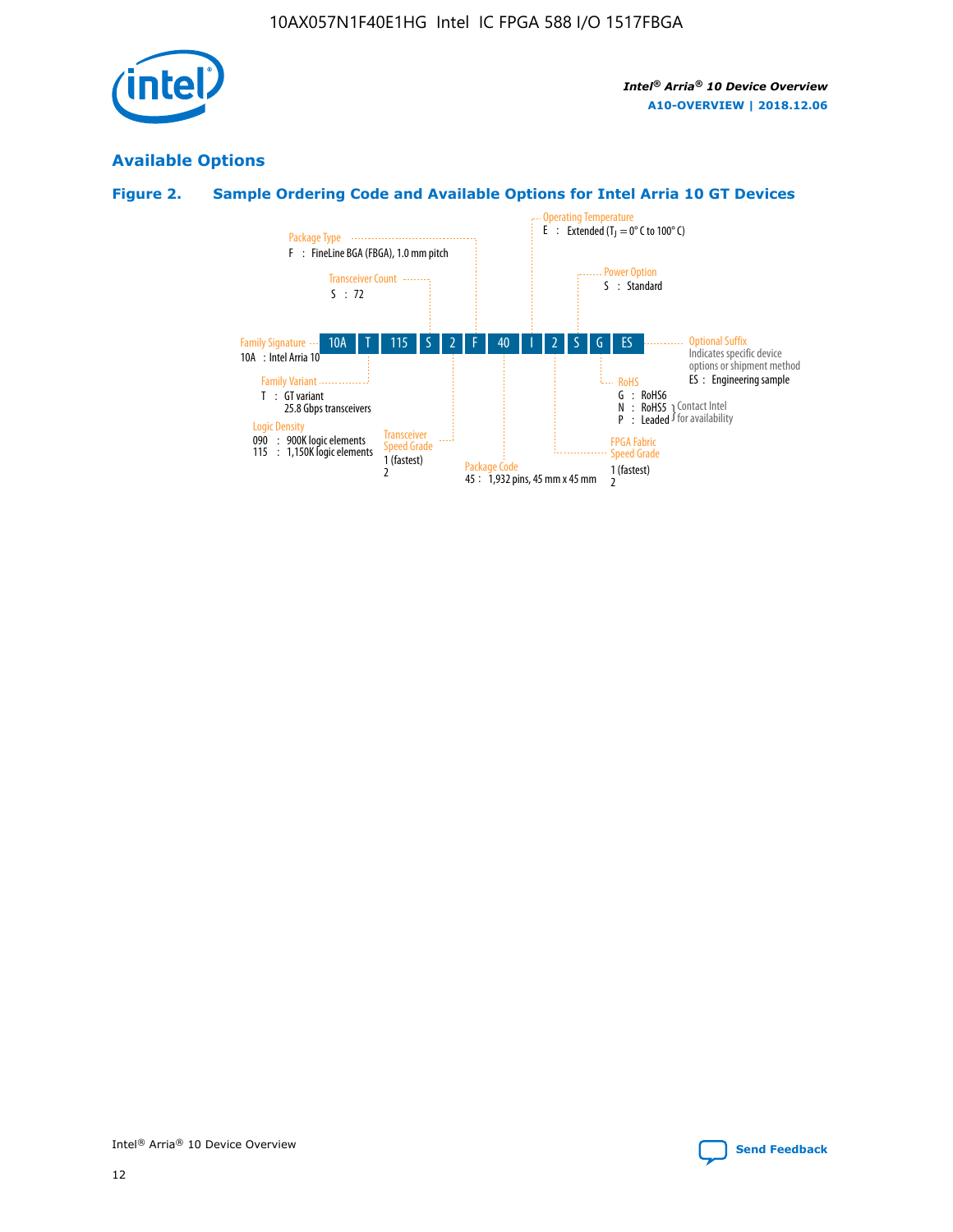

## **Maximum Resources**

#### **Table 10. Maximum Resource Counts for Intel Arria 10 GT Devices**

|                              | <b>Resource</b>      | <b>Product Line</b> |                |  |
|------------------------------|----------------------|---------------------|----------------|--|
|                              |                      | <b>GT 900</b>       | GT 1150        |  |
| Logic Elements (LE) (K)      |                      | 900                 | 1,150          |  |
| <b>ALM</b>                   |                      | 339,620             | 427,200        |  |
| Register                     |                      | 1,358,480           | 1,708,800      |  |
| Memory (Kb)                  | M20K                 | 48,460              | 54,260         |  |
| <b>MLAB</b>                  |                      | 9,386               | 12,984         |  |
| Variable-precision DSP Block |                      | 1,518               | 1,518          |  |
| 18 x 19 Multiplier           |                      | 3,036               | 3,036          |  |
| <b>PLL</b>                   | Fractional Synthesis | 32                  | 32             |  |
|                              | I/O                  | 16                  | 16             |  |
| Transceiver                  | 17.4 Gbps            | 72(5)               | 72(5)          |  |
|                              | 25.8 Gbps            | 6                   | 6              |  |
| GPIO <sup>(6)</sup>          |                      | 624                 | 624            |  |
| LVDS Pair $(7)$              |                      | 312                 | 312            |  |
| PCIe Hard IP Block           |                      | $\overline{4}$      | $\overline{4}$ |  |
| Hard Memory Controller       |                      | 16                  | 16             |  |

## **Related Information**

#### [Intel Arria 10 GT Channel Usage](https://www.intel.com/content/www/us/en/programmable/documentation/nik1398707230472.html#nik1398707008178)

Configuring GT/GX channels in Intel Arria 10 GT devices.

## **Package Plan**

## **Table 11. Package Plan for Intel Arria 10 GT Devices**

Refer to I/O and High Speed I/O in Intel Arria 10 Devices chapter for the number of 3 V I/O, LVDS I/O, and LVDS channels in each device package.

| <b>Product Line</b> | <b>SF45</b><br>(45 mm × 45 mm, 1932-pin FBGA) |                 |             |  |  |  |  |
|---------------------|-----------------------------------------------|-----------------|-------------|--|--|--|--|
|                     | 3 V I/O                                       | <b>LVDS I/O</b> | <b>XCVR</b> |  |  |  |  |
| GT 900              |                                               | 624             | 72          |  |  |  |  |
| GT 1150             |                                               | 624             |             |  |  |  |  |

<sup>(7)</sup> Each LVDS I/O pair can be used as differential input or output.



 $(5)$  If all 6 GT channels are in use, 12 of the GX channels are not usable.

<sup>(6)</sup> The number of GPIOs does not include transceiver I/Os. In the Intel Quartus Prime software, the number of user I/Os includes transceiver I/Os.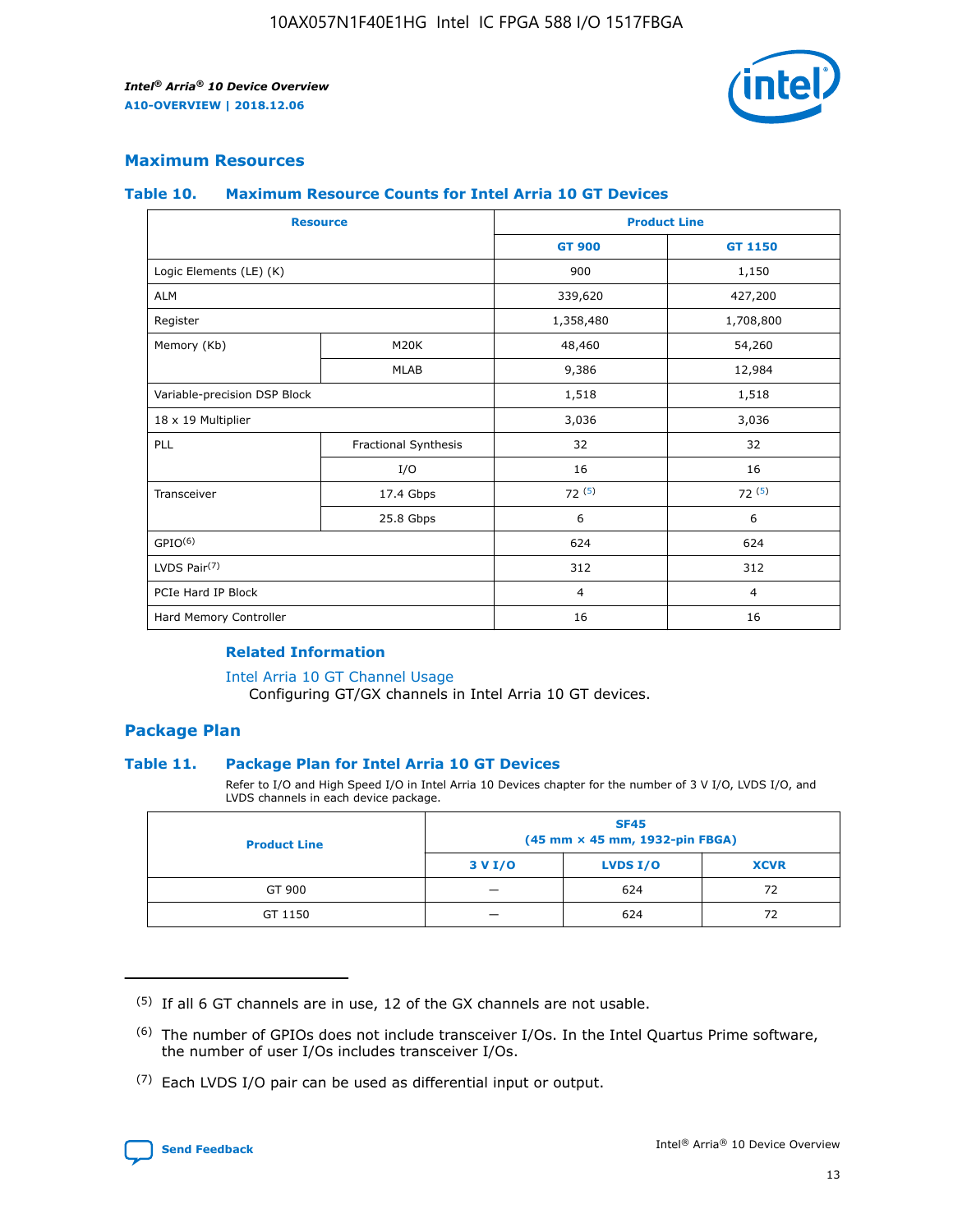

#### **Related Information**

[I/O and High-Speed Differential I/O Interfaces in Intel Arria 10 Devices chapter, Intel](https://www.intel.com/content/www/us/en/programmable/documentation/sam1403482614086.html#sam1403482030321) [Arria 10 Device Handbook](https://www.intel.com/content/www/us/en/programmable/documentation/sam1403482614086.html#sam1403482030321)

Provides the number of 3 V and LVDS I/Os, and LVDS channels for each Intel Arria 10 device package.

# **Intel Arria 10 SX**

This section provides the available options, maximum resource counts, and package plan for the Intel Arria 10 SX devices.

The information in this section is correct at the time of publication. For the latest information and to get more details, refer to the Intel FPGA Product Selector.

#### **Related Information**

[Intel FPGA Product Selector](http://www.altera.com/products/selector/psg-selector.html) Provides the latest information on Intel products.

#### **Available Options**

#### **Figure 3. Sample Ordering Code and Available Options for Intel Arria 10 SX Devices**



#### **Related Information**

[Transceiver Performance for Intel Arria 10 GX/SX Devices](https://www.intel.com/content/www/us/en/programmable/documentation/mcn1413182292568.html#mcn1413213965502) Provides more information about the transceiver speed grade.

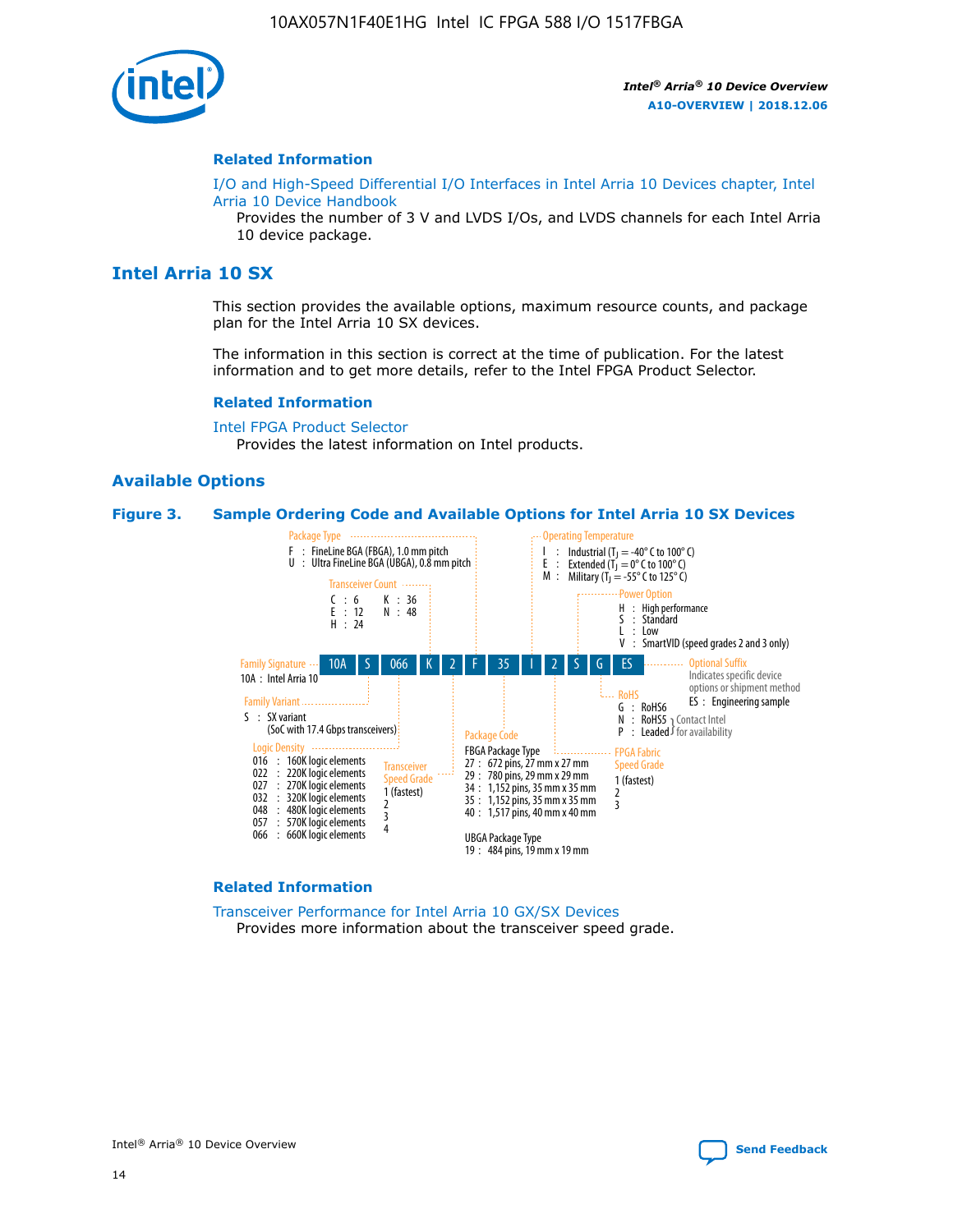

# **Maximum Resources**

#### **Table 12. Maximum Resource Counts for Intel Arria 10 SX Devices**

| <b>Resource</b>                   |                         | <b>Product Line</b> |               |                |                |               |                |               |  |  |  |
|-----------------------------------|-------------------------|---------------------|---------------|----------------|----------------|---------------|----------------|---------------|--|--|--|
|                                   |                         | <b>SX 160</b>       | <b>SX 220</b> | <b>SX 270</b>  | <b>SX 320</b>  | <b>SX 480</b> | <b>SX 570</b>  | <b>SX 660</b> |  |  |  |
| Logic Elements (LE) (K)           |                         | 160                 | 220           | 270            | 320            | 480           | 570            | 660           |  |  |  |
| <b>ALM</b>                        |                         | 61,510              | 80,330        | 101,620        | 119,900        | 183,590       | 217,080        | 251,680       |  |  |  |
| Register                          |                         | 246,040             | 321,320       | 406,480        | 479,600        | 734,360       | 868,320        | 1,006,720     |  |  |  |
| Memory (Kb)                       | M <sub>20</sub> K       | 8,800               | 11,740        | 15,000         | 17,820         | 28,620        | 36,000         | 42,620        |  |  |  |
|                                   | <b>MLAB</b>             | 1,050               | 1,690         | 2,452          | 2,727          | 4,164         | 5,096          | 5,788         |  |  |  |
| Variable-precision DSP Block      |                         | 156                 | 192           | 830            | 985            | 1,368         | 1,523          | 1,687         |  |  |  |
|                                   | 18 x 19 Multiplier      |                     | 384           | 1,660          | 1,970          | 2,736         | 3,046          | 3,374         |  |  |  |
| PLL                               | Fractional<br>Synthesis | 6                   | 6             | 8              | 8              | 12            | 16             | 16            |  |  |  |
|                                   | I/O                     | 6                   | 6             | 8              | 8              | 12            | 16             | 16            |  |  |  |
| 17.4 Gbps Transceiver             |                         | 12                  | 12            | 24             | 24             | 36            | 48             | 48            |  |  |  |
| GPIO <sup>(8)</sup>               |                         | 288                 | 288           | 384            | 384            | 492           | 696            | 696           |  |  |  |
| LVDS Pair $(9)$                   |                         | 120                 | 120           | 168            | 168            | 174           | 324            | 324           |  |  |  |
| PCIe Hard IP Block                |                         | $\mathbf{1}$        | 1             | $\overline{2}$ | $\overline{2}$ | 2             | $\overline{2}$ | 2             |  |  |  |
| Hard Memory Controller            |                         | 6                   | 6             | 8              | 8              | 12            | 16             | 16            |  |  |  |
| ARM Cortex-A9 MPCore<br>Processor |                         | Yes                 | Yes           | Yes            | Yes            | Yes           | Yes            | Yes           |  |  |  |

# **Package Plan**

## **Table 13. Package Plan for Intel Arria 10 SX Devices (U19, F27, F29, and F34)**

Refer to I/O and High Speed I/O in Intel Arria 10 Devices chapter for the number of 3 V I/O, LVDS I/O, and LVDS channels in each device package.

| <b>Product Line</b> | <b>U19</b><br>$(19 \text{ mm} \times 19 \text{ mm})$<br>484-pin UBGA) |                    |             | <b>F27</b><br>$(27 \text{ mm} \times 27 \text{ mm})$<br>672-pin FBGA) |                    | <b>F29</b><br>$(29 \text{ mm} \times 29 \text{ mm})$<br>780-pin FBGA) |           |                    | <b>F34</b><br>$(35 \text{ mm} \times 35 \text{ mm})$<br><b>1152-pin FBGA)</b> |           |                    |             |
|---------------------|-----------------------------------------------------------------------|--------------------|-------------|-----------------------------------------------------------------------|--------------------|-----------------------------------------------------------------------|-----------|--------------------|-------------------------------------------------------------------------------|-----------|--------------------|-------------|
|                     | 3V<br>I/O                                                             | <b>LVDS</b><br>I/O | <b>XCVR</b> | 3V<br>I/O                                                             | <b>LVDS</b><br>I/O | <b>XCVR</b>                                                           | 3V<br>I/O | <b>LVDS</b><br>I/O | <b>XCVR</b>                                                                   | 3V<br>I/O | <b>LVDS</b><br>I/O | <b>XCVR</b> |
| SX 160              | 48                                                                    | 144                | 6           | 48                                                                    | 192                | 12                                                                    | 48        | 240                | 12                                                                            | -         |                    |             |
| SX 220              | 48                                                                    | 144                | 6           | 48                                                                    | 192                | 12                                                                    | 48        | 240                | 12                                                                            |           |                    |             |
| SX 270              |                                                                       |                    |             | 48                                                                    | 192                | 12                                                                    | 48        | 312                | 12                                                                            | 48        | 336                | 24          |
| SX 320              |                                                                       |                    |             | 48                                                                    | 192                | 12                                                                    | 48        | 312                | 12                                                                            | 48        | 336                | 24          |
|                     | continued                                                             |                    |             |                                                                       |                    |                                                                       |           |                    |                                                                               |           |                    |             |

 $(8)$  The number of GPIOs does not include transceiver I/Os. In the Intel Quartus Prime software, the number of user I/Os includes transceiver I/Os.

 $(9)$  Each LVDS I/O pair can be used as differential input or output.

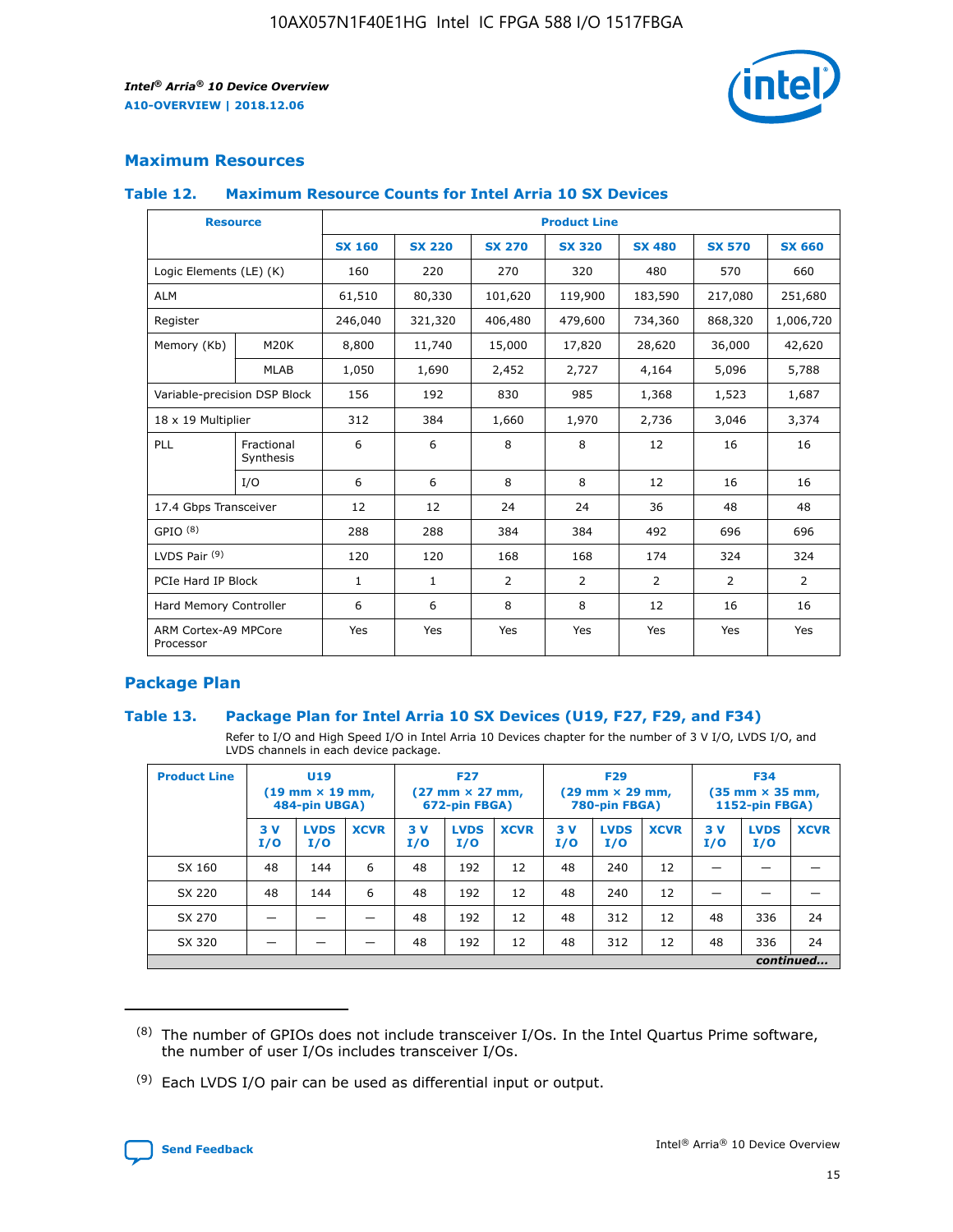

| <b>Product Line</b> | U <sub>19</sub><br>$(19$ mm $\times$ 19 mm,<br>484-pin UBGA) |                    | <b>F27</b><br>$(27 \text{ mm} \times 27 \text{ mm})$<br>672-pin FBGA) |           |                    | <b>F29</b><br>$(29 \text{ mm} \times 29 \text{ mm})$<br>780-pin FBGA) |           |                    | <b>F34</b><br>$(35$ mm $\times$ 35 mm,<br><b>1152-pin FBGA)</b> |           |                    |             |
|---------------------|--------------------------------------------------------------|--------------------|-----------------------------------------------------------------------|-----------|--------------------|-----------------------------------------------------------------------|-----------|--------------------|-----------------------------------------------------------------|-----------|--------------------|-------------|
|                     | 3 V<br>I/O                                                   | <b>LVDS</b><br>I/O | <b>XCVR</b>                                                           | 3V<br>I/O | <b>LVDS</b><br>I/O | <b>XCVR</b>                                                           | 3V<br>I/O | <b>LVDS</b><br>I/O | <b>XCVR</b>                                                     | 3V<br>I/O | <b>LVDS</b><br>I/O | <b>XCVR</b> |
| SX 480              |                                                              |                    |                                                                       |           |                    |                                                                       | 48        | 312                | 12                                                              | 48        | 444                | 24          |
| SX 570              |                                                              |                    |                                                                       |           |                    |                                                                       |           |                    |                                                                 | 48        | 444                | 24          |
| SX 660              |                                                              |                    |                                                                       |           |                    |                                                                       |           |                    |                                                                 | 48        | 444                | 24          |

## **Table 14. Package Plan for Intel Arria 10 SX Devices (F35, KF40, and NF40)**

Refer to I/O and High Speed I/O in Intel Arria 10 Devices chapter for the number of 3 V I/O, LVDS I/O, and LVDS channels in each device package.

| <b>Product Line</b> | <b>F35</b><br>(35 mm × 35 mm,<br><b>1152-pin FBGA)</b> |          |             |                                           | <b>KF40</b><br>(40 mm × 40 mm,<br>1517-pin FBGA) |    | <b>NF40</b><br>$(40 \text{ mm} \times 40 \text{ mm})$<br>1517-pin FBGA) |          |             |  |
|---------------------|--------------------------------------------------------|----------|-------------|-------------------------------------------|--------------------------------------------------|----|-------------------------------------------------------------------------|----------|-------------|--|
|                     | 3 V I/O                                                | LVDS I/O | <b>XCVR</b> | <b>LVDS I/O</b><br>3 V I/O<br><b>XCVR</b> |                                                  |    | 3 V I/O                                                                 | LVDS I/O | <b>XCVR</b> |  |
| SX 270              | 48                                                     | 336      | 24          |                                           |                                                  |    |                                                                         |          |             |  |
| SX 320              | 48                                                     | 336      | 24          |                                           |                                                  |    |                                                                         |          |             |  |
| SX 480              | 48                                                     | 348      | 36          |                                           |                                                  |    |                                                                         |          |             |  |
| SX 570              | 48                                                     | 348      | 36          | 96                                        | 600                                              | 36 | 48                                                                      | 540      | 48          |  |
| SX 660              | 48                                                     | 348      | 36          | 96                                        | 600                                              | 36 | 48                                                                      | 540      | 48          |  |

# **Related Information**

[I/O and High-Speed Differential I/O Interfaces in Intel Arria 10 Devices chapter, Intel](https://www.intel.com/content/www/us/en/programmable/documentation/sam1403482614086.html#sam1403482030321) [Arria 10 Device Handbook](https://www.intel.com/content/www/us/en/programmable/documentation/sam1403482614086.html#sam1403482030321)

Provides the number of 3 V and LVDS I/Os, and LVDS channels for each Intel Arria 10 device package.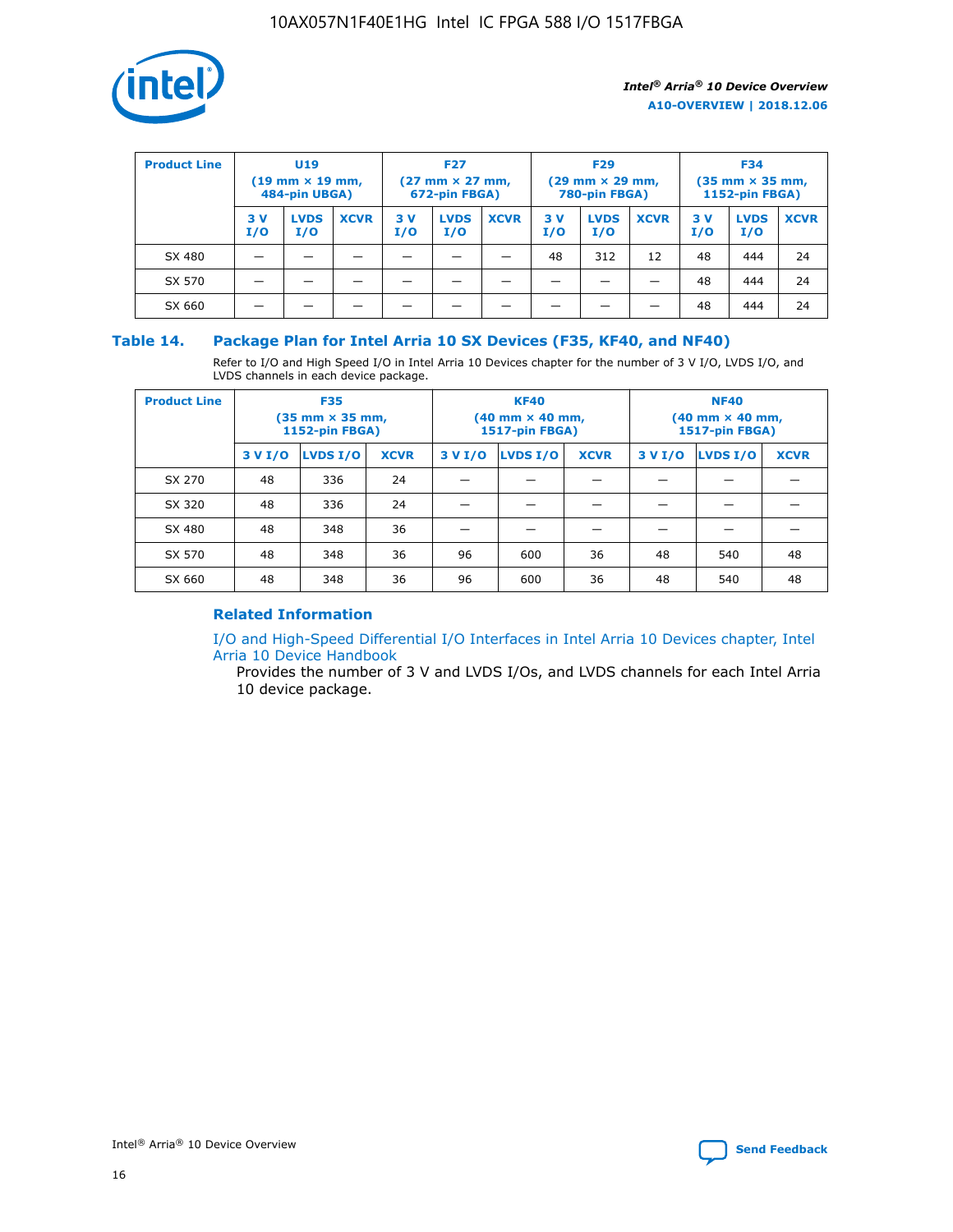

# **I/O Vertical Migration for Intel Arria 10 Devices**

#### **Figure 4. Migration Capability Across Intel Arria 10 Product Lines**

- The arrows indicate the migration paths. The devices included in each vertical migration path are shaded. Devices with fewer resources in the same path have lighter shades.
- To achieve the full I/O migration across product lines in the same migration path, restrict I/Os and transceivers usage to match the product line with the lowest I/O and transceiver counts.
- An LVDS I/O bank in the source device may be mapped to a 3 V I/O bank in the target device. To use memory interface clock frequency higher than 533 MHz, assign external memory interface pins only to banks that are LVDS I/O in both devices.
- There may be nominal 0.15 mm package height difference between some product lines in the same package type.
	- **Variant Product Line Package U19 F27 F29 F34 F35 KF40 NF40 RF40 NF45 SF45 UF45** Intel® Arria® 10 GX GX 160 GX 220 GX 270 GX 320 GX 480 GX 570 GX 660 GX 900 GX 1150 Intel Arria 10 GT GT 900 GT 1150 Intel Arria 10 SX SX 160 SX 220 SX 270 SX 320 SX 480 SX 570 SX 660
- Some migration paths are not shown in the Intel Quartus Prime software **Pin Migration View**.

*Note:* To verify the pin migration compatibility, use the **Pin Migration View** window in the Intel Quartus Prime software Pin Planner.

# **Adaptive Logic Module**

Intel Arria 10 devices use a 20 nm ALM as the basic building block of the logic fabric.

The ALM architecture is the same as the previous generation FPGAs, allowing for efficient implementation of logic functions and easy conversion of IP between the device generations.

The ALM, as shown in following figure, uses an 8-input fracturable look-up table (LUT) with four dedicated registers to help improve timing closure in register-rich designs and achieve an even higher design packing capability than the traditional two-register per LUT architecture.

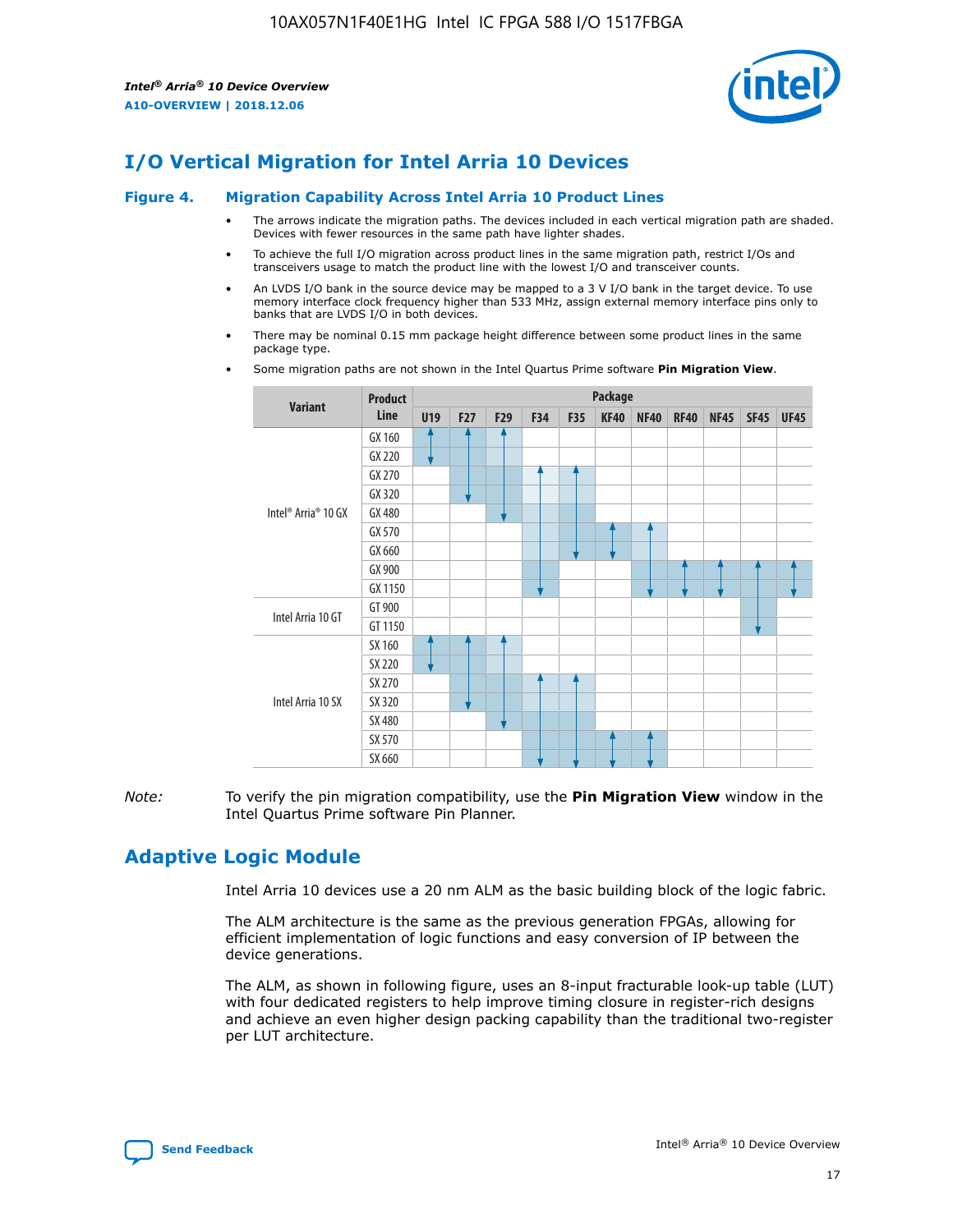

**Figure 5. ALM for Intel Arria 10 Devices**



The Intel Quartus Prime software optimizes your design according to the ALM logic structure and automatically maps legacy designs into the Intel Arria 10 ALM architecture.

# **Variable-Precision DSP Block**

The Intel Arria 10 variable precision DSP blocks support fixed-point arithmetic and floating-point arithmetic.

Features for fixed-point arithmetic:

- High-performance, power-optimized, and fully registered multiplication operations
- 18-bit and 27-bit word lengths
- Two 18 x 19 multipliers or one 27 x 27 multiplier per DSP block
- Built-in addition, subtraction, and 64-bit double accumulation register to combine multiplication results
- Cascading 19-bit or 27-bit when pre-adder is disabled and cascading 18-bit when pre-adder is used to form the tap-delay line for filtering applications
- Cascading 64-bit output bus to propagate output results from one block to the next block without external logic support
- Hard pre-adder supported in 19-bit and 27-bit modes for symmetric filters
- Internal coefficient register bank in both 18-bit and 27-bit modes for filter implementation
- 18-bit and 27-bit systolic finite impulse response (FIR) filters with distributed output adder
- Biased rounding support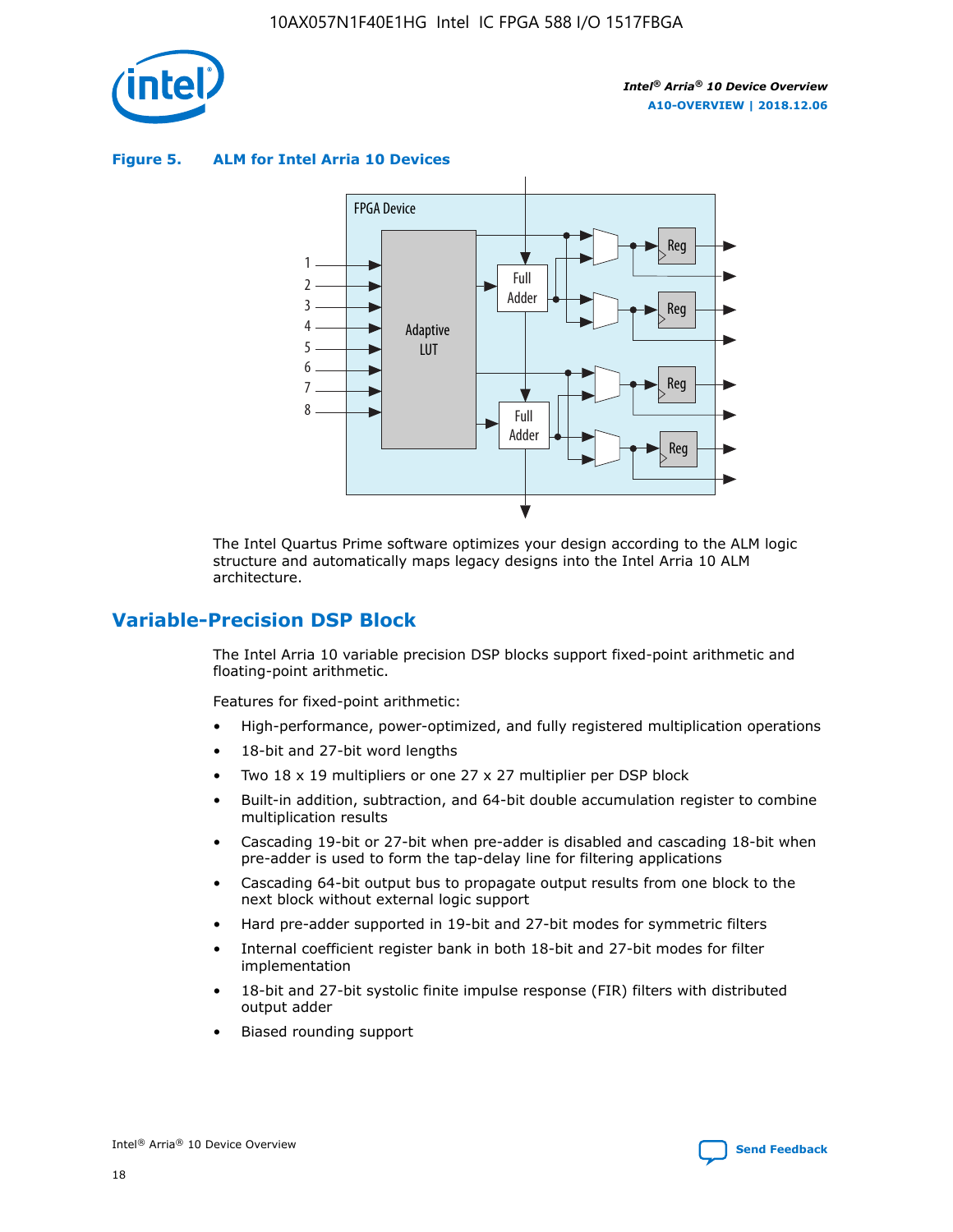

Features for floating-point arithmetic:

- A completely hardened architecture that supports multiplication, addition, subtraction, multiply-add, and multiply-subtract
- Multiplication with accumulation capability and a dynamic accumulator reset control
- Multiplication with cascade summation capability
- Multiplication with cascade subtraction capability
- Complex multiplication
- Direct vector dot product
- Systolic FIR filter

## **Table 15. Variable-Precision DSP Block Configurations for Intel Arria 10 Devices**

| <b>Usage Example</b>                                       | <b>Multiplier Size (Bit)</b>    | <b>DSP Block Resources</b> |
|------------------------------------------------------------|---------------------------------|----------------------------|
| Medium precision fixed point                               | Two 18 x 19                     |                            |
| High precision fixed or Single precision<br>floating point | One 27 x 27                     |                            |
| Fixed point FFTs                                           | One 19 x 36 with external adder |                            |
| Very high precision fixed point                            | One 36 x 36 with external adder |                            |
| Double precision floating point                            | One 54 x 54 with external adder | 4                          |

#### **Table 16. Resources for Fixed-Point Arithmetic in Intel Arria 10 Devices**

The table lists the variable-precision DSP resources by bit precision for each Intel Arria 10 device.

| <b>Variant</b>        | <b>Product Line</b> | <b>Variable-</b><br>precision<br><b>DSP Block</b> | <b>Independent Input and Output</b><br><b>Multiplications Operator</b> |                                     | 18 x 19<br><b>Multiplier</b><br><b>Adder Sum</b> | $18 \times 18$<br><b>Multiplier</b><br><b>Adder</b> |
|-----------------------|---------------------|---------------------------------------------------|------------------------------------------------------------------------|-------------------------------------|--------------------------------------------------|-----------------------------------------------------|
|                       |                     |                                                   | 18 x 19<br><b>Multiplier</b>                                           | $27 \times 27$<br><b>Multiplier</b> | <b>Mode</b>                                      | <b>Summed with</b><br>36 bit Input                  |
| AIntel Arria 10<br>GX | GX 160              | 156                                               | 312                                                                    | 156                                 | 156                                              | 156                                                 |
|                       | GX 220              | 192                                               | 384                                                                    | 192                                 | 192                                              | 192                                                 |
|                       | GX 270              | 830                                               | 1,660                                                                  | 830                                 | 830                                              | 830                                                 |
|                       | GX 320              | 984                                               | 1,968                                                                  | 984                                 | 984                                              | 984                                                 |
|                       | GX 480              | 1,368                                             | 2,736                                                                  | 1,368                               | 1,368                                            | 1,368                                               |
|                       | GX 570              | 1,523                                             | 3,046                                                                  | 1,523                               | 1,523                                            | 1,523                                               |
|                       | GX 660              | 1,687                                             | 3,374                                                                  | 1,687                               | 1,687                                            | 1,687                                               |
|                       | GX 900              | 1,518                                             | 3,036                                                                  | 1,518                               | 1,518                                            | 1,518                                               |
|                       | GX 1150             | 1,518                                             | 3,036                                                                  | 1,518                               | 1,518                                            | 1,518                                               |
| Intel Arria 10        | GT 900              | 1,518                                             | 3,036                                                                  | 1,518                               | 1,518                                            | 1,518                                               |
| GT                    | GT 1150             | 1,518                                             | 3,036                                                                  | 1,518                               | 1,518                                            | 1,518                                               |
| Intel Arria 10        | SX 160              | 156                                               | 312                                                                    | 156                                 | 156                                              | 156                                                 |
| <b>SX</b>             | SX 220              | 192                                               | 384                                                                    | 192                                 | 192                                              | 192                                                 |
|                       | SX 270              | 830                                               | 1,660                                                                  | 830                                 | 830                                              | 830                                                 |
|                       |                     |                                                   |                                                                        |                                     |                                                  | continued                                           |

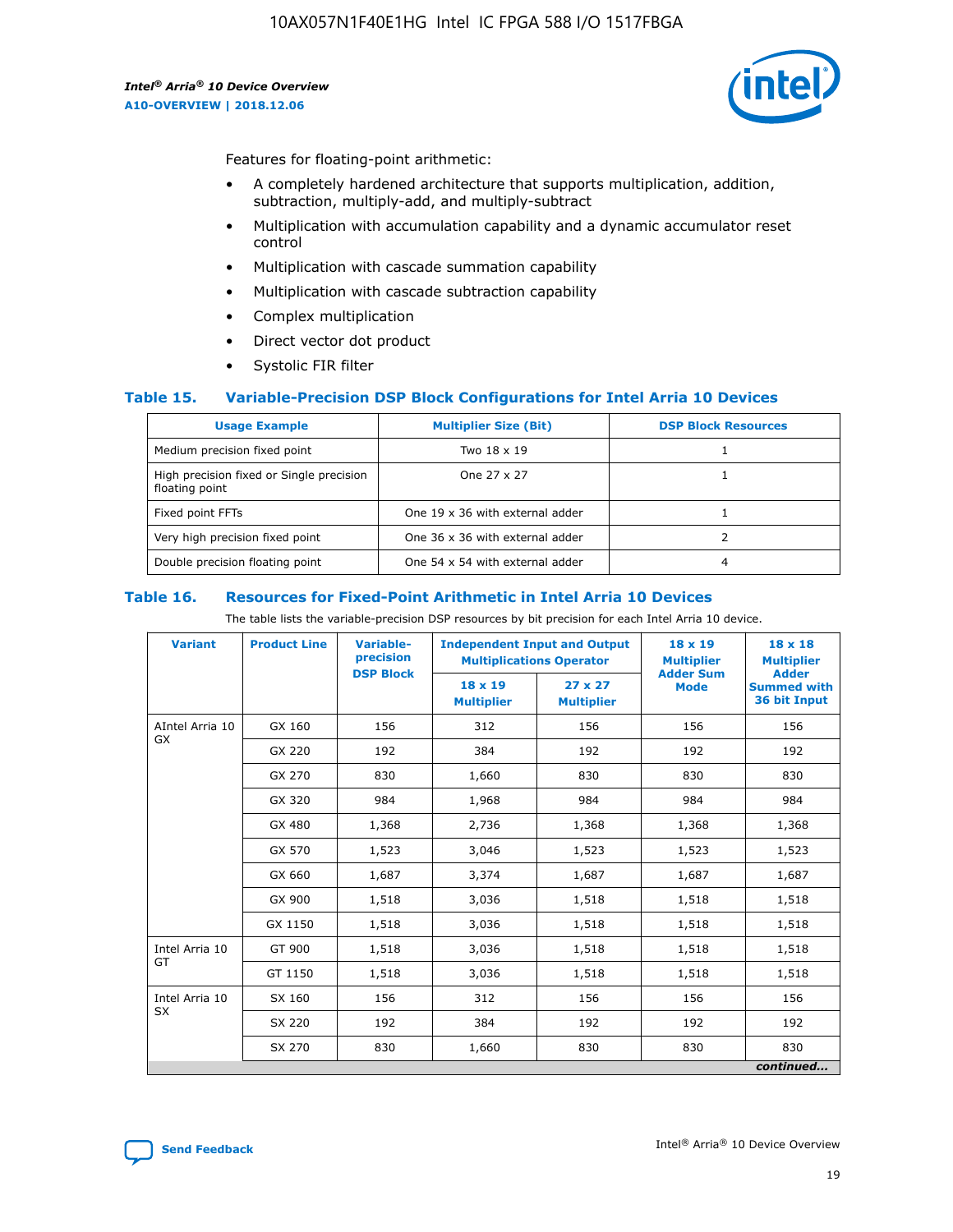

| <b>Variant</b> | <b>Product Line</b> | <b>Variable-</b><br>precision<br><b>DSP Block</b> | <b>Independent Input and Output</b><br><b>Multiplications Operator</b> |                                     | $18 \times 19$<br><b>Multiplier</b><br><b>Adder Sum</b> | $18 \times 18$<br><b>Multiplier</b><br><b>Adder</b> |  |
|----------------|---------------------|---------------------------------------------------|------------------------------------------------------------------------|-------------------------------------|---------------------------------------------------------|-----------------------------------------------------|--|
|                |                     |                                                   | $18 \times 19$<br><b>Multiplier</b>                                    | $27 \times 27$<br><b>Multiplier</b> | <b>Mode</b>                                             | <b>Summed with</b><br>36 bit Input                  |  |
|                | SX 320              | 984                                               | 1,968                                                                  | 984                                 | 984                                                     | 984                                                 |  |
|                | SX 480              | 1,368                                             | 2,736                                                                  | 1,368                               | 1,368                                                   | 1,368                                               |  |
|                | SX 570              | 1,523                                             | 3,046                                                                  | 1,523                               | 1,523                                                   | 1,523                                               |  |
|                | SX 660              | 1,687                                             | 3,374                                                                  | 1,687                               | 1,687                                                   | 1,687                                               |  |

# **Table 17. Resources for Floating-Point Arithmetic in Intel Arria 10 Devices**

The table lists the variable-precision DSP resources by bit precision for each Intel Arria 10 device.

| <b>Variant</b>              | <b>Product Line</b> | <b>Variable-</b><br>precision<br><b>DSP Block</b> | <b>Single</b><br><b>Precision</b><br><b>Floating-Point</b><br><b>Multiplication</b><br><b>Mode</b> | <b>Single-Precision</b><br><b>Floating-Point</b><br><b>Adder Mode</b> | Single-<br><b>Precision</b><br><b>Floating-Point</b><br><b>Multiply</b><br><b>Accumulate</b><br><b>Mode</b> | <b>Peak</b><br><b>Giga Floating-</b><br><b>Point</b><br><b>Operations</b><br>per Second<br>(GFLOPs) |
|-----------------------------|---------------------|---------------------------------------------------|----------------------------------------------------------------------------------------------------|-----------------------------------------------------------------------|-------------------------------------------------------------------------------------------------------------|-----------------------------------------------------------------------------------------------------|
| Intel Arria 10<br>GX        | GX 160              | 156                                               | 156                                                                                                | 156                                                                   | 156                                                                                                         | 140                                                                                                 |
|                             | GX 220              | 192                                               | 192                                                                                                | 192                                                                   | 192                                                                                                         | 173                                                                                                 |
|                             | GX 270              | 830                                               | 830                                                                                                | 830                                                                   | 830                                                                                                         | 747                                                                                                 |
|                             | GX 320              | 984                                               | 984                                                                                                | 984                                                                   | 984                                                                                                         | 886                                                                                                 |
|                             | GX 480              | 1,369                                             | 1,368                                                                                              | 1,368                                                                 | 1,368                                                                                                       | 1,231                                                                                               |
|                             | GX 570              | 1,523                                             | 1,523                                                                                              | 1,523                                                                 | 1,523                                                                                                       | 1,371                                                                                               |
|                             | GX 660              | 1,687                                             | 1,687                                                                                              | 1,687                                                                 | 1,687                                                                                                       | 1,518                                                                                               |
|                             | GX 900              | 1,518                                             | 1,518                                                                                              | 1,518                                                                 | 1,518                                                                                                       | 1,366                                                                                               |
|                             | GX 1150             | 1,518                                             | 1,518                                                                                              | 1,518                                                                 | 1,518                                                                                                       | 1,366                                                                                               |
| Intel Arria 10              | GT 900              | 1,518                                             | 1,518                                                                                              | 1,518                                                                 | 1,518                                                                                                       | 1,366                                                                                               |
| GT                          | GT 1150             | 1,518                                             | 1,518                                                                                              | 1,518                                                                 | 1,518                                                                                                       | 1,366                                                                                               |
| Intel Arria 10<br><b>SX</b> | SX 160              | 156                                               | 156                                                                                                | 156                                                                   | 156                                                                                                         | 140                                                                                                 |
|                             | SX 220              | 192                                               | 192                                                                                                | 192                                                                   | 192                                                                                                         | 173                                                                                                 |
|                             | SX 270              | 830                                               | 830                                                                                                | 830                                                                   | 830                                                                                                         | 747                                                                                                 |
|                             | SX 320              | 984                                               | 984                                                                                                | 984                                                                   | 984                                                                                                         | 886                                                                                                 |
|                             | SX 480              | 1,369                                             | 1,368                                                                                              | 1,368                                                                 | 1,368                                                                                                       | 1,231                                                                                               |
|                             | SX 570              | 1,523                                             | 1,523                                                                                              | 1,523                                                                 | 1,523                                                                                                       | 1,371                                                                                               |
|                             | SX 660              | 1,687                                             | 1,687                                                                                              | 1,687                                                                 | 1,687                                                                                                       | 1,518                                                                                               |

# **Embedded Memory Blocks**

The embedded memory blocks in the devices are flexible and designed to provide an optimal amount of small- and large-sized memory arrays to fit your design requirements.

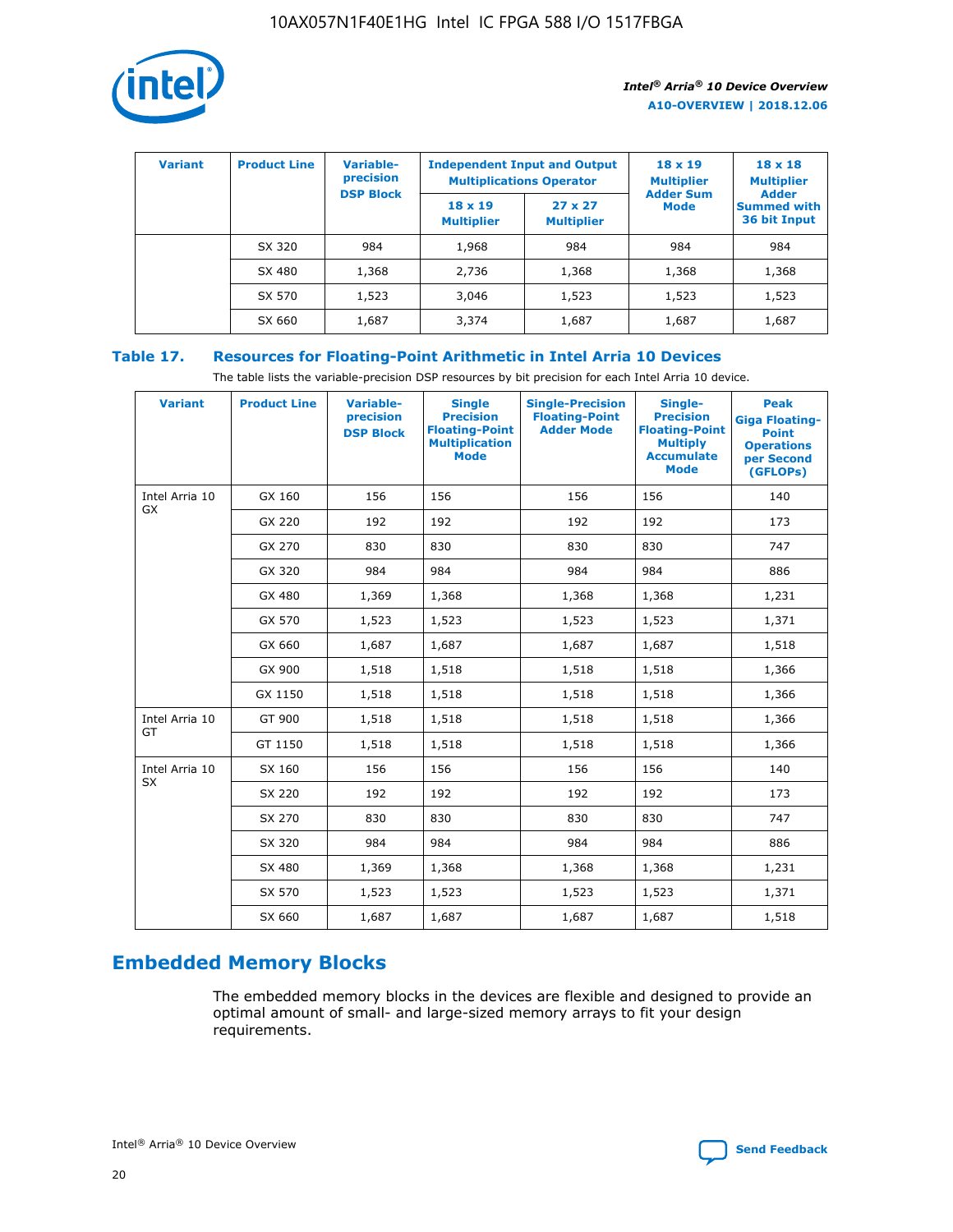

# **Types of Embedded Memory**

The Intel Arria 10 devices contain two types of memory blocks:

- 20 Kb M20K blocks—blocks of dedicated memory resources. The M20K blocks are ideal for larger memory arrays while still providing a large number of independent ports.
- 640 bit memory logic array blocks (MLABs)—enhanced memory blocks that are configured from dual-purpose logic array blocks (LABs). The MLABs are ideal for wide and shallow memory arrays. The MLABs are optimized for implementation of shift registers for digital signal processing (DSP) applications, wide and shallow FIFO buffers, and filter delay lines. Each MLAB is made up of ten adaptive logic modules (ALMs). In the Intel Arria 10 devices, you can configure these ALMs as ten 32 x 2 blocks, giving you one 32 x 20 simple dual-port SRAM block per MLAB.

# **Embedded Memory Capacity in Intel Arria 10 Devices**

|                   | <b>Product</b> |              | <b>M20K</b>         | <b>MLAB</b>  |                     | <b>Total RAM Bit</b> |
|-------------------|----------------|--------------|---------------------|--------------|---------------------|----------------------|
| <b>Variant</b>    | <b>Line</b>    | <b>Block</b> | <b>RAM Bit (Kb)</b> | <b>Block</b> | <b>RAM Bit (Kb)</b> | (Kb)                 |
| Intel Arria 10 GX | GX 160         | 440          | 8,800               | 1,680        | 1,050               | 9,850                |
|                   | GX 220         | 587          | 11,740              | 2,703        | 1,690               | 13,430               |
|                   | GX 270         | 750          | 15,000              | 3,922        | 2,452               | 17,452               |
|                   | GX 320         | 891          | 17,820              | 4,363        | 2,727               | 20,547               |
|                   | GX 480         | 1,431        | 28,620              | 6,662        | 4,164               | 32,784               |
|                   | GX 570         | 1,800        | 36,000              | 8,153        | 5,096               | 41,096               |
|                   | GX 660         | 2,131        | 42,620              | 9,260        | 5,788               | 48,408               |
|                   | GX 900         | 2,423        | 48,460              | 15,017       | 9,386               | 57,846               |
|                   | GX 1150        | 2,713        | 54,260              | 20,774       | 12,984              | 67,244               |
| Intel Arria 10 GT | GT 900         | 2,423        | 48,460              | 15,017       | 9,386               | 57,846               |
|                   | GT 1150        | 2,713        | 54,260              | 20,774       | 12,984              | 67,244               |
| Intel Arria 10 SX | SX 160         | 440          | 8,800               | 1,680        | 1,050               | 9,850                |
|                   | SX 220         | 587          | 11,740              | 2,703        | 1,690               | 13,430               |
|                   | SX 270         | 750          | 15,000              | 3,922        | 2,452               | 17,452               |
|                   | SX 320         | 891          | 17,820              | 4,363        | 2,727               | 20,547               |
|                   | SX 480         | 1,431        | 28,620              | 6,662        | 4,164               | 32,784               |
|                   | SX 570         | 1,800        | 36,000              | 8,153        | 5,096               | 41,096               |
|                   | SX 660         | 2,131        | 42,620              | 9,260        | 5,788               | 48,408               |

#### **Table 18. Embedded Memory Capacity and Distribution in Intel Arria 10 Devices**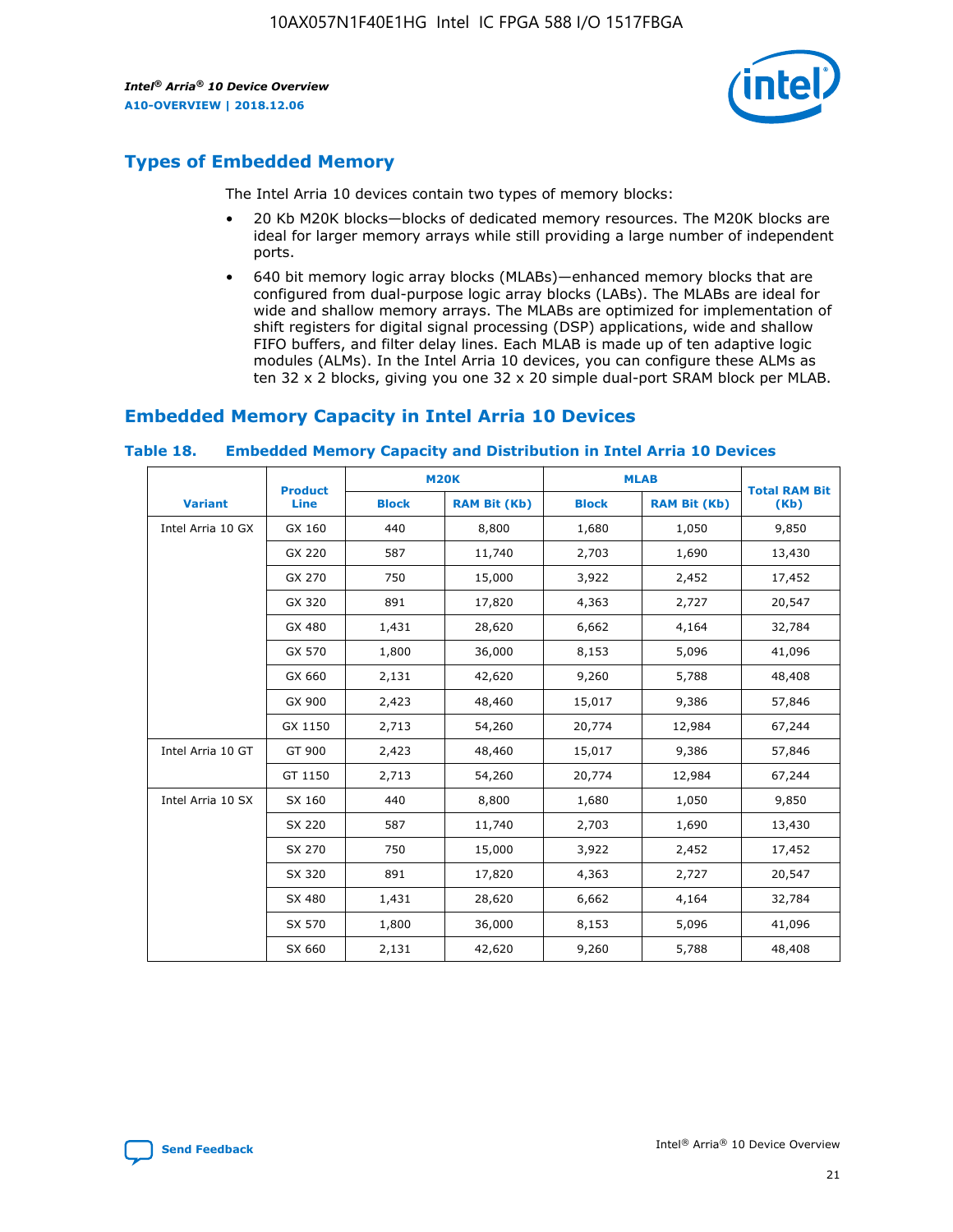

# **Embedded Memory Configurations for Single-port Mode**

#### **Table 19. Single-port Embedded Memory Configurations for Intel Arria 10 Devices**

This table lists the maximum configurations supported for single-port RAM and ROM modes.

| <b>Memory Block</b> | Depth (bits)           | <b>Programmable Width</b> |
|---------------------|------------------------|---------------------------|
| MLAB                | 32<br>x16, x18, or x20 |                           |
|                     | 64(10)                 | x8, x9, x10               |
| M20K                | 512                    | x40, x32                  |
|                     | 1K                     | x20, x16                  |
|                     | 2K                     | x10, x8                   |
|                     | 4K                     | x5, x4                    |
|                     | 8K                     | x2                        |
|                     | 16K                    | x1                        |

# **Clock Networks and PLL Clock Sources**

The clock network architecture is based on Intel's global, regional, and peripheral clock structure. This clock structure is supported by dedicated clock input pins, fractional clock synthesis PLLs, and integer I/O PLLs.

# **Clock Networks**

The Intel Arria 10 core clock networks are capable of up to 800 MHz fabric operation across the full industrial temperature range. For the external memory interface, the clock network supports the hard memory controller with speeds up to 2,400 Mbps in a quarter-rate transfer.

To reduce power consumption, the Intel Quartus Prime software identifies all unused sections of the clock network and powers them down.

# **Fractional Synthesis and I/O PLLs**

Intel Arria 10 devices contain up to 32 fractional synthesis PLLs and up to 16 I/O PLLs that are available for both specific and general purpose uses in the core:

- Fractional synthesis PLLs—located in the column adjacent to the transceiver blocks
- I/O PLLs—located in each bank of the 48 I/Os

## **Fractional Synthesis PLLs**

You can use the fractional synthesis PLLs to:

- Reduce the number of oscillators that are required on your board
- Reduce the number of clock pins that are used in the device by synthesizing multiple clock frequencies from a single reference clock source

<sup>(10)</sup> Supported through software emulation and consumes additional MLAB blocks.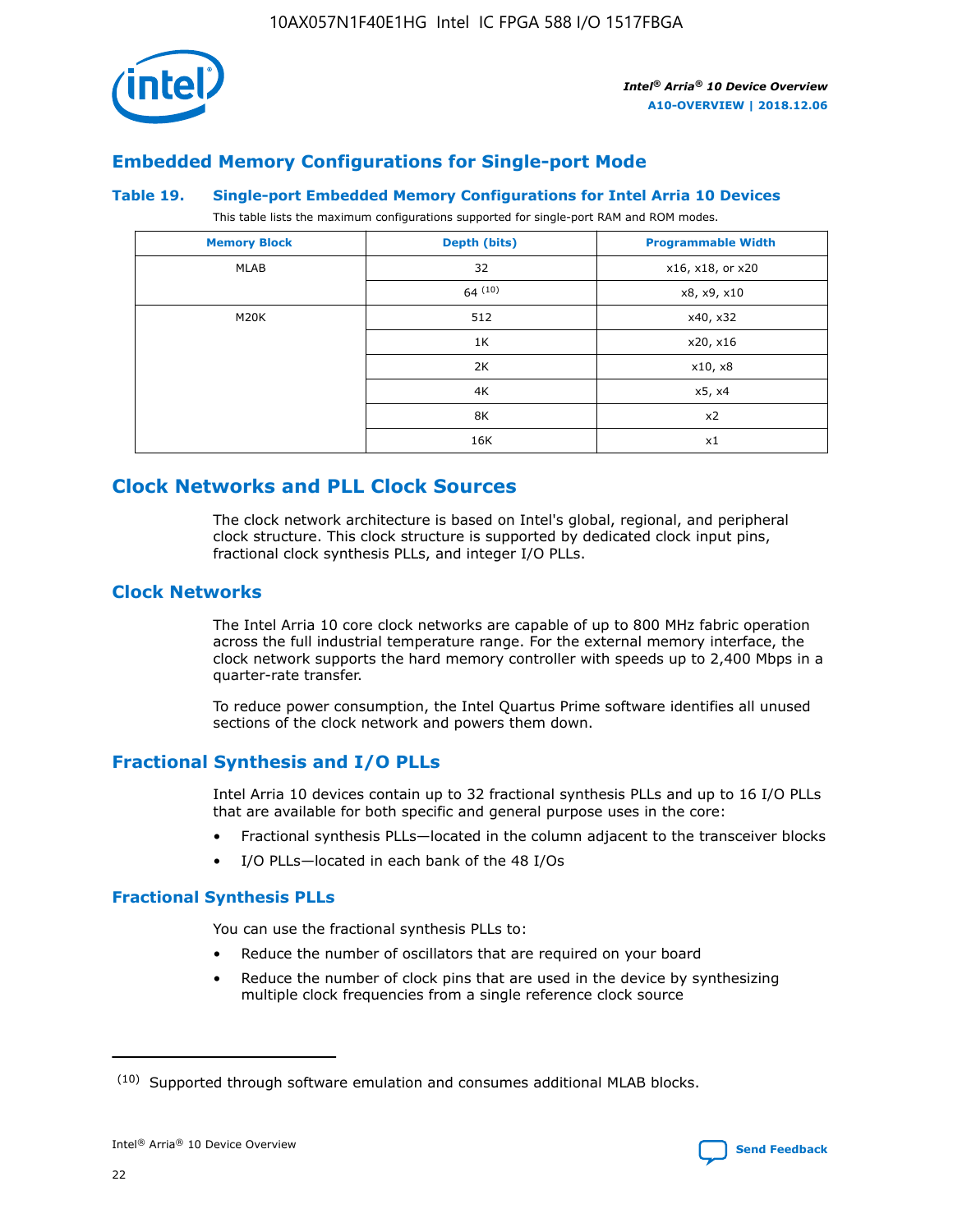

The fractional synthesis PLLs support the following features:

- Reference clock frequency synthesis for transceiver CMU and Advanced Transmit (ATX) PLLs
- Clock network delay compensation
- Zero-delay buffering
- Direct transmit clocking for transceivers
- Independently configurable into two modes:
	- Conventional integer mode equivalent to the general purpose PLL
	- Enhanced fractional mode with third order delta-sigma modulation
- PLL cascading

# **I/O PLLs**

The integer mode I/O PLLs are located in each bank of 48 I/Os. You can use the I/O PLLs to simplify the design of external memory and high-speed LVDS interfaces.

In each I/O bank, the I/O PLLs are adjacent to the hard memory controllers and LVDS SERDES. Because these PLLs are tightly coupled with the I/Os that need to use them, it makes it easier to close timing.

You can use the I/O PLLs for general purpose applications in the core such as clock network delay compensation and zero-delay buffering.

Intel Arria 10 devices support PLL-to-PLL cascading.

# **FPGA General Purpose I/O**

Intel Arria 10 devices offer highly configurable GPIOs. Each I/O bank contains 48 general purpose I/Os and a high-efficiency hard memory controller.

The following list describes the features of the GPIOs:

- Consist of 3 V I/Os for high-voltage application and LVDS I/Os for differential signaling
	- Up to two 3 V I/O banks, available in some devices, that support up to 3 V I/O standards
	- LVDS I/O banks that support up to 1.8 V I/O standards
- Support a wide range of single-ended and differential I/O interfaces
- LVDS speeds up to 1.6 Gbps
- Each LVDS pair of pins has differential input and output buffers, allowing you to configure the LVDS direction for each pair.
- Programmable bus hold and weak pull-up
- Programmable differential output voltage  $(V_{OD})$  and programmable pre-emphasis

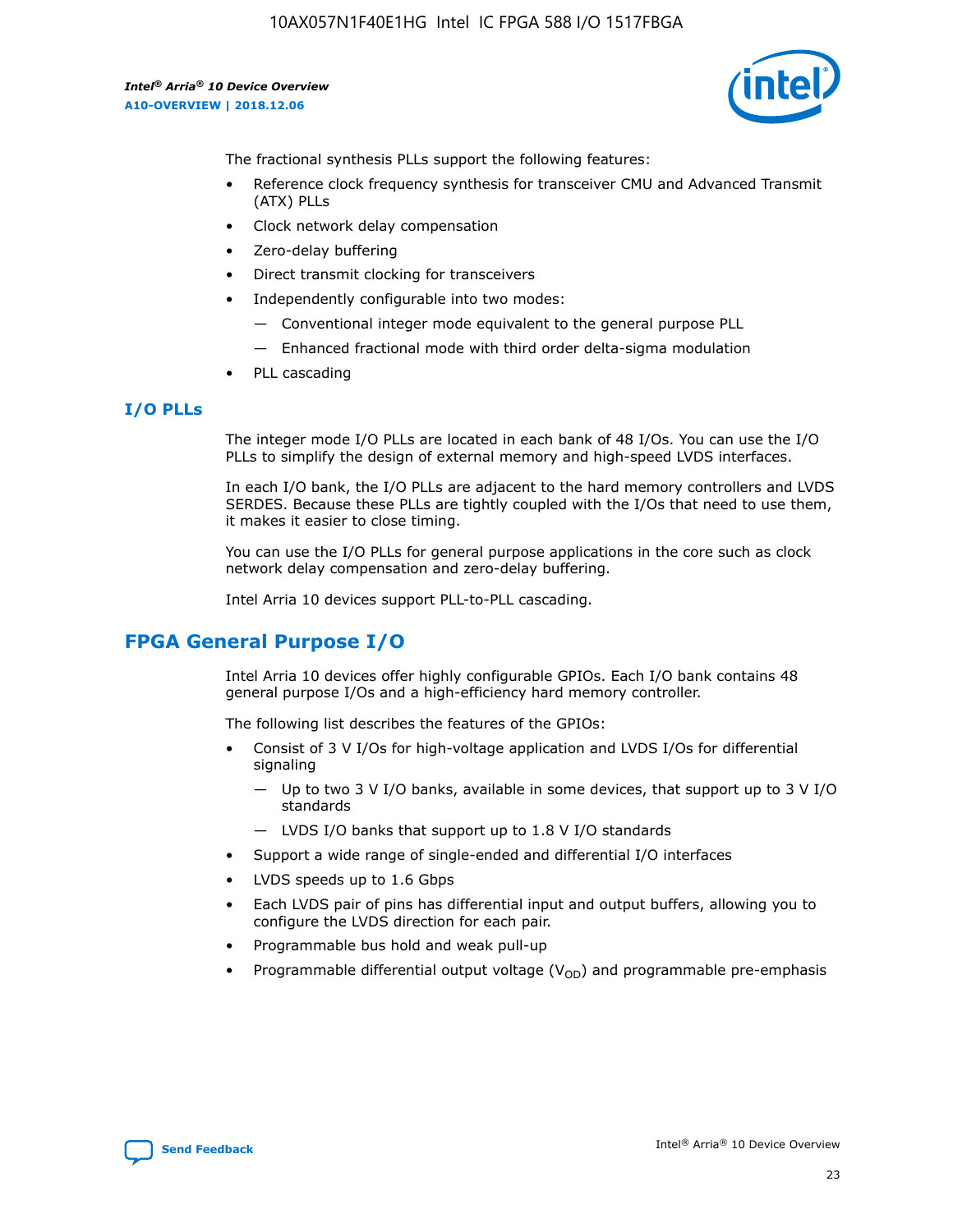

- Series (R<sub>S</sub>) and parallel (R<sub>T</sub>) on-chip termination (OCT) for all I/O banks with OCT calibration to limit the termination impedance variation
- On-chip dynamic termination that has the ability to swap between series and parallel termination, depending on whether there is read or write on a common bus for signal integrity
- Easy timing closure support using the hard read FIFO in the input register path, and delay-locked loop (DLL) delay chain with fine and coarse architecture

# **External Memory Interface**

Intel Arria 10 devices offer massive external memory bandwidth, with up to seven 32 bit DDR4 memory interfaces running at up to 2,400 Mbps. This bandwidth provides additional ease of design, lower power, and resource efficiencies of hardened highperformance memory controllers.

The memory interface within Intel Arria 10 FPGAs and SoCs delivers the highest performance and ease of use. You can configure up to a maximum width of 144 bits when using the hard or soft memory controllers. If required, you can bypass the hard memory controller and use a soft controller implemented in the user logic.

Each I/O contains a hardened DDR read/write path (PHY) capable of performing key memory interface functionality such as read/write leveling, FIFO buffering to lower latency and improve margin, timing calibration, and on-chip termination.

The timing calibration is aided by the inclusion of hard microcontrollers based on Intel's Nios® II technology, specifically tailored to control the calibration of multiple memory interfaces. This calibration allows the Intel Arria 10 device to compensate for any changes in process, voltage, or temperature either within the Intel Arria 10 device itself, or within the external memory device. The advanced calibration algorithms ensure maximum bandwidth and robust timing margin across all operating conditions.

In addition to parallel memory interfaces, Intel Arria 10 devices support serial memory technologies such as the Hybrid Memory Cube (HMC). The HMC is supported by the Intel Arria 10 high-speed serial transceivers which connect up to four HMC links, with each link running at data rates up to 15 Gbps.

## **Related Information**

#### [External Memory Interface Spec Estimator](http://www.altera.com/technology/memory/estimator/mem-emif-index.html)

Provides a parametric tool that allows you to find and compare the performance of the supported external memory interfaces in IntelFPGAs.

# **Memory Standards Supported by Intel Arria 10 Devices**

The I/Os are designed to provide high performance support for existing and emerging external memory standards.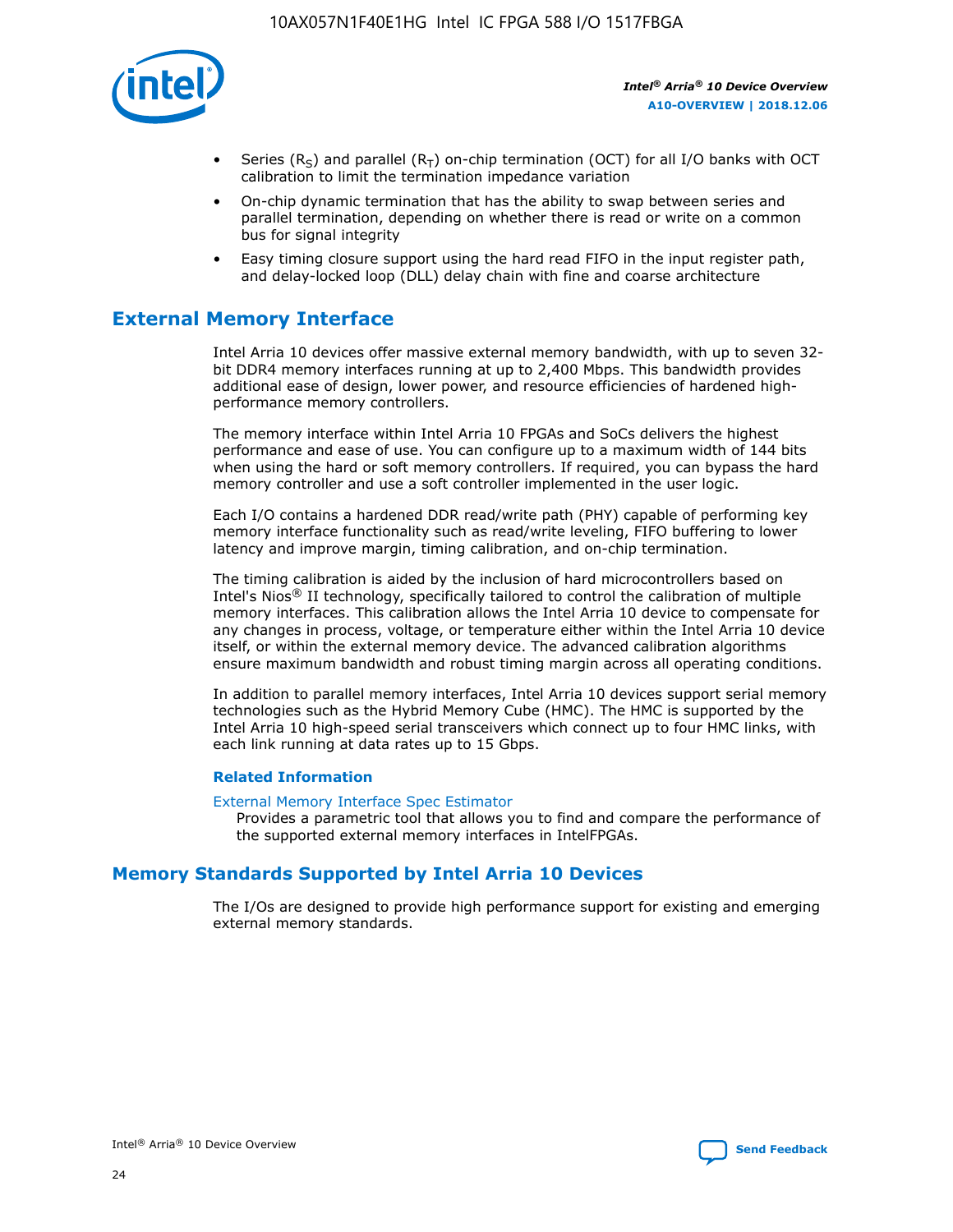

#### **Table 20. Memory Standards Supported by the Hard Memory Controller**

This table lists the overall capability of the hard memory controller. For specific details, refer to the External Memory Interface Spec Estimator and Intel Arria 10 Device Datasheet.

| <b>Memory Standard</b> | <b>Rate Support</b> | <b>Ping Pong PHY Support</b> | <b>Maximum Frequency</b><br>(MHz) |
|------------------------|---------------------|------------------------------|-----------------------------------|
| <b>DDR4 SDRAM</b>      | Quarter rate        | Yes                          | 1,067                             |
|                        |                     |                              | 1,200                             |
| DDR3 SDRAM             | Half rate           | Yes                          | 533                               |
|                        |                     |                              | 667                               |
|                        | Quarter rate        | Yes                          | 1,067                             |
|                        |                     |                              | 1,067                             |
| <b>DDR3L SDRAM</b>     | Half rate           | Yes                          | 533                               |
|                        |                     |                              | 667                               |
|                        | Quarter rate        | Yes                          | 933                               |
|                        |                     |                              | 933                               |
| LPDDR3 SDRAM           | Half rate           |                              | 533                               |
|                        | Quarter rate        |                              | 800                               |

## **Table 21. Memory Standards Supported by the Soft Memory Controller**

| <b>Memory Standard</b>      | <b>Rate Support</b> | <b>Maximum Frequency</b><br>(MHz) |
|-----------------------------|---------------------|-----------------------------------|
| <b>RLDRAM 3 (11)</b>        | Quarter rate        | 1,200                             |
| ODR IV SRAM <sup>(11)</sup> | Quarter rate        | 1,067                             |
| <b>ODR II SRAM</b>          | Full rate           | 333                               |
|                             | Half rate           | 633                               |
| <b>ODR II+ SRAM</b>         | Full rate           | 333                               |
|                             | Half rate           | 633                               |
| <b>ODR II+ Xtreme SRAM</b>  | Full rate           | 333                               |
|                             | Half rate           | 633                               |

#### **Table 22. Memory Standards Supported by the HPS Hard Memory Controller**

The hard processor system (HPS) is available in Intel Arria 10 SoC devices only.

| <b>Memory Standard</b> | <b>Rate Support</b> | <b>Maximum Frequency</b><br>(MHz) |
|------------------------|---------------------|-----------------------------------|
| <b>DDR4 SDRAM</b>      | Half rate           | 1,200                             |
| <b>DDR3 SDRAM</b>      | Half rate           | 1,067                             |
| <b>DDR3L SDRAM</b>     | Half rate           | 933                               |

<sup>(11)</sup> Intel Arria 10 devices support this external memory interface using hard PHY with soft memory controller.

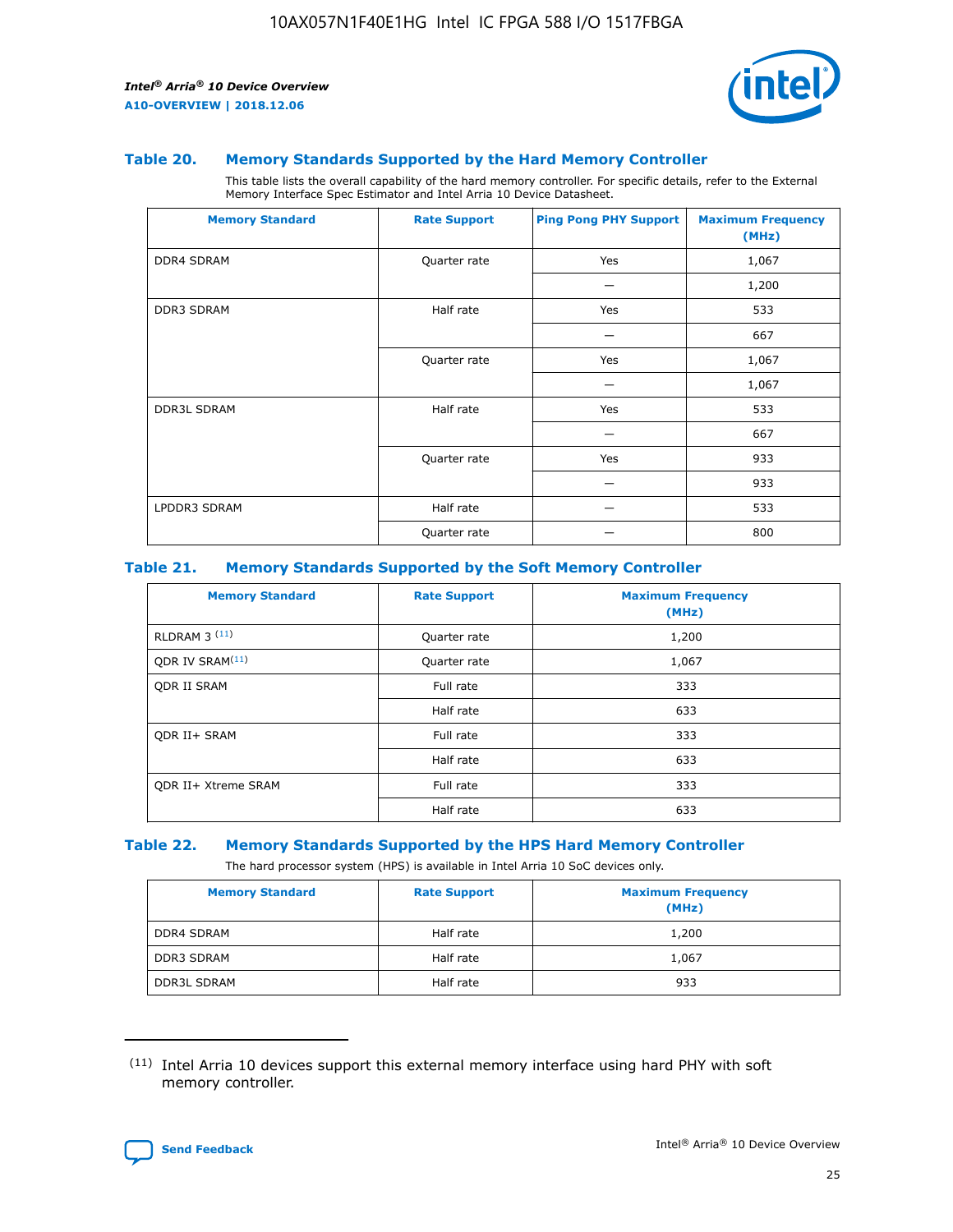

## **Related Information**

#### [Intel Arria 10 Device Datasheet](https://www.intel.com/content/www/us/en/programmable/documentation/mcn1413182292568.html#mcn1413182153340)

Lists the memory interface performance according to memory interface standards, rank or chip select configurations, and Intel Arria 10 device speed grades.

# **PCIe Gen1, Gen2, and Gen3 Hard IP**

Intel Arria 10 devices contain PCIe hard IP that is designed for performance and ease-of-use:

- Includes all layers of the PCIe stack—transaction, data link and physical layers.
- Supports PCIe Gen3, Gen2, and Gen1 Endpoint and Root Port in x1, x2, x4, or x8 lane configuration.
- Operates independently from the core logic—optional configuration via protocol (CvP) allows the PCIe link to power up and complete link training in less than 100 ms while the Intel Arria 10 device completes loading the programming file for the rest of the FPGA.
- Provides added functionality that makes it easier to support emerging features such as Single Root I/O Virtualization (SR-IOV) and optional protocol extensions.
- Provides improved end-to-end datapath protection using ECC.
- Supports FPGA configuration via protocol (CvP) using PCIe at Gen3, Gen2, or Gen1 speed.

#### **Related Information**

PCS Features on page 30

# **Enhanced PCS Hard IP for Interlaken and 10 Gbps Ethernet**

# **Interlaken Support**

The Intel Arria 10 enhanced PCS hard IP provides integrated Interlaken PCS supporting rates up to 25.8 Gbps per lane.

The Interlaken PCS is based on the proven functionality of the PCS developed for Intel's previous generation FPGAs, which demonstrated interoperability with Interlaken ASSP vendors and third-party IP suppliers. The Interlaken PCS is present in every transceiver channel in Intel Arria 10 devices.

## **Related Information**

PCS Features on page 30

# **10 Gbps Ethernet Support**

The Intel Arria 10 enhanced PCS hard IP supports 10GBASE-R PCS compliant with IEEE 802.3 10 Gbps Ethernet (10GbE). The integrated hard IP support for 10GbE and the 10 Gbps transceivers save external PHY cost, board space, and system power.

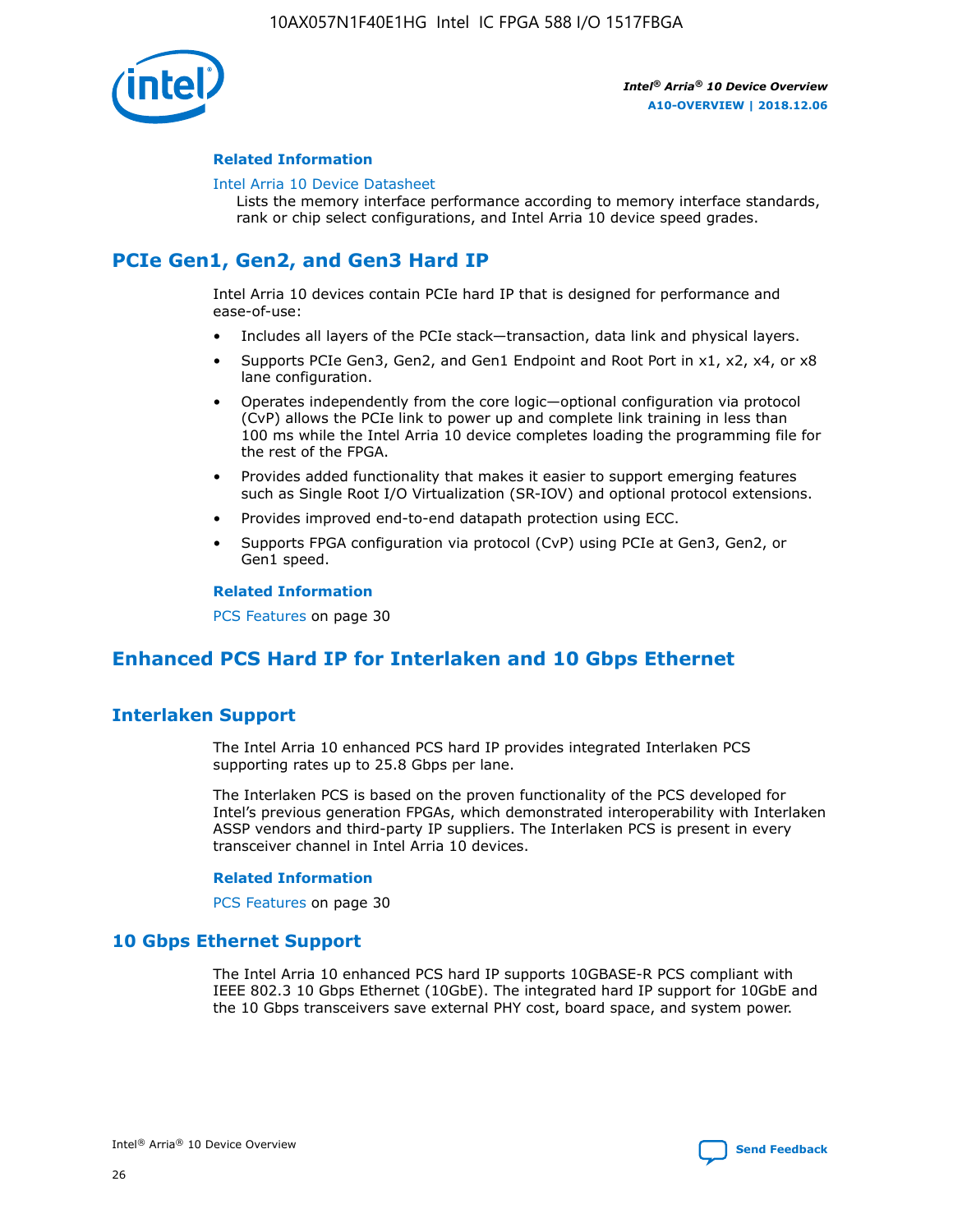

The scalable hard IP supports multiple independent 10GbE ports while using a single PLL for all the 10GBASE-R PCS instantiations, which saves on core logic resources and clock networks:

- Simplifies multiport 10GbE systems compared to XAUI interfaces that require an external XAUI-to-10G PHY.
- Incorporates Electronic Dispersion Compensation (EDC), which enables direct connection to standard 10 Gbps XFP and SFP+ pluggable optical modules.
- Supports backplane Ethernet applications and includes a hard 10GBASE-KR Forward Error Correction (FEC) circuit that you can use for 10 Gbps and 40 Gbps applications.

The 10 Gbps Ethernet PCS hard IP and 10GBASE-KR FEC are present in every transceiver channel.

## **Related Information**

PCS Features on page 30

# **Low Power Serial Transceivers**

Intel Arria 10 FPGAs and SoCs include lowest power transceivers that deliver high bandwidth, throughput and low latency.

Intel Arria 10 devices deliver the industry's lowest power consumption per transceiver channel:

- 12.5 Gbps transceivers at as low as 242 mW
- 10 Gbps transceivers at as low as 168 mW
- 6 Gbps transceivers at as low as 117 mW

Intel Arria 10 transceivers support various data rates according to application:

- Chip-to-chip and chip-to-module applications—from 1 Gbps up to 25.8 Gbps
- Long reach and backplane applications—from 1 Gbps up to 12.5 with advanced adaptive equalization
- Critical power sensitive applications—from 1 Gbps up to 11.3 Gbps using lower power modes

The combination of 20 nm process technology and architectural advances provide the following benefits:

- Significant reduction in die area and power consumption
- Increase of up to two times in transceiver I/O density compared to previous generation devices while maintaining optimal signal integrity
- Up to 72 total transceiver channels—you can configure up to 6 of these channels to run as fast as 25.8 Gbps
- All channels feature continuous data rate support up to the maximum rated speed

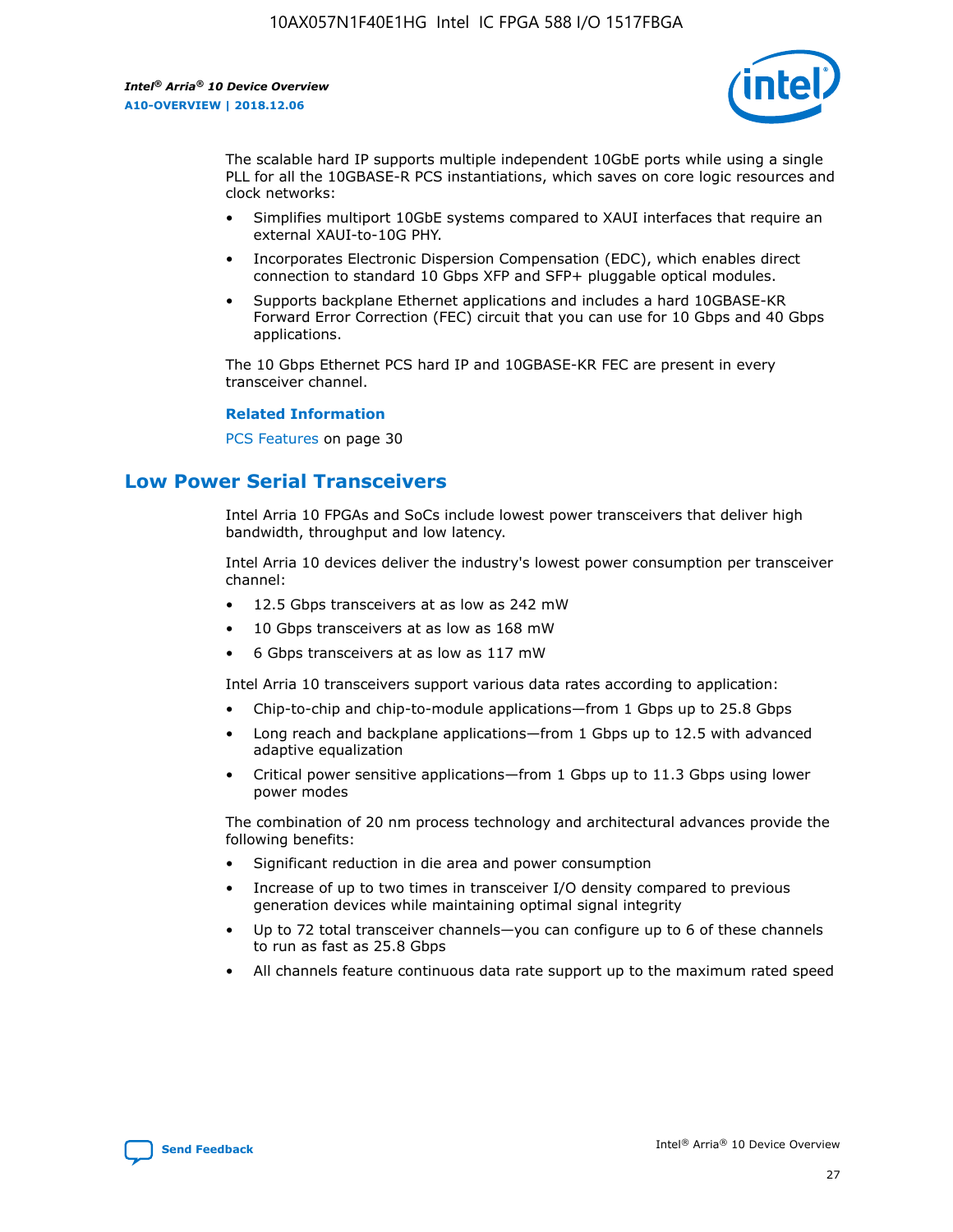



## **Figure 6. Intel Arria 10 Transceiver Block Architecture**

# **Transceiver Channels**

All transceiver channels feature a dedicated Physical Medium Attachment (PMA) and a hardened Physical Coding Sublayer (PCS).

- The PMA provides primary interfacing capabilities to physical channels.
- The PCS typically handles encoding/decoding, word alignment, and other preprocessing functions before transferring data to the FPGA core fabric.

A transceiver channel consists of a PMA and a PCS block. Most transceiver banks have 6 channels. There are some transceiver banks that contain only 3 channels.

A wide variety of bonded and non-bonded data rate configurations is possible using a highly configurable clock distribution network. Up to 80 independent transceiver data rates can be configured.

The following figures are graphical representations of top views of the silicon die, which correspond to reverse views for flip chip packages. Different Intel Arria 10 devices may have different floorplans than the ones shown in the figures.

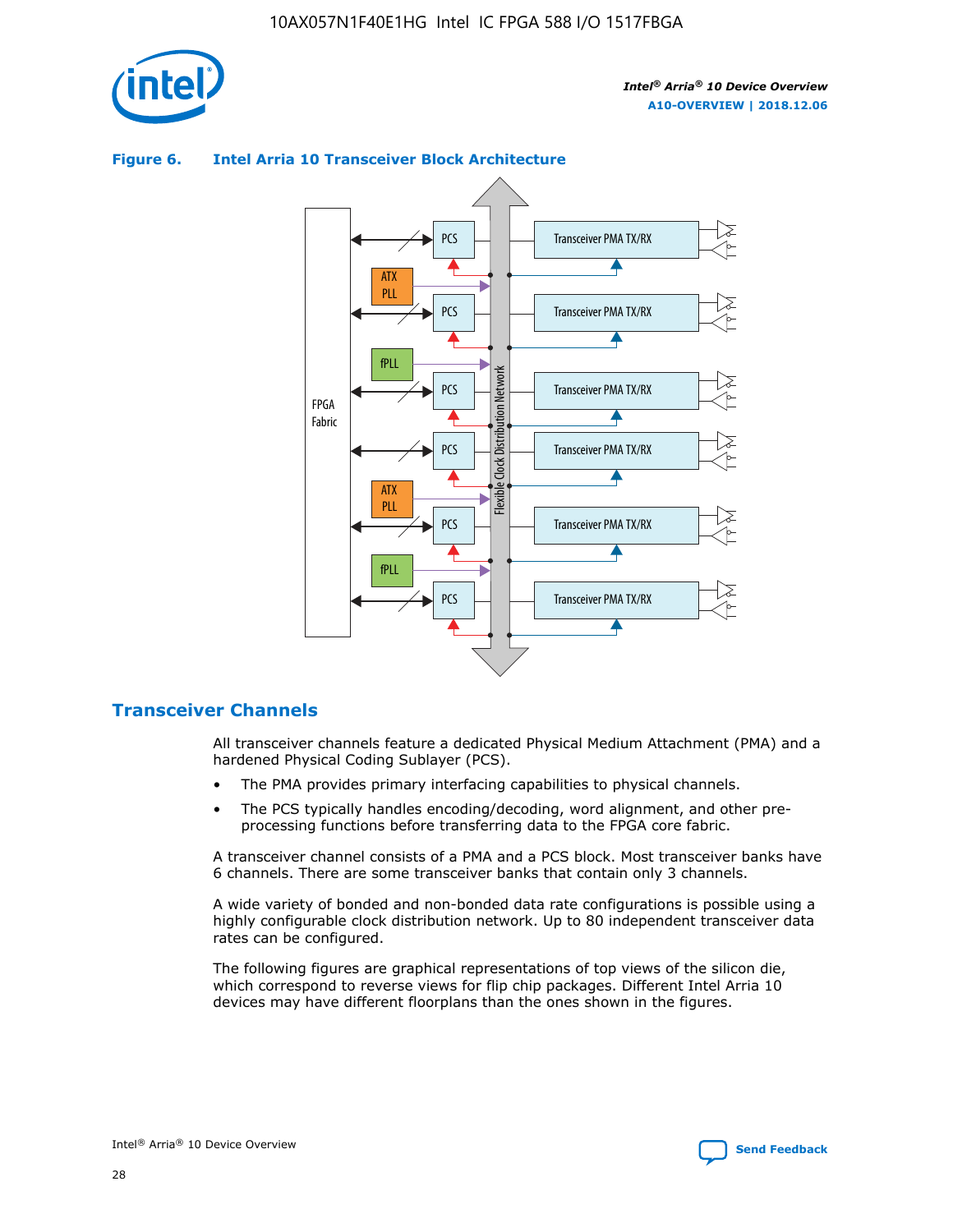

# **Figure 7. Device Chip Overview for Intel Arria 10 GX and GT Devices**



M20K Internal Memory Blocks Core Logic Fabric Transceiver Channels Hard IP Per Transceiver: Standard PCS and Enhanced PCS Hard IPs PCI Express Gen3 Hard IP Fractional PLLs M20K Internal Memory Blocks PCI Express Gen3 Hard IP Variable Precision DSP Blocks I/O PLLs Hard Memory Controllers, General-Purpose I/O Cells, LVDS Hard Processor Subsystem, Dual-Core ARM Cortex A9 M20K Internal Memory Blocks Variable Precision DSP Blocks M20K Internal Memory Blocks Core Logic Fabric I/O PLLs Hard Memory Controllers, General-Purpose I/O Cells, LVDS M20K Internal Memory Blocks Variable Precision DSP Blocks M20K Internal Memory Blocks Transceiver Channels Hard IP Per Transceiver: Standard PCS and Enhanced PCS Hard IPs PCI Express Gen3 Hard IP Fractional PLLs PCI Express Gen3 Hard IP  $\ddot{\cdot}$ Hard PCS Transceiver PMA fPLL ATX (LC) Hard PCS Transceiver PMA **Transmit** Hard PCS Transceiver PMA PLL fPLL Hard PCS Transceiver PMA Transceiver Clock Networks ATX (LC) Hard PCS Transceiver PMA Transmi Hard PCS Transceiver PMA PLL fPLL Hard PCS Transceiver PMA Transceiver PMA Hard PCS ATX (LC) **Transmit** Hard PCS Transceiver PMA PLL Unused transceiver chann can be used as additional transceiver transmit PLLs

# **PMA Features**

Intel Arria 10 transceivers provide exceptional signal integrity at data rates up to 25.8 Gbps. Clocking options include ultra-low jitter ATX PLLs (LC tank based), clock multiplier unit (CMU) PLLs, and fractional PLLs.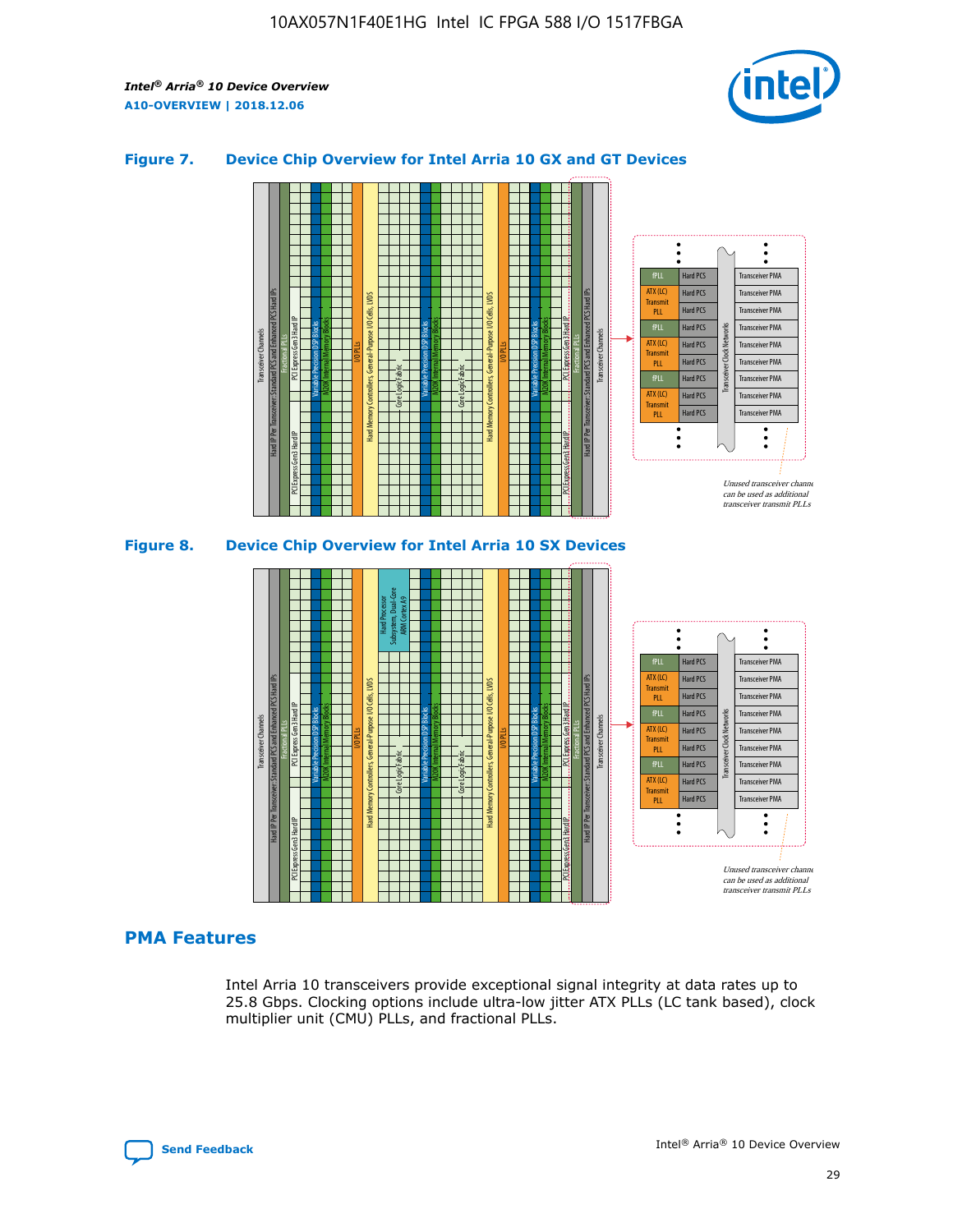

Each transceiver channel contains a channel PLL that can be used as the CMU PLL or clock data recovery (CDR) PLL. In CDR mode, the channel PLL recovers the receiver clock and data in the transceiver channel. Up to 80 independent data rates can be configured on a single Intel Arria 10 device.

## **Table 23. PMA Features of the Transceivers in Intel Arria 10 Devices**

| <b>Feature</b>                                             | <b>Capability</b>                                                                                                                                                                                                             |
|------------------------------------------------------------|-------------------------------------------------------------------------------------------------------------------------------------------------------------------------------------------------------------------------------|
| Chip-to-Chip Data Rates                                    | 1 Gbps to 17.4 Gbps (Intel Arria 10 GX devices)<br>1 Gbps to 25.8 Gbps (Intel Arria 10 GT devices)                                                                                                                            |
| <b>Backplane Support</b>                                   | Drive backplanes at data rates up to 12.5 Gbps                                                                                                                                                                                |
| <b>Optical Module Support</b>                              | SFP+/SFP, XFP, CXP, QSFP/QSFP28, CFP/CFP2/CFP4                                                                                                                                                                                |
| Cable Driving Support                                      | SFP+ Direct Attach, PCI Express over cable, eSATA                                                                                                                                                                             |
| Transmit Pre-Emphasis                                      | 4-tap transmit pre-emphasis and de-emphasis to compensate for system channel loss                                                                                                                                             |
| Continuous Time Linear<br>Equalizer (CTLE)                 | Dual mode, high-gain, and high-data rate, linear receive equalization to compensate for<br>system channel loss                                                                                                                |
| Decision Feedback Equalizer<br>(DFE)                       | 7-fixed and 4-floating tap DFE to equalize backplane channel loss in the presence of<br>crosstalk and noisy environments                                                                                                      |
| Variable Gain Amplifier                                    | Optimizes the signal amplitude prior to the CDR sampling and operates in fixed and<br>adaptive modes                                                                                                                          |
| Altera Digital Adaptive<br>Parametric Tuning (ADAPT)       | Fully digital adaptation engine to automatically adjust all link equalization parameters-<br>including CTLE, DFE, and variable gain amplifier blocks—that provide optimal link margin<br>without intervention from user logic |
| Precision Signal Integrity<br>Calibration Engine (PreSICE) | Hardened calibration controller to quickly calibrate all transceiver control parameters on<br>power-up, which provides the optimal signal integrity and jitter performance                                                    |
| Advanced Transmit (ATX)<br><b>PLL</b>                      | Low jitter ATX (LC tank based) PLLs with continuous tuning range to cover a wide range of<br>standard and proprietary protocols                                                                                               |
| <b>Fractional PLLs</b>                                     | On-chip fractional frequency synthesizers to replace on-board crystal oscillators and reduce<br>system cost                                                                                                                   |
| Digitally Assisted Analog<br><b>CDR</b>                    | Superior jitter tolerance with fast lock time                                                                                                                                                                                 |
| Dynamic Partial<br>Reconfiguration                         | Allows independent control of the Avalon memory-mapped interface of each transceiver<br>channel for the highest transceiver flexibility                                                                                       |
| Multiple PCS-PMA and PCS-<br>PLD interface widths          | 8-, 10-, 16-, 20-, 32-, 40-, or 64-bit interface widths for flexibility of deserialization width,<br>encoding, and reduced latency                                                                                            |

# **PCS Features**

This table summarizes the Intel Arria 10 transceiver PCS features. You can use the transceiver PCS to support a wide range of protocols ranging from 1 Gbps to 25.8 Gbps.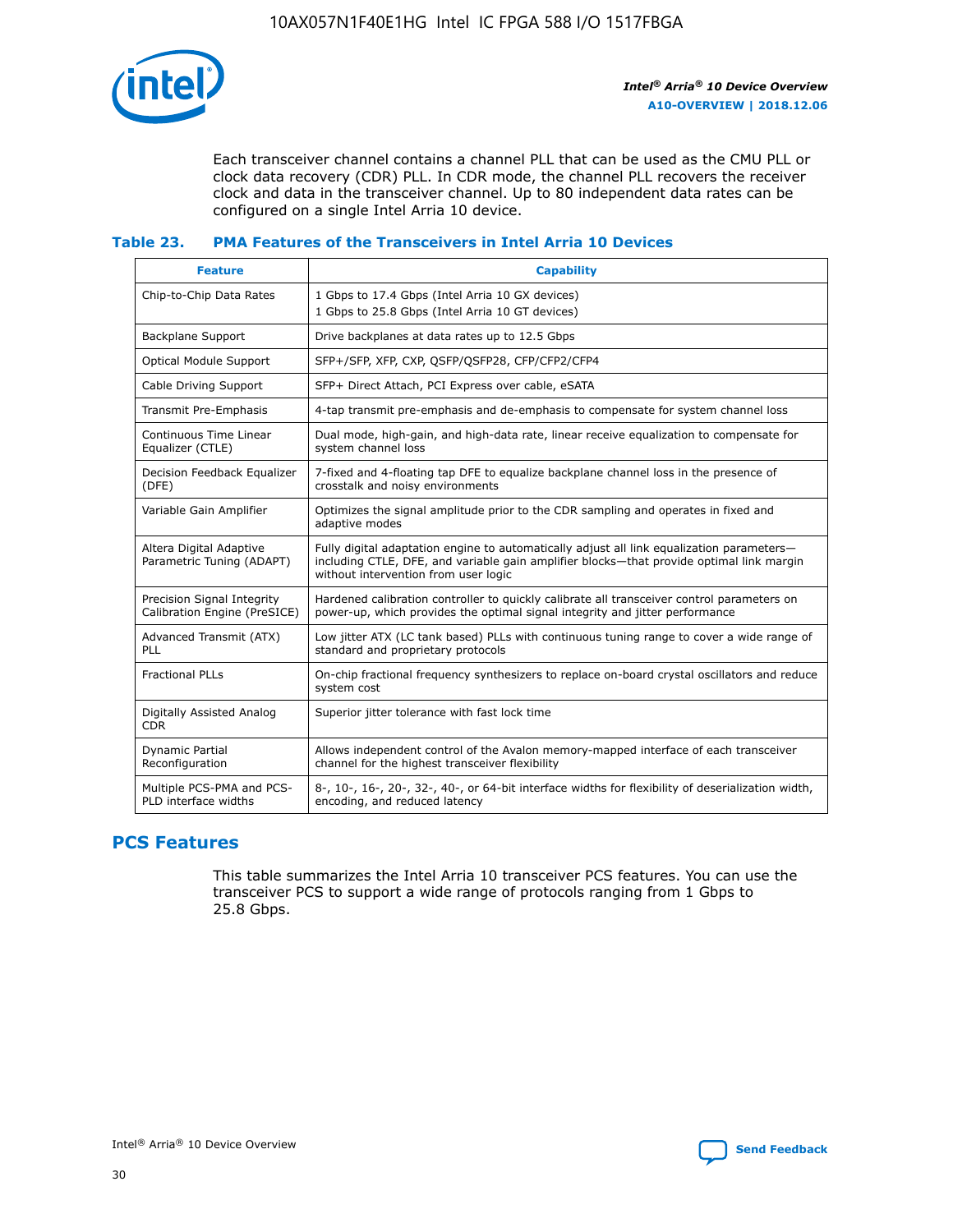

| <b>PCS</b>    | <b>Description</b>                                                                                                                                                                                                                                                                                                                                                                                             |
|---------------|----------------------------------------------------------------------------------------------------------------------------------------------------------------------------------------------------------------------------------------------------------------------------------------------------------------------------------------------------------------------------------------------------------------|
| Standard PCS  | Operates at a data rate up to 12 Gbps<br>Supports protocols such as PCI-Express, CPRI 4.2+, GigE, IEEE 1588 in Hard PCS<br>Implements other protocols using Basic/Custom (Standard PCS) transceiver<br>configuration rules.                                                                                                                                                                                    |
| Enhanced PCS  | Performs functions common to most serial data industry standards, such as word<br>alignment, encoding/decoding, and framing, before data is sent or received off-chip<br>through the PMA<br>• Handles data transfer to and from the FPGA fabric<br>Handles data transfer internally to and from the PMA<br>Provides frequency compensation<br>Performs channel bonding for multi-channel low skew applications |
| PCIe Gen3 PCS | Supports the seamless switching of Data and Clock between the Gen1, Gen2, and Gen3<br>data rates<br>Provides support for PIPE 3.0 features<br>Supports the PIPE interface with the Hard IP enabled, as well as with the Hard IP<br>bypassed                                                                                                                                                                    |

#### **Related Information**

- PCIe Gen1, Gen2, and Gen3 Hard IP on page 26
- Interlaken Support on page 26
- 10 Gbps Ethernet Support on page 26

# **PCS Protocol Support**

This table lists some of the protocols supported by the Intel Arria 10 transceiver PCS. For more information about the blocks in the transmitter and receiver data paths, refer to the related information.

| <b>Protocol</b>                                 | <b>Data Rate</b><br>(Gbps) | <b>Transceiver IP</b>       | <b>PCS Support</b>                      |
|-------------------------------------------------|----------------------------|-----------------------------|-----------------------------------------|
| PCIe Gen3 x1, x2, x4, x8                        | 8.0                        | Native PHY (PIPE)           | Standard PCS and PCIe<br>Gen3 PCS       |
| PCIe Gen2 x1, x2, x4, x8                        | 5.0                        | Native PHY (PIPE)           | <b>Standard PCS</b>                     |
| PCIe Gen1 x1, x2, x4, x8                        | 2.5                        | Native PHY (PIPE)           | Standard PCS                            |
| 1000BASE-X Gigabit Ethernet                     | 1.25                       | Native PHY                  | <b>Standard PCS</b>                     |
| 1000BASE-X Gigabit Ethernet with<br>IEEE 1588v2 | 1.25                       | Native PHY                  | Standard PCS                            |
| 10GBASE-R                                       | 10.3125                    | Native PHY                  | <b>Enhanced PCS</b>                     |
| 10GBASE-R with IEEE 1588v2                      | 10.3125                    | Native PHY                  | <b>Enhanced PCS</b>                     |
| 10GBASE-R with KR FEC                           | 10.3125                    | Native PHY                  | <b>Enhanced PCS</b>                     |
| 10GBASE-KR and 1000BASE-X                       | 10.3125                    | 1G/10GbE and 10GBASE-KR PHY | Standard PCS and<br><b>Enhanced PCS</b> |
| Interlaken (CEI-6G/11G)                         | 3.125 to 17.4              | Native PHY                  | <b>Enhanced PCS</b>                     |
| SFI-S/SFI-5.2                                   | 11.2                       | Native PHY                  | <b>Enhanced PCS</b>                     |
| $10G$ SDI                                       | 10.692                     | Native PHY                  | <b>Enhanced PCS</b>                     |
|                                                 |                            |                             | continued                               |

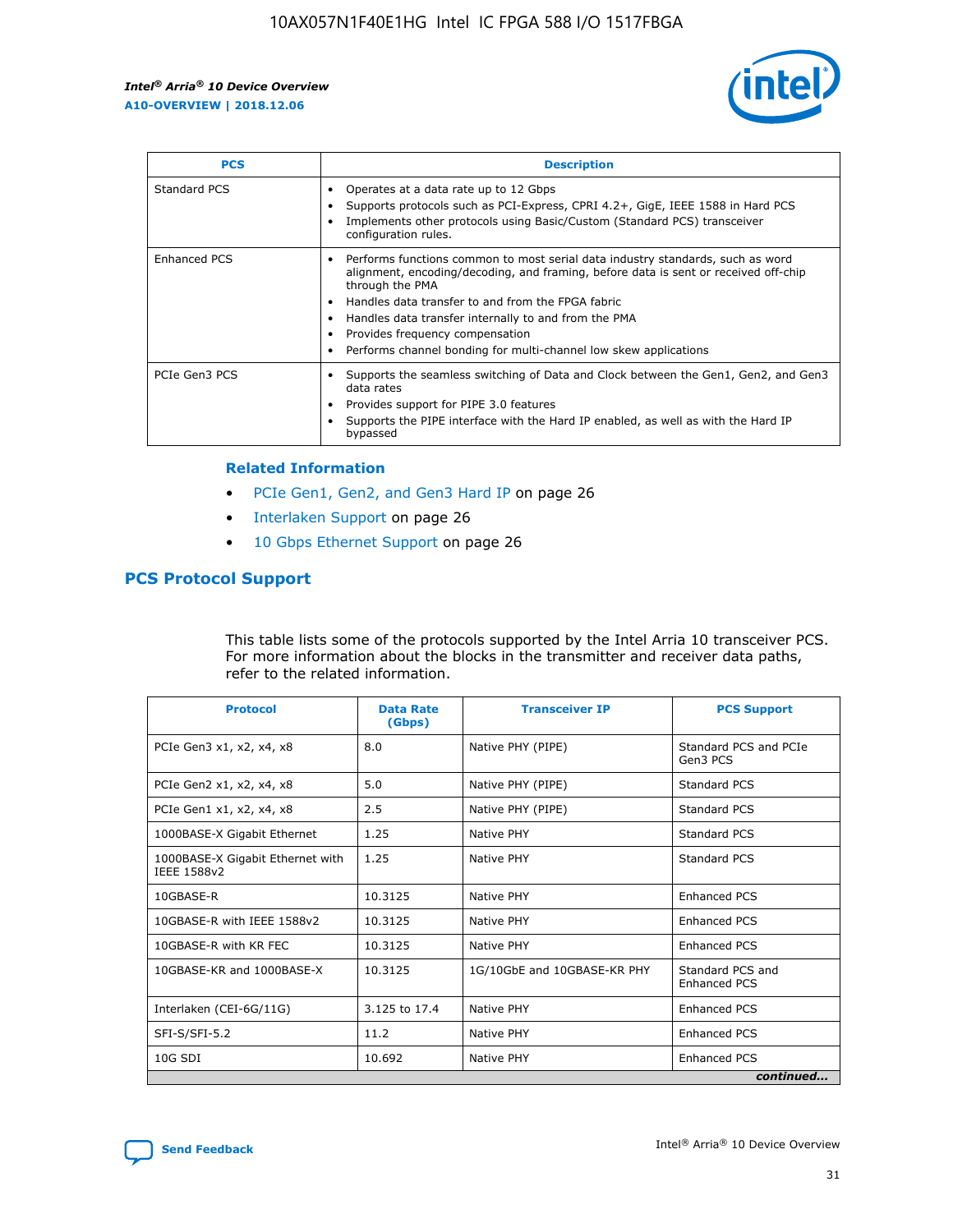

| <b>Protocol</b>      | <b>Data Rate</b><br>(Gbps) | <b>Transceiver IP</b> | <b>PCS Support</b> |
|----------------------|----------------------------|-----------------------|--------------------|
| CPRI 6.0 (64B/66B)   | 0.6144 to<br>10.1376       | Native PHY            | Enhanced PCS       |
| CPRI 4.2 (8B/10B)    | 0.6144 to<br>9.8304        | Native PHY            | Standard PCS       |
| OBSAI RP3 v4.2       | 0.6144 to 6.144            | Native PHY            | Standard PCS       |
| SD-SDI/HD-SDI/3G-SDI | $0.143(12)$ to<br>2.97     | Native PHY            | Standard PCS       |

# **Related Information**

#### [Intel Arria 10 Transceiver PHY User Guide](https://www.intel.com/content/www/us/en/programmable/documentation/nik1398707230472.html#nik1398707091164)

Provides more information about the supported transceiver protocols and PHY IP, the PMA architecture, and the standard, enhanced, and PCIe Gen3 PCS architecture.

# **SoC with Hard Processor System**

Each SoC device combines an FPGA fabric and a hard processor system (HPS) in a single device. This combination delivers the flexibility of programmable logic with the power and cost savings of hard IP in these ways:

- Reduces board space, system power, and bill of materials cost by eliminating a discrete embedded processor
- Allows you to differentiate the end product in both hardware and software, and to support virtually any interface standard
- Extends the product life and revenue through in-field hardware and software updates

 $(12)$  The 0.143 Gbps data rate is supported using oversampling of user logic that you must implement in the FPGA fabric.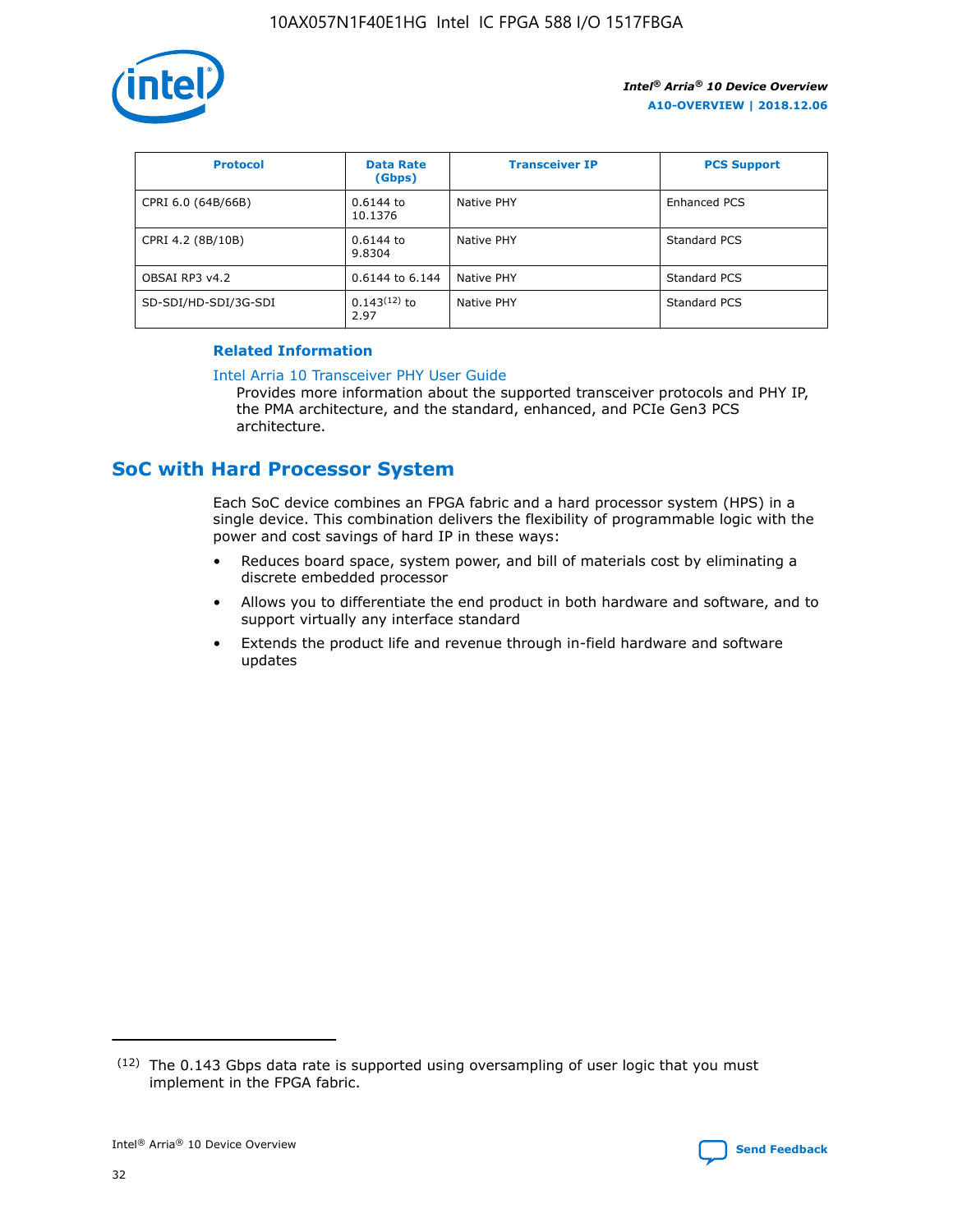

#### **Figure 9. HPS Block Diagram**

This figure shows a block diagram of the HPS with the dual ARM Cortex-A9 MPCore processor.



# **Key Advantages of 20-nm HPS**

The 20-nm HPS strikes a balance between enabling maximum software compatibility with 28-nm SoCs while still improving upon the 28-nm HPS architecture. These improvements address the requirements of the next generation target markets such as wireless and wireline communications, compute and storage equipment, broadcast and military in terms of performance, memory bandwidth, connectivity via backplane and security.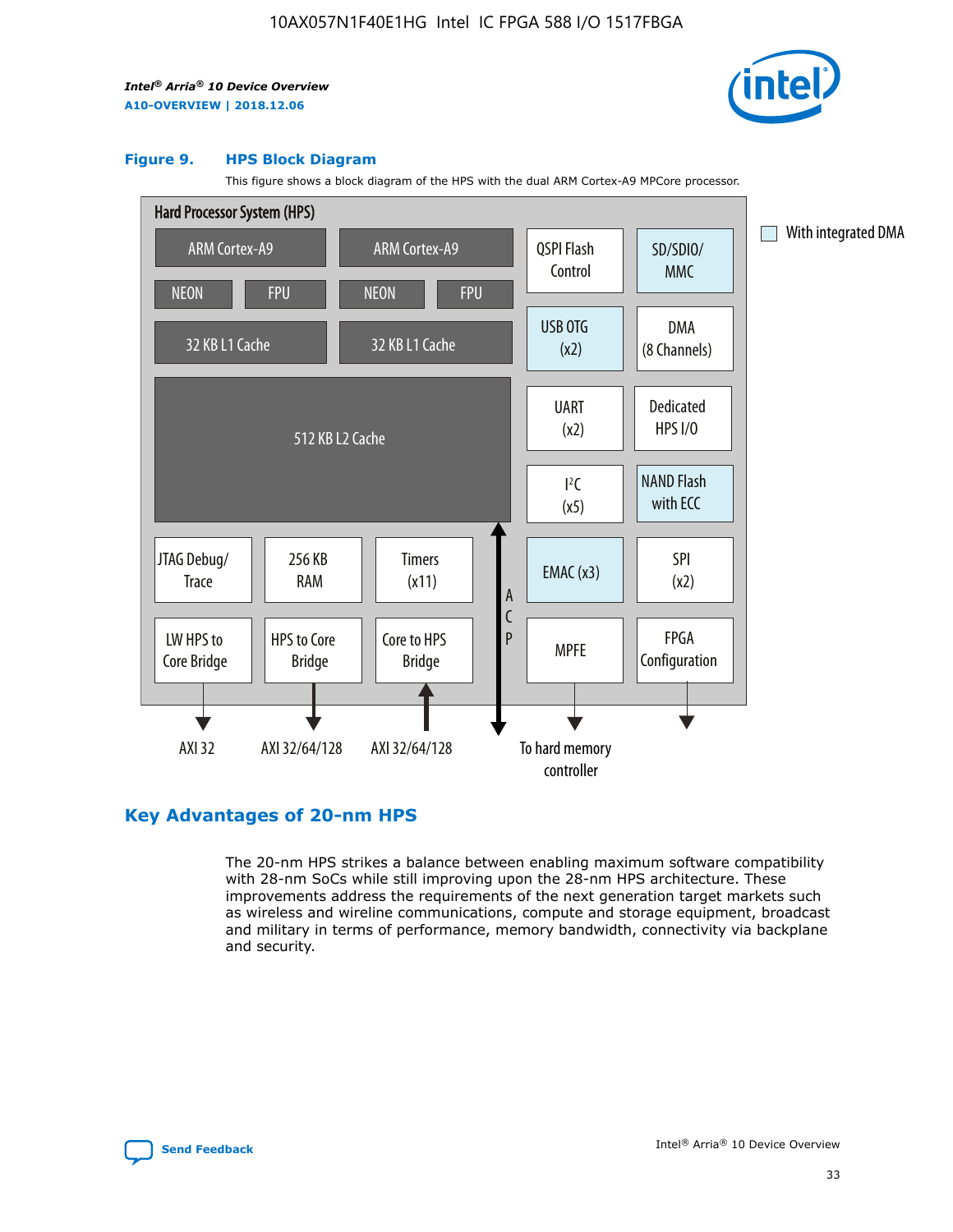

## **Table 24. Improvements in 20 nm HPS**

This table lists the key improvements of the 20 nm HPS compared to the 28 nm HPS.

| Advantages/<br><b>Improvements</b>                          | <b>Description</b>                                                                                                                                                                                                                                                                                                                                                                                                                                                                                                                                                                                                                                                                                                                                                                                                                                                                                                                                |
|-------------------------------------------------------------|---------------------------------------------------------------------------------------------------------------------------------------------------------------------------------------------------------------------------------------------------------------------------------------------------------------------------------------------------------------------------------------------------------------------------------------------------------------------------------------------------------------------------------------------------------------------------------------------------------------------------------------------------------------------------------------------------------------------------------------------------------------------------------------------------------------------------------------------------------------------------------------------------------------------------------------------------|
| Increased performance and<br>overdrive capability           | While the nominal processor frequency is 1.2 GHz, the 20 nm HPS offers an "overdrive"<br>feature which enables a higher processor operating frequency. This requires a higher supply<br>voltage value that is unique to the HPS and may require a separate regulator.                                                                                                                                                                                                                                                                                                                                                                                                                                                                                                                                                                                                                                                                             |
| Increased processor memory<br>bandwidth and DDR4<br>support | Up to 64-bit DDR4 memory at 2,400 Mbps support is available for the processor. The hard<br>memory controller for the HPS comprises a multi-port front end that manages connections<br>to a single port memory controller. The multi-port front end allows logic core and the HPS<br>to share ports and thereby the available bandwidth of the memory controller.                                                                                                                                                                                                                                                                                                                                                                                                                                                                                                                                                                                  |
| Flexible I/O sharing                                        | An advanced I/O pin muxing scheme allows improved sharing of I/O between the HPS and<br>the core logic. The following types of I/O are available for SoC:<br>$\bullet$<br>17 dedicated I/Os-physically located inside the HPS block and are not accessible to<br>logic within the core. The 17 dedicated I/Os are used for HPS clock, resets, and<br>interfacing with boot devices, QSPI, and SD/MMC.<br>48 direct shared I/O-located closest to the HPS block and are ideal for high speed HPS<br>$\bullet$<br>peripherals such as EMAC, USB, and others. There is one bank of 48 I/Os that supports<br>direct sharing where the 48 I/Os can be shared 12 I/Os at a time.<br>Standard (shared) I/O-all standard I/Os can be shared by the HPS peripherals and any<br>logic within the core. For designs where more than 48 I/Os are required to fully use all<br>the peripherals in the HPS, these I/Os can be connected through the core logic. |
| <b>EMAC</b> core                                            | Three EMAC cores are available in the HPS. The EMAC cores enable an application to<br>support two redundant Ethernet connections; for example, backplane, or two EMAC cores<br>for managing IEEE 1588 time stamp information while allowing a third EMAC core for debug<br>and configuration. All three EMACs can potentially share the same time stamps, simplifying<br>the 1588 time stamping implementation. A new serial time stamp interface allows core<br>logic to access and read the time stamp values. The integrated EMAC controllers can be<br>connected to external Ethernet PHY through the provided MDIO or I <sup>2</sup> C interface.                                                                                                                                                                                                                                                                                            |
| On-chip memory                                              | The on-chip memory is updated to 256 KB support and can support larger data sets and<br>real time algorithms.                                                                                                                                                                                                                                                                                                                                                                                                                                                                                                                                                                                                                                                                                                                                                                                                                                     |
| <b>ECC</b> enhancements                                     | Improvements in L2 Cache ECC management allow identification of errors down to the<br>address level. ECC enhancements also enable improved error injection and status reporting<br>via the introduction of new memory mapped access to syndrome and data signals.                                                                                                                                                                                                                                                                                                                                                                                                                                                                                                                                                                                                                                                                                 |
| HPS to FPGA Interconnect<br>Backbone                        | Although the HPS and the Logic Core can operate independently, they are tightly coupled<br>via a high-bandwidth system interconnect built from high-performance ARM AMBA AXI bus<br>bridges. IP bus masters in the FPGA fabric have access to HPS bus slaves via the FPGA-to-<br>HPS interconnect. Similarly, HPS bus masters have access to bus slaves in the core fabric<br>via the HPS-to-FPGA bridge. Both bridges are AMBA AXI-3 compliant and support<br>simultaneous read and write transactions. Up to three masters within the core fabric can<br>share the HPS SDRAM controller with the processor. Additionally, the processor can be used<br>to configure the core fabric under program control via a dedicated 32-bit configuration port.                                                                                                                                                                                            |
| FPGA configuration and HPS<br>booting                       | The FPGA fabric and HPS in the SoCs are powered independently. You can reduce the clock<br>frequencies or gate the clocks to reduce dynamic power.<br>You can configure the FPGA fabric and boot the HPS independently, in any order, providing<br>you with more design flexibility.                                                                                                                                                                                                                                                                                                                                                                                                                                                                                                                                                                                                                                                              |
| Security                                                    | New security features have been introduced for anti-tamper management, secure boot,<br>encryption (AES), and authentication (SHA).                                                                                                                                                                                                                                                                                                                                                                                                                                                                                                                                                                                                                                                                                                                                                                                                                |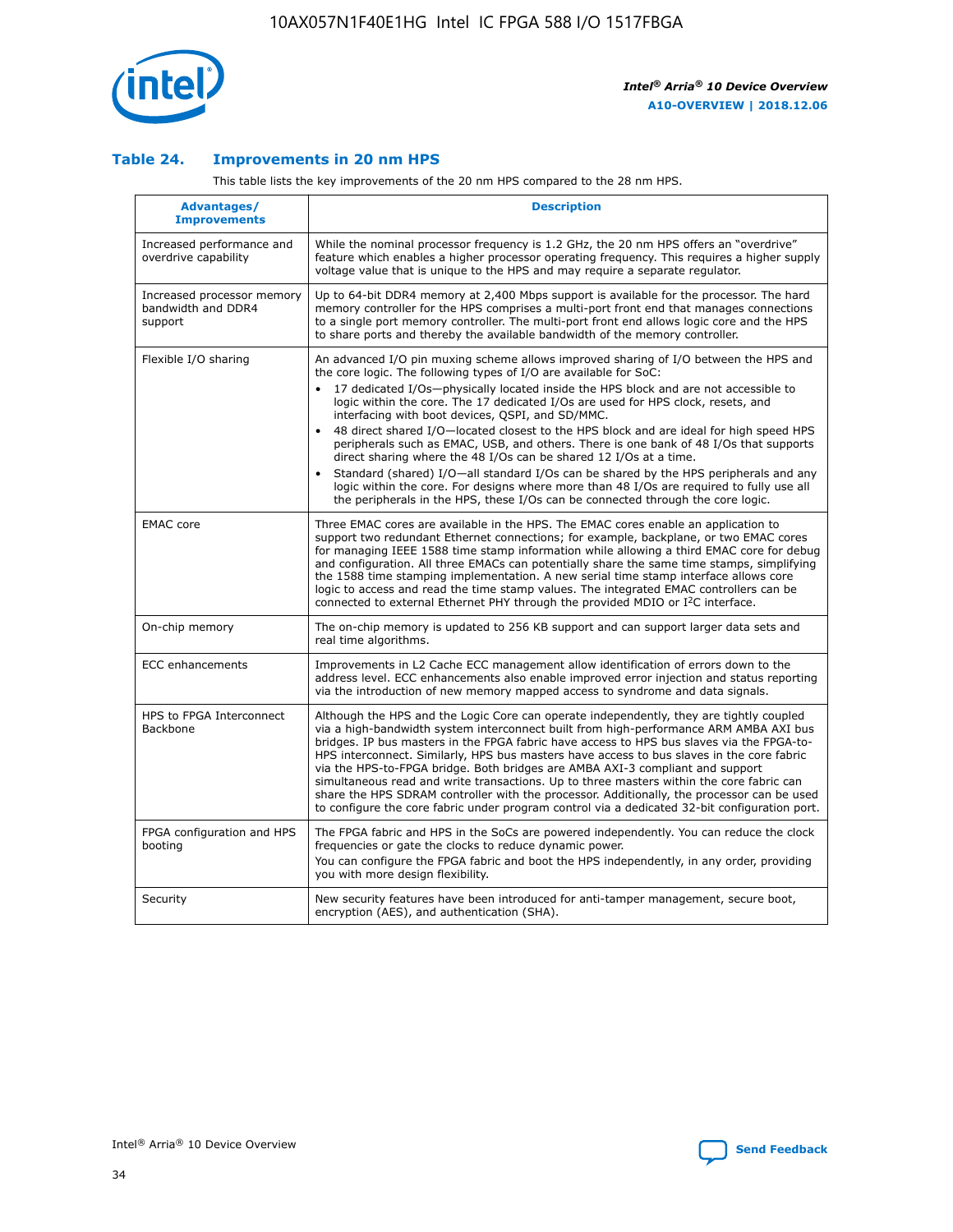

# **Features of the HPS**

The HPS has the following features:

- 1.2-GHz, dual-core ARM Cortex-A9 MPCore processor with up to 1.5-GHz via overdrive
	- ARMv7-A architecture that runs 32-bit ARM instructions, 16-bit and 32-bit Thumb instructions, and 8-bit Java byte codes in Jazelle style
	- Superscalar, variable length, out-of-order pipeline with dynamic branch prediction
	- Instruction Efficiency 2.5 MIPS/MHz, which provides total performance of 7500 MIPS at 1.5 GHz
- Each processor core includes:
	- 32 KB of L1 instruction cache, 32 KB of L1 data cache
	- Single- and double-precision floating-point unit and NEON media engine
	- CoreSight debug and trace technology
	- Snoop Control Unit (SCU) and Acceleration Coherency Port (ACP)
- 512 KB of shared L2 cache
- 256 KB of scratch RAM
- Hard memory controller with support for DDR3, DDR4 and optional error correction code (ECC) support
- Multiport Front End (MPFE) Scheduler interface to the hard memory controller
- 8-channel direct memory access (DMA) controller
- QSPI flash controller with SIO, DIO, QIO SPI Flash support
- NAND flash controller (ONFI 1.0 or later) with DMA and ECC support, updated to support 8 and 16-bit Flash devices and new command DMA to offload CPU for fast power down recovery
- Updated SD/SDIO/MMC controller to eMMC 4.5 with DMA with CE-ATA digital command support
- 3 10/100/1000 Ethernet media access control (MAC) with DMA
- 2 USB On-the-Go (OTG) controllers with DMA
- $\bullet$  5 I<sup>2</sup>C controllers (3 can be used by EMAC for MIO to external PHY)
- 2 UART 16550 Compatible controllers
- 4 serial peripheral interfaces (SPI) (2 Master, 2 Slaves)
- 62 programmable general-purpose I/Os, which includes 48 direct share I/Os that allows the HPS peripherals to connect directly to the FPGA I/Os
- 7 general-purpose timers
- 4 watchdog timers
- Anti-tamper, Secure Boot, Encryption (AES) and Authentication (SHA)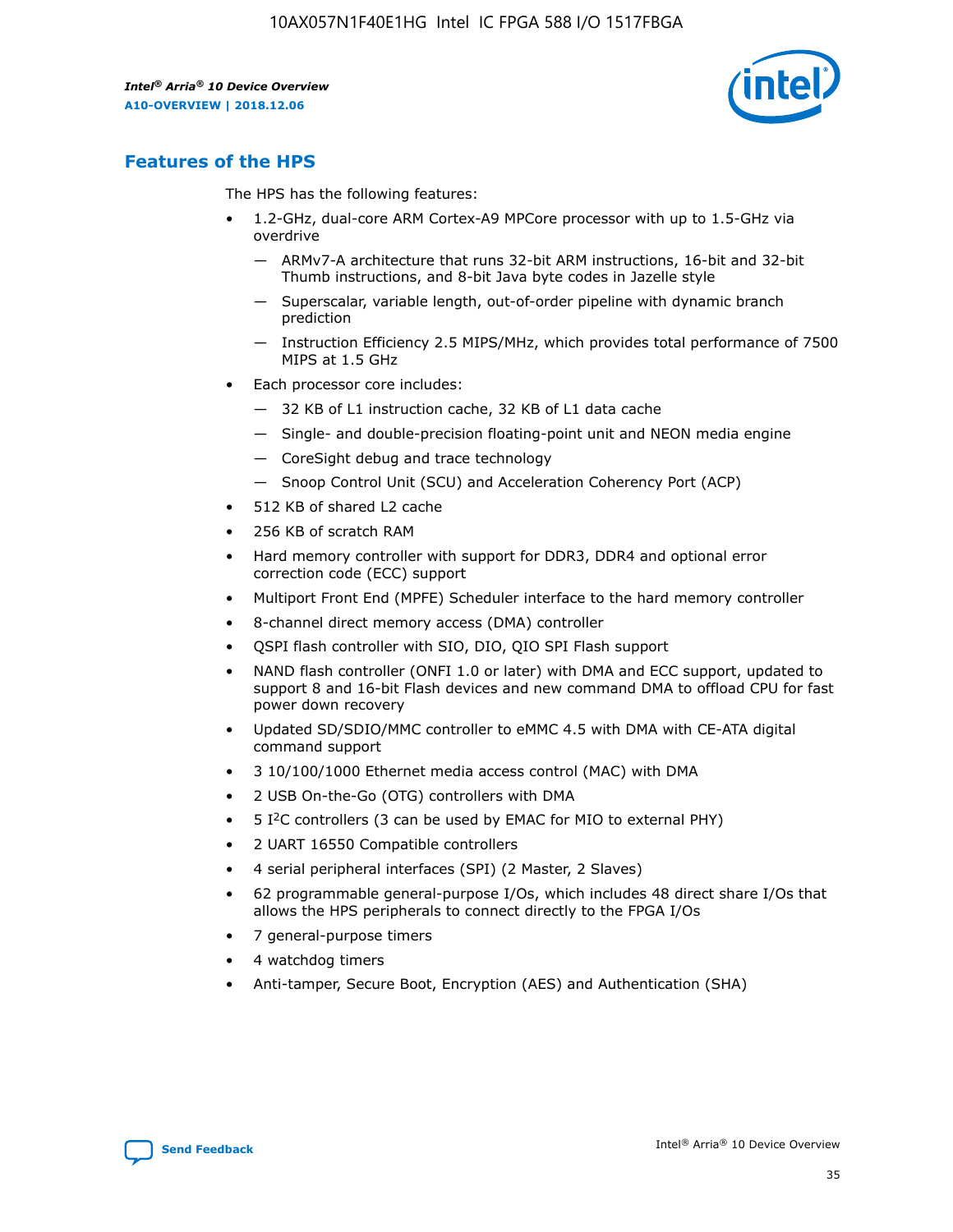

# **System Peripherals and Debug Access Port**

Each Ethernet MAC, USB OTG, NAND flash controller, and SD/MMC controller module has an integrated DMA controller. For modules without an integrated DMA controller, an additional DMA controller module provides up to eight channels of high-bandwidth data transfers. Peripherals that communicate off-chip are multiplexed with other peripherals at the HPS pin level. This allows you to choose which peripherals interface with other devices on your PCB.

The debug access port provides interfaces to industry standard JTAG debug probes and supports ARM CoreSight debug and core traces to facilitate software development.

#### **HPS–FPGA AXI Bridges**

The HPS–FPGA bridges, which support the Advanced Microcontroller Bus Architecture (AMBA) Advanced eXtensible Interface (AXI™) specifications, consist of the following bridges:

- FPGA-to-HPS AMBA AXI bridge—a high-performance bus supporting 32, 64, and 128 bit data widths that allows the FPGA fabric to issue transactions to slaves in the HPS.
- HPS-to-FPGA Avalon/AMBA AXI bridge—a high-performance bus supporting 32, 64, and 128 bit data widths that allows the HPS to issue transactions to slaves in the FPGA fabric.
- Lightweight HPS-to-FPGA AXI bridge—a lower latency 32 bit width bus that allows the HPS to issue transactions to soft peripherals in the FPGA fabric. This bridge is primarily used for control and status register (CSR) accesses to peripherals in the FPGA fabric.

The HPS–FPGA AXI bridges allow masters in the FPGA fabric to communicate with slaves in the HPS logic, and vice versa. For example, the HPS-to-FPGA AXI bridge allows you to share memories instantiated in the FPGA fabric with one or both microprocessors in the HPS, while the FPGA-to-HPS AXI bridge allows logic in the FPGA fabric to access the memory and peripherals in the HPS.

Each HPS–FPGA bridge also provides asynchronous clock crossing for data transferred between the FPGA fabric and the HPS.

#### **HPS SDRAM Controller Subsystem**

The HPS SDRAM controller subsystem contains a multiport SDRAM controller and DDR PHY that are shared between the FPGA fabric (through the FPGA-to-HPS SDRAM interface), the level 2 (L2) cache, and the level 3 (L3) system interconnect. The FPGA-to-HPS SDRAM interface supports AMBA AXI and Avalon® Memory-Mapped (Avalon-MM) interface standards, and provides up to six individual ports for access by masters implemented in the FPGA fabric.

The HPS SDRAM controller supports up to 3 masters (command ports), 3x 64-bit read data ports and 3x 64-bit write data ports.

To maximize memory performance, the SDRAM controller subsystem supports command and data reordering, deficit round-robin arbitration with aging, and high-priority bypass features.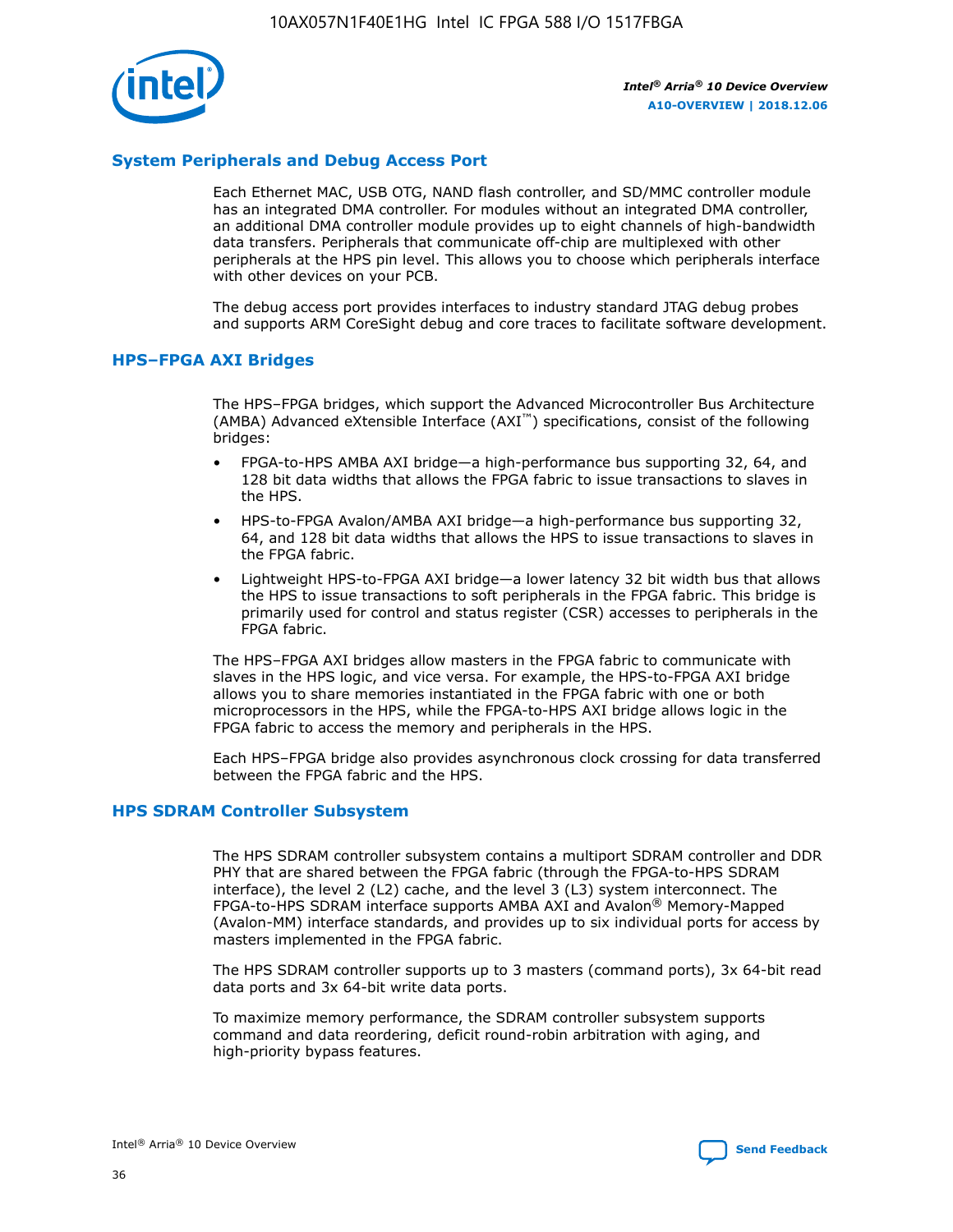

# **FPGA Configuration and HPS Booting**

The FPGA fabric and HPS in the SoC FPGA must be powered at the same time. You can reduce the clock frequencies or gate the clocks to reduce dynamic power.

Once powered, the FPGA fabric and HPS can be configured independently thus providing you with more design flexibility:

- You can boot the HPS independently. After the HPS is running, the HPS can fully or partially reconfigure the FPGA fabric at any time under software control. The HPS can also configure other FPGAs on the board through the FPGA configuration controller.
- Configure the FPGA fabric first, and then boot the HPS from memory accessible to the FPGA fabric.

## **Hardware and Software Development**

For hardware development, you can configure the HPS and connect your soft logic in the FPGA fabric to the HPS interfaces using the Platform Designer system integration tool in the Intel Quartus Prime software.

For software development, the ARM-based SoC FPGA devices inherit the rich software development ecosystem available for the ARM Cortex-A9 MPCore processor. The software development process for Intel SoC FPGAs follows the same steps as those for other SoC devices from other manufacturers. Support for Linux\*, VxWorks\*, and other operating systems are available for the SoC FPGAs. For more information on the operating systems support availability, contact the Intel FPGA sales team.

You can begin device-specific firmware and software development on the Intel SoC FPGA Virtual Target. The Virtual Target is a fast PC-based functional simulation of a target development system—a model of a complete development board. The Virtual Target enables the development of device-specific production software that can run unmodified on actual hardware.

# **Dynamic and Partial Reconfiguration**

The Intel Arria 10 devices support dynamic and partial reconfiguration. You can use dynamic and partial reconfiguration simultaneously to enable seamless reconfiguration of both the device core and transceivers.

# **Dynamic Reconfiguration**

You can reconfigure the PMA and PCS blocks while the device continues to operate. This feature allows you to change the data rates, protocol, and analog settings of a channel in a transceiver bank without affecting on-going data transfer in other transceiver banks. This feature is ideal for applications that require dynamic multiprotocol or multirate support.

# **Partial Reconfiguration**

Using partial reconfiguration, you can reconfigure some parts of the device while keeping the device in operation.

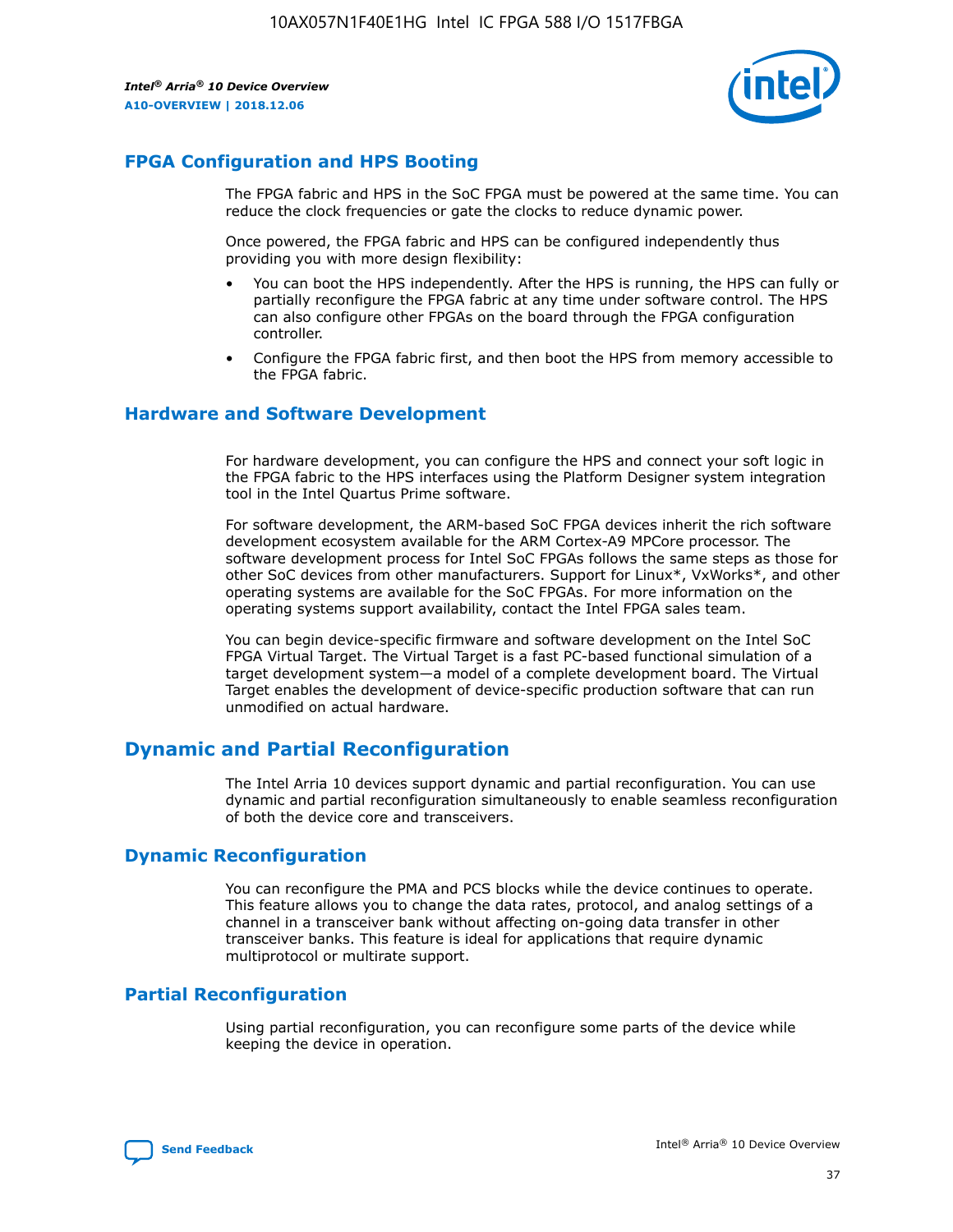

Instead of placing all device functions in the FPGA fabric, you can store some functions that do not run simultaneously in external memory and load them only when required. This capability increases the effective logic density of the device, and lowers cost and power consumption.

In the Intel solution, you do not have to worry about intricate device architecture to perform a partial reconfiguration. The partial reconfiguration capability is built into the Intel Quartus Prime design software, making such time-intensive task simple.

Intel Arria 10 devices support partial reconfiguration in the following configuration options:

- Using an internal host:
	- All supported configuration modes where the FPGA has access to external memory devices such as serial and parallel flash memory.
	- Configuration via Protocol [CvP (PCIe)]
- Using an external host—passive serial (PS), fast passive parallel (FPP) x8, FPP x16, and FPP x32 I/O interface.

# **Enhanced Configuration and Configuration via Protocol**

## **Table 25. Configuration Schemes and Features of Intel Arria 10 Devices**

Intel Arria 10 devices support 1.8 V programming voltage and several configuration schemes.

| <b>Scheme</b>                                                          | <b>Data</b><br><b>Width</b> | <b>Max Clock</b><br>Rate<br>(MHz) | <b>Max Data</b><br>Rate<br>(Mbps)<br>(13) | <b>Decompression</b> | <b>Design</b><br>Security <sup>(1</sup><br>4) | <b>Partial</b><br>Reconfiguration<br>(15) | <b>Remote</b><br><b>System</b><br><b>Update</b> |
|------------------------------------------------------------------------|-----------------------------|-----------------------------------|-------------------------------------------|----------------------|-----------------------------------------------|-------------------------------------------|-------------------------------------------------|
| <b>JTAG</b>                                                            | 1 bit                       | 33                                | 33                                        |                      |                                               | Yes <sup>(16)</sup>                       |                                                 |
| Active Serial (AS)<br>through the<br>EPCO-L<br>configuration<br>device | 1 bit,<br>4 bits            | 100                               | 400                                       | Yes                  | Yes                                           | $Y_{PS}(16)$                              | Yes                                             |
| Passive serial (PS)<br>through CPLD or<br>external<br>microcontroller  | 1 bit                       | 100                               | 100                                       | Yes                  | Yes                                           | Yes(16)                                   | Parallel<br>Flash<br>Loader<br>(PFL) IP<br>core |
|                                                                        |                             |                                   |                                           |                      |                                               |                                           | continued                                       |

<sup>(13)</sup> Enabling either compression or design security features affects the maximum data rate. Refer to the Intel Arria 10 Device Datasheet for more information.

<sup>(14)</sup> Encryption and compression cannot be used simultaneously.

 $(15)$  Partial reconfiguration is an advanced feature of the device family. If you are interested in using partial reconfiguration, contact Intel for support.

 $(16)$  Partial configuration can be performed only when it is configured as internal host.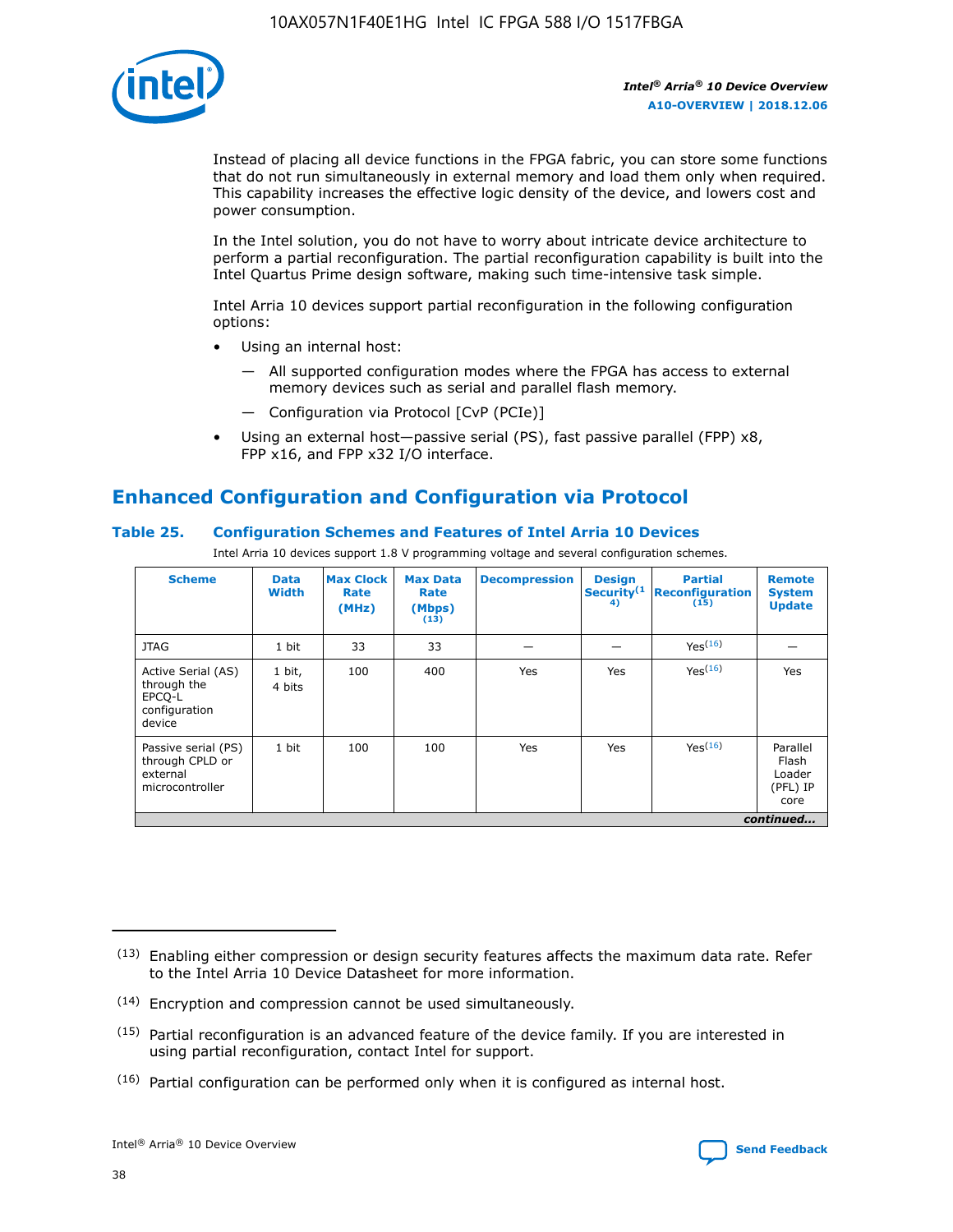

| <b>Scheme</b>                                   | <b>Data</b><br><b>Width</b> | <b>Max Clock</b><br>Rate<br>(MHz) | <b>Max Data</b><br>Rate<br>(Mbps)<br>(13) | <b>Decompression</b> | <b>Design</b><br>Security <sup>(1</sup><br>4) | <b>Partial</b><br><b>Reconfiguration</b><br>(15) | <b>Remote</b><br><b>System</b><br><b>Update</b> |
|-------------------------------------------------|-----------------------------|-----------------------------------|-------------------------------------------|----------------------|-----------------------------------------------|--------------------------------------------------|-------------------------------------------------|
| Fast passive                                    | 8 bits                      | 100                               | 3200                                      | Yes                  | Yes                                           | Yes(17)                                          | PFL IP                                          |
| parallel (FPP)<br>through CPLD or               | 16 bits                     |                                   |                                           | Yes                  | Yes                                           |                                                  | core                                            |
| external<br>microcontroller                     | 32 bits                     |                                   |                                           | Yes                  | Yes                                           |                                                  |                                                 |
| Configuration via                               | 16 bits                     | 100                               | 3200                                      | Yes                  | Yes                                           | Yes <sup>(17)</sup>                              |                                                 |
| <b>HPS</b>                                      | 32 bits                     |                                   |                                           | Yes                  | Yes                                           |                                                  |                                                 |
| Configuration via<br>Protocol [CvP<br>$(PCIe*)$ | x1, x2,<br>x4, x8<br>lanes  |                                   | 8000                                      | Yes                  | Yes                                           | Yes <sup>(16)</sup>                              |                                                 |

You can configure Intel Arria 10 devices through PCIe using Configuration via Protocol (CvP). The Intel Arria 10 CvP implementation conforms to the PCIe 100 ms power-up-to-active time requirement.

#### **Related Information**

[Configuration via Protocol \(CvP\) Implementation in Intel FPGAs User Guide](https://www.intel.com/content/www/us/en/programmable/documentation/dsu1441819344145.html#dsu1442269728522) Provides more information about the CvP configuration scheme.

# **SEU Error Detection and Correction**

Intel Arria 10 devices offer robust and easy-to-use single-event upset (SEU) error detection and correction circuitry.

The detection and correction circuitry includes protection for Configuration RAM (CRAM) programming bits and user memories. The CRAM is protected by a continuously running CRC error detection circuit with integrated ECC that automatically corrects one or two errors and detects higher order multi-bit errors. When more than two errors occur, correction is available through reloading of the core programming file, providing a complete design refresh while the FPGA continues to operate.

The physical layout of the Intel Arria 10 CRAM array is optimized to make the majority of multi-bit upsets appear as independent single-bit or double-bit errors which are automatically corrected by the integrated CRAM ECC circuitry. In addition to the CRAM protection, the M20K memory blocks also include integrated ECC circuitry and are layout-optimized for error detection and correction. The MLAB does not have ECC.

(14) Encryption and compression cannot be used simultaneously.

<sup>(17)</sup> Supported at a maximum clock rate of 100 MHz.



 $(13)$  Enabling either compression or design security features affects the maximum data rate. Refer to the Intel Arria 10 Device Datasheet for more information.

 $(15)$  Partial reconfiguration is an advanced feature of the device family. If you are interested in using partial reconfiguration, contact Intel for support.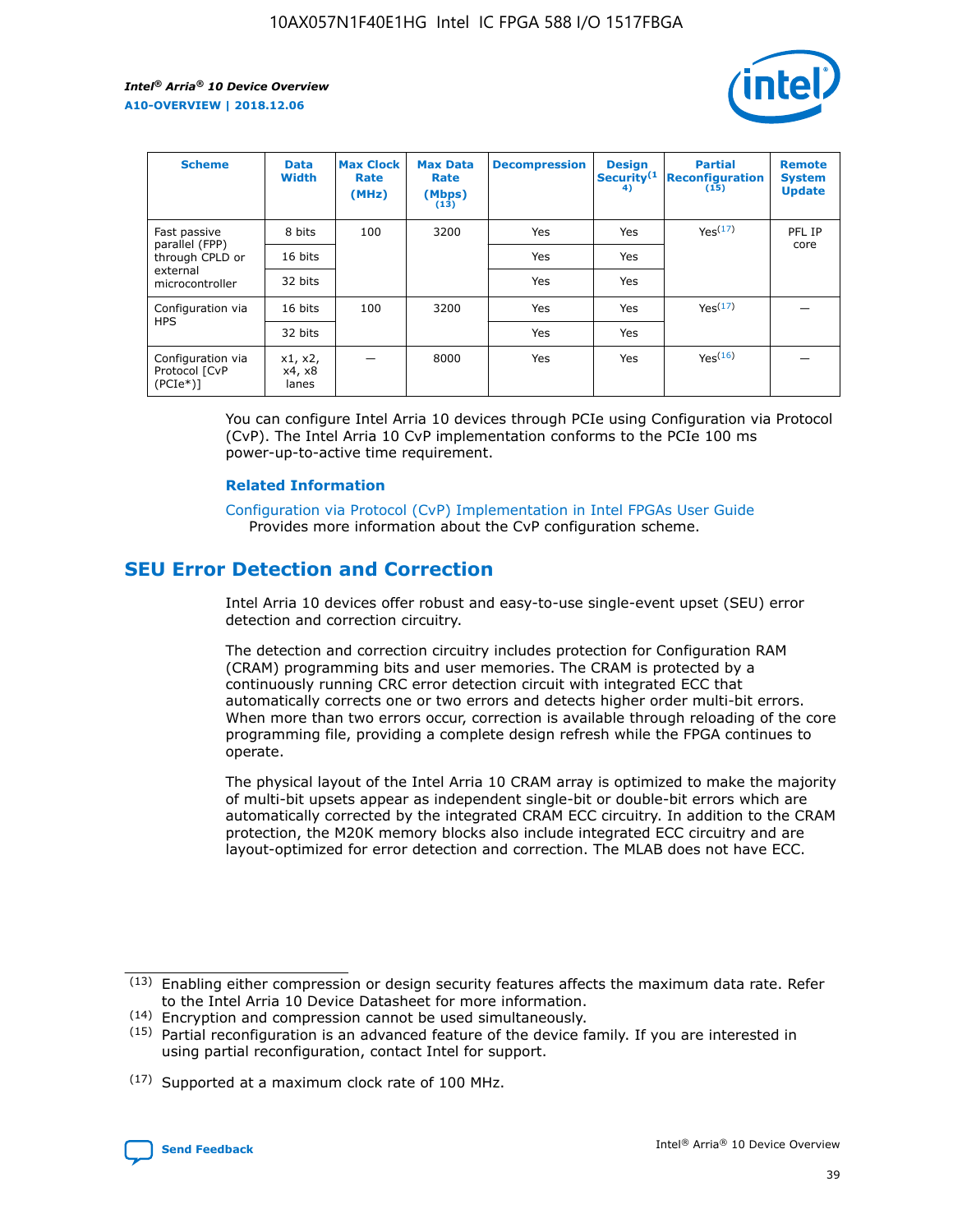

# **Power Management**

Intel Arria 10 devices leverage the advanced 20 nm process technology, a low 0.9 V core power supply, an enhanced core architecture, and several optional power reduction techniques to reduce total power consumption by as much as 40% compared to Arria V devices and as much as 60% compared to Stratix V devices.

The optional power reduction techniques in Intel Arria 10 devices include:

- **SmartVID**—a code is programmed into each device during manufacturing that allows a smart regulator to operate the device at lower core  $V_{CC}$  while maintaining performance
- **Programmable Power Technology**—non-critical timing paths are identified by the Intel Quartus Prime software and the logic in these paths is biased for low power instead of high performance
- **Low Static Power Options**—devices are available with either standard static power or low static power while maintaining performance

Furthermore, Intel Arria 10 devices feature Intel's industry-leading low power transceivers and include a number of hard IP blocks that not only reduce logic resources but also deliver substantial power savings compared to soft implementations. In general, hard IP blocks consume up to 90% less power than the equivalent soft logic implementations.

# **Incremental Compilation**

The Intel Quartus Prime software incremental compilation feature reduces compilation time and helps preserve performance to ease timing closure. The incremental compilation feature enables the partial reconfiguration flow for Intel Arria 10 devices.

Incremental compilation supports top-down, bottom-up, and team-based design flows. This feature facilitates modular, hierarchical, and team-based design flows where different designers compile their respective design sections in parallel. Furthermore, different designers or IP providers can develop and optimize different blocks of the design independently. These blocks can then be imported into the top level project.

# **Document Revision History for Intel Arria 10 Device Overview**

| <b>Document</b><br><b>Version</b> | <b>Changes</b>                                                                                                                                                                                                                                                              |
|-----------------------------------|-----------------------------------------------------------------------------------------------------------------------------------------------------------------------------------------------------------------------------------------------------------------------------|
| 2018.12.06                        | Added links to Intel Arria 10 device errata documents.<br>Removed automotive temperature option from the Intel Arria 10 GX devices.<br>Removed -3 fabric speed grade from the Intel Arria 10 GT devices.<br>Updated power options for the Intel Arria 10 GX and GT devices. |
| 2018.04.09                        | Updated the lowest $V_{CC}$ from 0.83 V to 0.82 V in the topic listing a summary of the device features.                                                                                                                                                                    |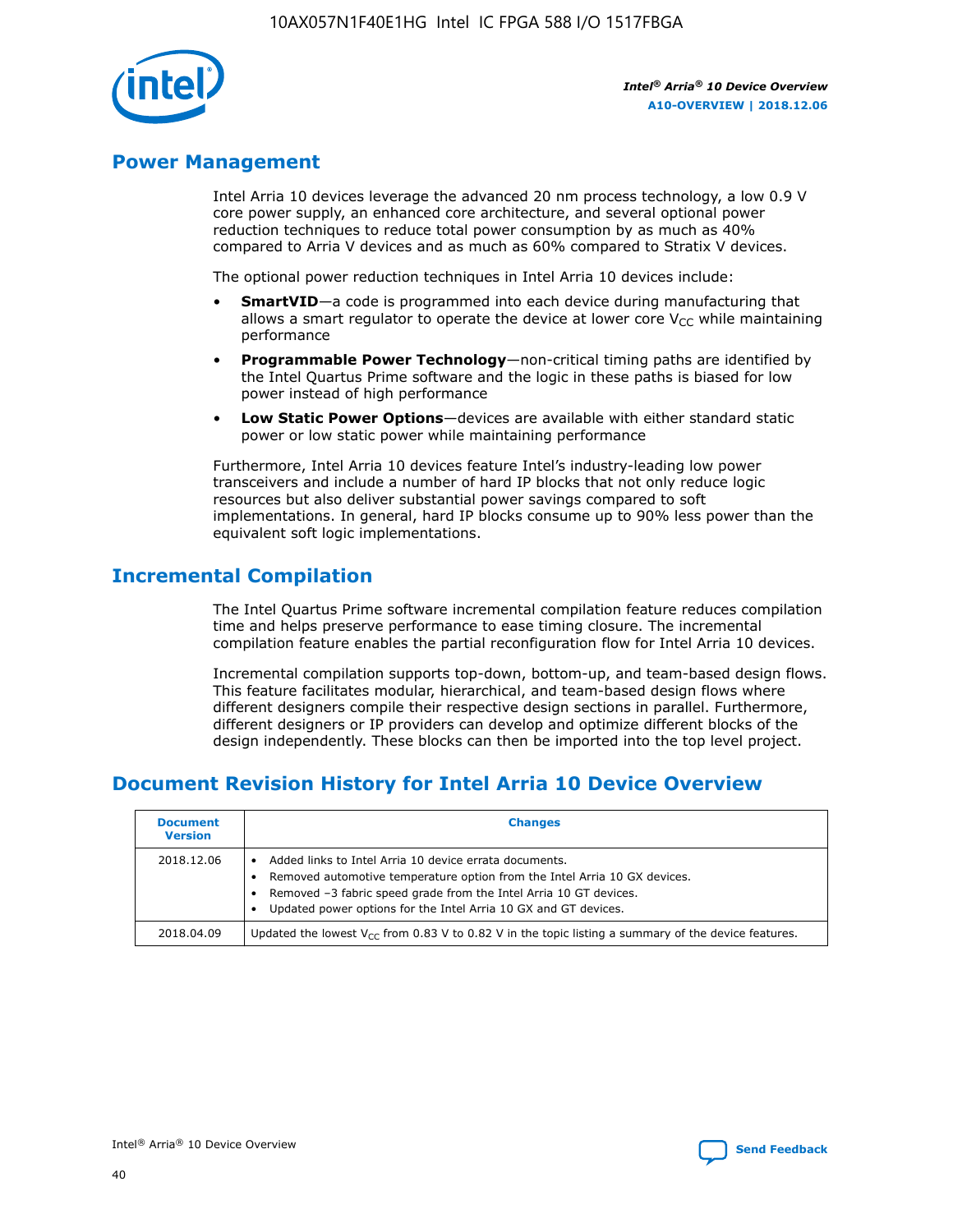*Intel® Arria® 10 Device Overview* **A10-OVERVIEW | 2018.12.06**



| <b>Date</b>    | <b>Version</b> | <b>Changes</b>                                                                                                                                                                                                                                                                                                                                                                                                                                                                                                                                                                                                                                                                                                                                                                                                                                                                                                                                                            |
|----------------|----------------|---------------------------------------------------------------------------------------------------------------------------------------------------------------------------------------------------------------------------------------------------------------------------------------------------------------------------------------------------------------------------------------------------------------------------------------------------------------------------------------------------------------------------------------------------------------------------------------------------------------------------------------------------------------------------------------------------------------------------------------------------------------------------------------------------------------------------------------------------------------------------------------------------------------------------------------------------------------------------|
| January 2018   | 2018.01.17     | Updated the maximum data rate for HPS (Intel Arria 10 SX devices<br>external memory interface DDR3 controller from 2,166 Mbps to 2,133<br>Mbps.<br>Updated maximum frequency supported for half rate QDRII and QDRII<br>+ SRAM to 633 MHz in Memory Standards Supported by the Soft<br>Memory Controller table.<br>Updated transceiver backplane capability to 12.5 Gbps.<br>$\bullet$<br>Removed transceiver speed grade 5 in Sample Ordering Core and<br>Available Options for Intel Arria 10 GX Devices figure.<br>Removed package code 40, low static power, SmartVID, industrial, and<br>military operating temperature support from Sample Ordering Core and<br>Available Options for Intel Arria 10 GT Devices figure.<br>Updated short reach transceiver rate for Intel Arria 10 GT devices to<br>25.8 Gbps.<br>Removed On-Die Instrumentation - EyeQ and Jitter Margin Tool<br>support from PMA Features of the Transceivers in Intel Arria 10 Devices<br>table. |
| September 2017 | 2017.09.20     | Updated the maximum speed of the DDR4 external memory interface from<br>1,333 MHz/2,666 Mbps to 1,200 MHz/2,400 Mbps.                                                                                                                                                                                                                                                                                                                                                                                                                                                                                                                                                                                                                                                                                                                                                                                                                                                     |
| July 2017      | 2017.07.13     | Corrected the automotive temperature range in the figure showing the<br>available options for the Intel Arria 10 GX devices from "-40°C to 100°C"<br>to "-40°C to 125°C".                                                                                                                                                                                                                                                                                                                                                                                                                                                                                                                                                                                                                                                                                                                                                                                                 |
| July 2017      | 2017.07.06     | Added automotive temperature option to Intel Arria 10 GX device family.                                                                                                                                                                                                                                                                                                                                                                                                                                                                                                                                                                                                                                                                                                                                                                                                                                                                                                   |
| May 2017       | 2017.05.08     | Corrected protocol names with "1588" to "IEEE 1588v2".<br>Updated the vertical migration table to remove vertical migration<br>between Intel Arria 10 GX and Intel Arria 10 SX device variants.<br>Removed all "Preliminary" marks.                                                                                                                                                                                                                                                                                                                                                                                                                                                                                                                                                                                                                                                                                                                                       |
| March 2017     | 2017.03.15     | Removed the topic about migration from Intel Arria 10 to Intel Stratix<br>10 devices.<br>Rebranded as Intel.<br>$\bullet$                                                                                                                                                                                                                                                                                                                                                                                                                                                                                                                                                                                                                                                                                                                                                                                                                                                 |
| October 2016   | 2016.10.31     | Removed package F36 from Intel Arria 10 GX devices.<br>Updated Intel Arria 10 GT sample ordering code and maximum GX<br>$\bullet$<br>transceiver count. Intel Arria 10 GT devices are available only in the<br>SF45 package option with a maximum of 72 transceivers.                                                                                                                                                                                                                                                                                                                                                                                                                                                                                                                                                                                                                                                                                                     |
| May 2016       | 2016.05.02     | Updated the FPGA Configuration and HPS Booting topic.<br>Remove V <sub>CC</sub> PowerManager from the Summary of Features, Power<br>Management and Arria 10 Device Variants and packages topics. This<br>feature is no longer supported in Arria 10 devices.<br>Removed LPDDR3 from the Memory Standards Supported by the HPS<br>Hard Memory Controller table in the Memory Standards Supported by<br>Intel Arria 10 Devices topic. This standard is only supported by the<br>FPGA.<br>Removed transceiver speed grade 5 from the Device Variants and<br>Packages topic for Arria 10 GX and SX devices.                                                                                                                                                                                                                                                                                                                                                                   |
| February 2016  | 2016.02.11     | Changed the maximum Arria 10 GT datarate to 25.8 Gbps and the<br>minimum datarate to 1 Gbps globally.<br>Revised the state for Core clock networks in the Summary of Features<br>$\bullet$<br>topic.<br>Changed the transceiver parameters in the "Summary of Features for<br>Arria 10 Devices" table.<br>• Changed the transceiver parameters in the "Maximum Resource Counts<br>for Arria 10 GT Devices" table.<br>• Changed the package availability for GT devices in the "Package Plan<br>for Arria 10 GT Devices" table.<br>Changed the package configurations for GT devices in the "Migration"<br>Capability Across Arria 10 Product Lines" figure.<br>continued                                                                                                                                                                                                                                                                                                  |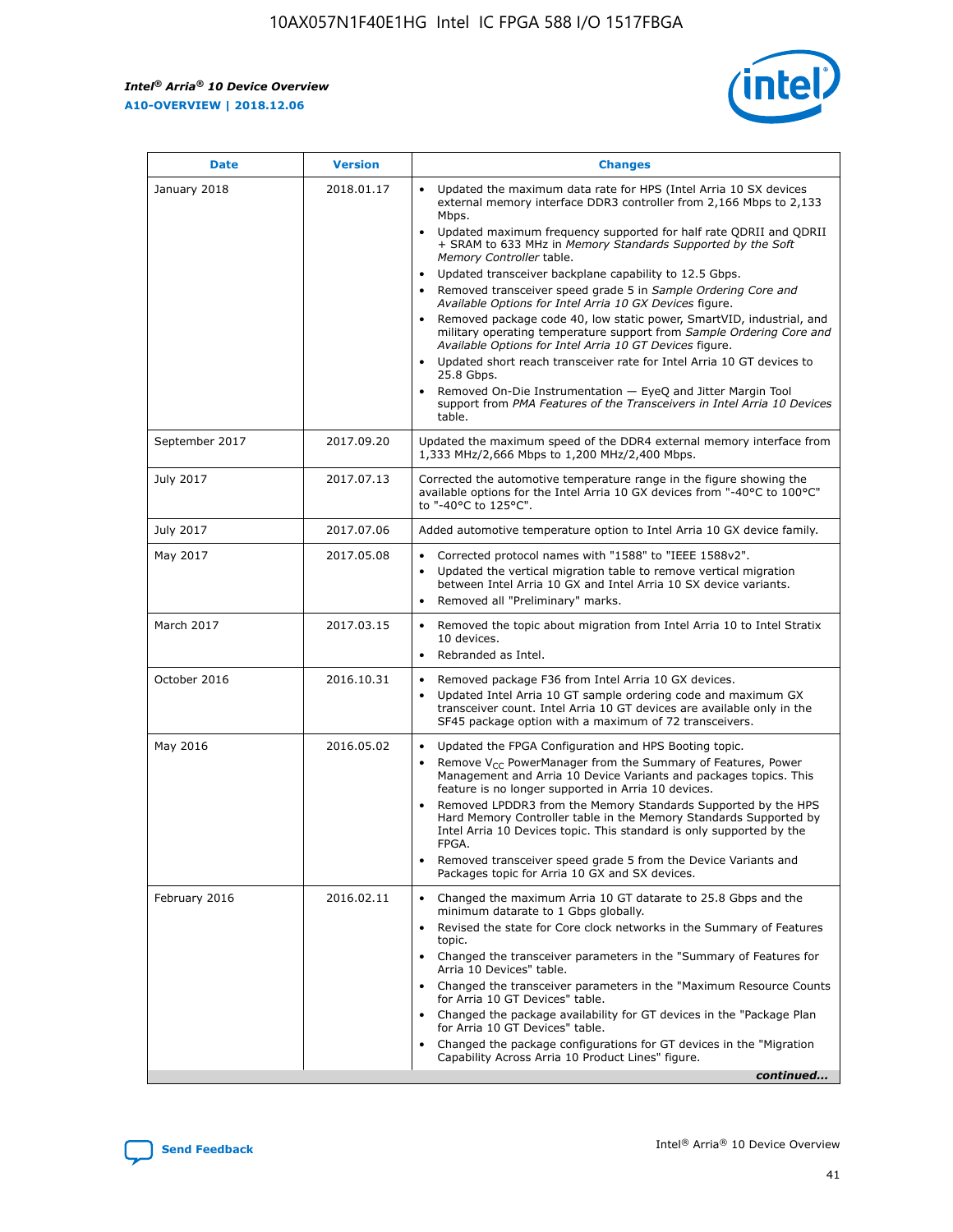

| <b>Date</b>   | <b>Version</b> | <b>Changes</b>                                                                                                                                                                   |
|---------------|----------------|----------------------------------------------------------------------------------------------------------------------------------------------------------------------------------|
|               |                | • Changed transceiver parameters in the "Low Power Serial Transceivers"<br>section.                                                                                              |
|               |                | • Changed the transceiver descriptions in the "Device Variants for the<br>Arria 10 Device Family" table.                                                                         |
|               |                | Changed the "Sample Ordering Code and Available Options for Arria 10<br>GT Devices" figure.                                                                                      |
|               |                | Changed the datarates for GT devices in the "PMA Features" section.                                                                                                              |
|               |                | Changed the datarates for GT devices in the "PCS Features" section.<br>$\bullet$                                                                                                 |
| December 2015 | 2015.12.14     | Updated the number of M20K memory blocks for Arria 10 GX 660 from<br>$\bullet$<br>2133 to 2131 and corrected the total RAM bit from 48,448 Kb to<br>48,408 Kb.                   |
|               |                | Corrected the number of DSP blocks for Arria 10 GX 660 from 1688 to<br>$\bullet$<br>1687 in the table listing floating-point arithmetic resources.                               |
| November 2015 | 2015.11.02     | Updated the maximum resources for Arria 10 GX 220, GX 320, GX 480,<br>$\bullet$<br>GX 660, SX 220, SX 320, SX 480, and SX 660.                                                   |
|               |                | Updated resource count for Arria 10 GX 320, GX 480, GX 660, SX 320,<br>$\bullet$<br>SX 480, a SX 660 devices in Number of Multipliers in Intel Arria 10<br><b>Devices</b> table. |
|               |                | Updated the available options for Arria 10 GX, GT, and SX.<br>$\bullet$                                                                                                          |
|               |                | Changed instances of Quartus II to Quartus Prime.<br>$\bullet$                                                                                                                   |
| June 2015     | 2015.06.15     | Corrected label for Intel Arria 10 GT product lines in the vertical migration<br>figure.                                                                                         |
| May 2015      | 2015.05.15     | Corrected the DDR3 half rate and quarter rate maximum frequencies in the<br>table that lists the memory standards supported by the Intel Arria 10 hard<br>memory controller.     |
| May 2015      | 2015.05.04     | • Added support for 13.5G JESD204b in the Summary of Features table.<br>• Added a link to Arria 10 GT Channel Usage in the Arria 10 GT Package<br>Plan topic.                    |
|               |                | • Added a note to the table, Maximum Resource Counts for Arria 10 GT<br>devices.                                                                                                 |
|               |                | Updated the power requirements of the transceivers in the Low Power<br>Serial Transceivers topic.                                                                                |
| January 2015  | 2015.01.23     | • Added floating point arithmetic features in the Summary of Features<br>table.                                                                                                  |
|               |                | • Updated the total embedded memory from 38.38 megabits (Mb) to<br>65.6 Mb.                                                                                                      |
|               |                | • Updated the table that lists the memory standards supported by Intel<br>Arria 10 devices.                                                                                      |
|               |                | Removed support for DDR3U, LPDDR3 SDRAM, RLDRAM 2, and DDR2.                                                                                                                     |
|               |                | Moved RLDRAM 3 support from hard memory controller to soft memory<br>controller. RLDRAM 3 support uses hard PHY with soft memory<br>controller.                                  |
|               |                | Added soft memory controller support for QDR IV.                                                                                                                                 |
|               |                | Updated the maximum resource count table to include the number of<br>hard memory controllers available in each device variant.                                                   |
|               |                | Updated the transceiver PCS data rate from 12.5 Gbps to 12 Gbps.<br>$\bullet$                                                                                                    |
|               |                | Updated the max clock rate of PS, FPP x8, FPP x16, and Configuration<br>via HPS from 125 MHz to 100 MHz.                                                                         |
|               |                | Added a feature for fractional synthesis PLLs: PLL cascading.                                                                                                                    |
|               |                | Updated the HPS programmable general-purpose I/Os from 54 to 62.                                                                                                                 |
|               |                | continued                                                                                                                                                                        |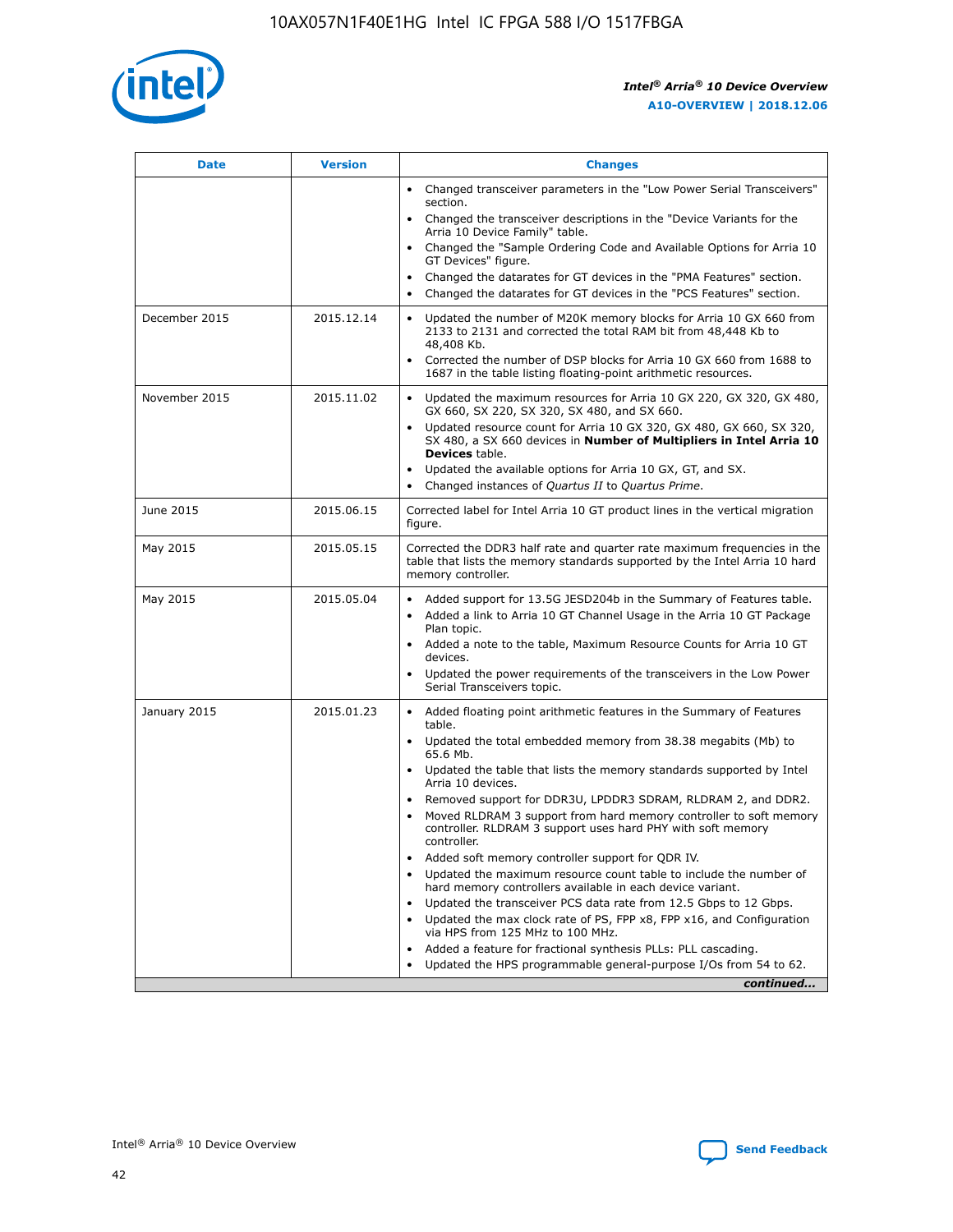r



| <b>Date</b>    | <b>Version</b> | <b>Changes</b>                                                                                                                                                                                                                                                                                                                                                                                                                                                                                                                                      |
|----------------|----------------|-----------------------------------------------------------------------------------------------------------------------------------------------------------------------------------------------------------------------------------------------------------------------------------------------------------------------------------------------------------------------------------------------------------------------------------------------------------------------------------------------------------------------------------------------------|
| September 2014 | 2014.09.30     | Corrected the 3 V I/O and LVDS I/O counts for F35 and F36 packages<br>$\bullet$<br>of Arria 10 GX.<br>Corrected the 3 V I/O, LVDS I/O, and transceiver counts for the NF40<br>$\bullet$<br>package of the Arria GX 570 and 660.<br>Removed 3 V I/O, LVDS I/O, and transceiver counts for the NF40<br>package of the Arria GX 900 and 1150. The NF40 package is not<br>available for Arria 10 GX 900 and 1150.                                                                                                                                       |
| August 2014    | 2014.08.18     | Updated Memory (Kb) M20K maximum resources for Arria 10 GX 660<br>devices from 42,660 to 42,620.<br>Added GPIO columns consisting of LVDS I/O Bank and 3V I/O Bank in<br>$\bullet$<br>the Package Plan table.<br>Added how to use memory interface clock frequency higher than 533<br>$\bullet$<br>MHz in the I/O vertical migration.<br>Added information to clarify that RLDRAM3 support uses hard PHY with<br>$\bullet$<br>soft memory controller.<br>Added variable precision DSP blocks support for floating-point<br>$\bullet$<br>arithmetic. |
| June 2014      | 2014.06.19     | Updated number of dedicated I/Os in the HPS block to 17.                                                                                                                                                                                                                                                                                                                                                                                                                                                                                            |
| February 2014  | 2014.02.21     | Updated transceiver speed grade options for GT devices in Figure 2.                                                                                                                                                                                                                                                                                                                                                                                                                                                                                 |
| February 2014  | 2014.02.06     | Updated data rate for Arria 10 GT devices from 28.1 Gbps to 28.3 Gbps.                                                                                                                                                                                                                                                                                                                                                                                                                                                                              |
| December 2013  | 2013.12.10     | Updated the HPS memory standards support from LPDDR2 to LPDDR3.<br>Updated HPS block diagram to include dedicated HPS I/O and FPGA<br>$\bullet$<br>Configuration blocks as well as repositioned SD/SDIO/MMC, DMA, SPI<br>and NAND Flash with ECC blocks.                                                                                                                                                                                                                                                                                            |
| December 2013  | 2013.12.02     | Initial release.                                                                                                                                                                                                                                                                                                                                                                                                                                                                                                                                    |